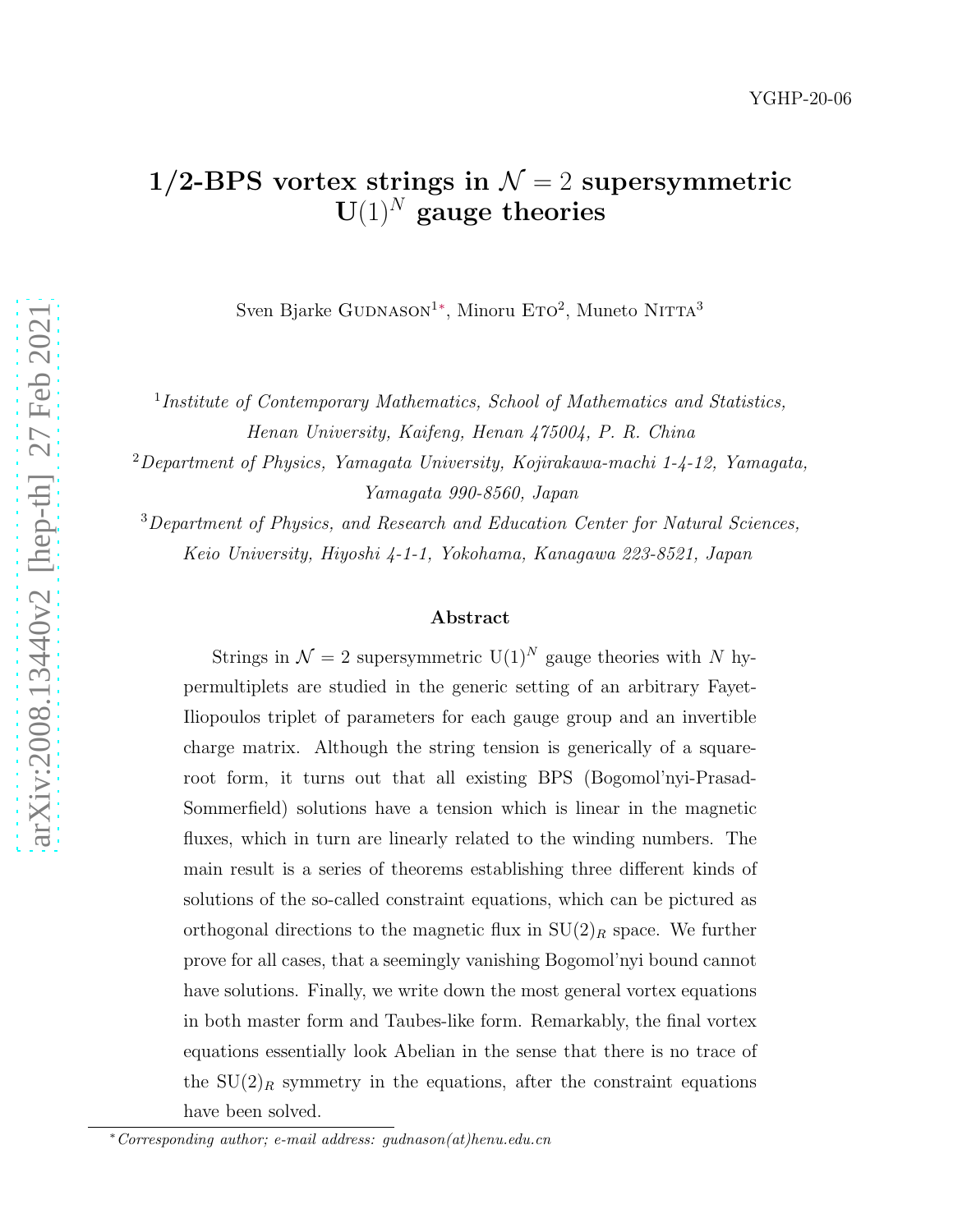# Contents

| $\mathbf{1}$                          | Introduction and summary |                                                                                                                    |    |  |  |  |  |  |  |  |  |  |  |  |
|---------------------------------------|--------------------------|--------------------------------------------------------------------------------------------------------------------|----|--|--|--|--|--|--|--|--|--|--|--|
| $\overline{2}$                        |                          | The model                                                                                                          |    |  |  |  |  |  |  |  |  |  |  |  |
|                                       | 2.1                      | The FI parameters $\ldots \ldots \ldots \ldots \ldots \ldots \ldots \ldots \ldots \ldots \ldots \ldots$            |    |  |  |  |  |  |  |  |  |  |  |  |
|                                       | 2.2                      | The vacuum and the charge matrix $\ldots \ldots \ldots \ldots \ldots \ldots \ldots \ldots \ldots 8$                |    |  |  |  |  |  |  |  |  |  |  |  |
|                                       |                          | 2.2.1                                                                                                              |    |  |  |  |  |  |  |  |  |  |  |  |
|                                       |                          | 2.2.2                                                                                                              |    |  |  |  |  |  |  |  |  |  |  |  |
|                                       |                          | 2.2.3                                                                                                              |    |  |  |  |  |  |  |  |  |  |  |  |
| $1/2$ -BPS strings<br>$3\overline{ }$ |                          |                                                                                                                    |    |  |  |  |  |  |  |  |  |  |  |  |
|                                       | 3.1                      |                                                                                                                    |    |  |  |  |  |  |  |  |  |  |  |  |
|                                       | 3.2                      |                                                                                                                    |    |  |  |  |  |  |  |  |  |  |  |  |
|                                       | 3.3                      |                                                                                                                    |    |  |  |  |  |  |  |  |  |  |  |  |
|                                       | 3.4                      | Vortex and constraint equations $\ldots \ldots \ldots \ldots \ldots \ldots \ldots \ldots \ldots \ldots 17$         |    |  |  |  |  |  |  |  |  |  |  |  |
|                                       |                          | Type A solutions $\ldots \ldots \ldots \ldots \ldots \ldots \ldots \ldots \ldots \ldots \ldots \ldots 22$<br>3.4.1 |    |  |  |  |  |  |  |  |  |  |  |  |
|                                       |                          | Type B solutions $\ldots \ldots \ldots \ldots \ldots \ldots \ldots \ldots \ldots \ldots \ldots$<br>3.4.2           |    |  |  |  |  |  |  |  |  |  |  |  |
|                                       | 3.5                      |                                                                                                                    |    |  |  |  |  |  |  |  |  |  |  |  |
|                                       |                          | Type A solutions $\ldots \ldots \ldots \ldots \ldots \ldots \ldots \ldots \ldots \ldots \ldots \ldots 32$<br>3.5.1 |    |  |  |  |  |  |  |  |  |  |  |  |
|                                       |                          | 3.5.2                                                                                                              |    |  |  |  |  |  |  |  |  |  |  |  |
|                                       |                          | 3.5.3                                                                                                              | 34 |  |  |  |  |  |  |  |  |  |  |  |
|                                       | 3.6                      |                                                                                                                    | 36 |  |  |  |  |  |  |  |  |  |  |  |
|                                       |                          | Type A solutions $\dots \dots \dots \dots \dots \dots \dots \dots \dots \dots \dots \dots \dots \dots$<br>3.6.1    | 37 |  |  |  |  |  |  |  |  |  |  |  |
|                                       |                          | 3.6.2                                                                                                              | 38 |  |  |  |  |  |  |  |  |  |  |  |
|                                       |                          | 3.6.3                                                                                                              | 38 |  |  |  |  |  |  |  |  |  |  |  |
|                                       | 3.7                      |                                                                                                                    | 38 |  |  |  |  |  |  |  |  |  |  |  |
|                                       |                          | 3.7.1                                                                                                              | 39 |  |  |  |  |  |  |  |  |  |  |  |
|                                       |                          | 3.7.2                                                                                                              | 39 |  |  |  |  |  |  |  |  |  |  |  |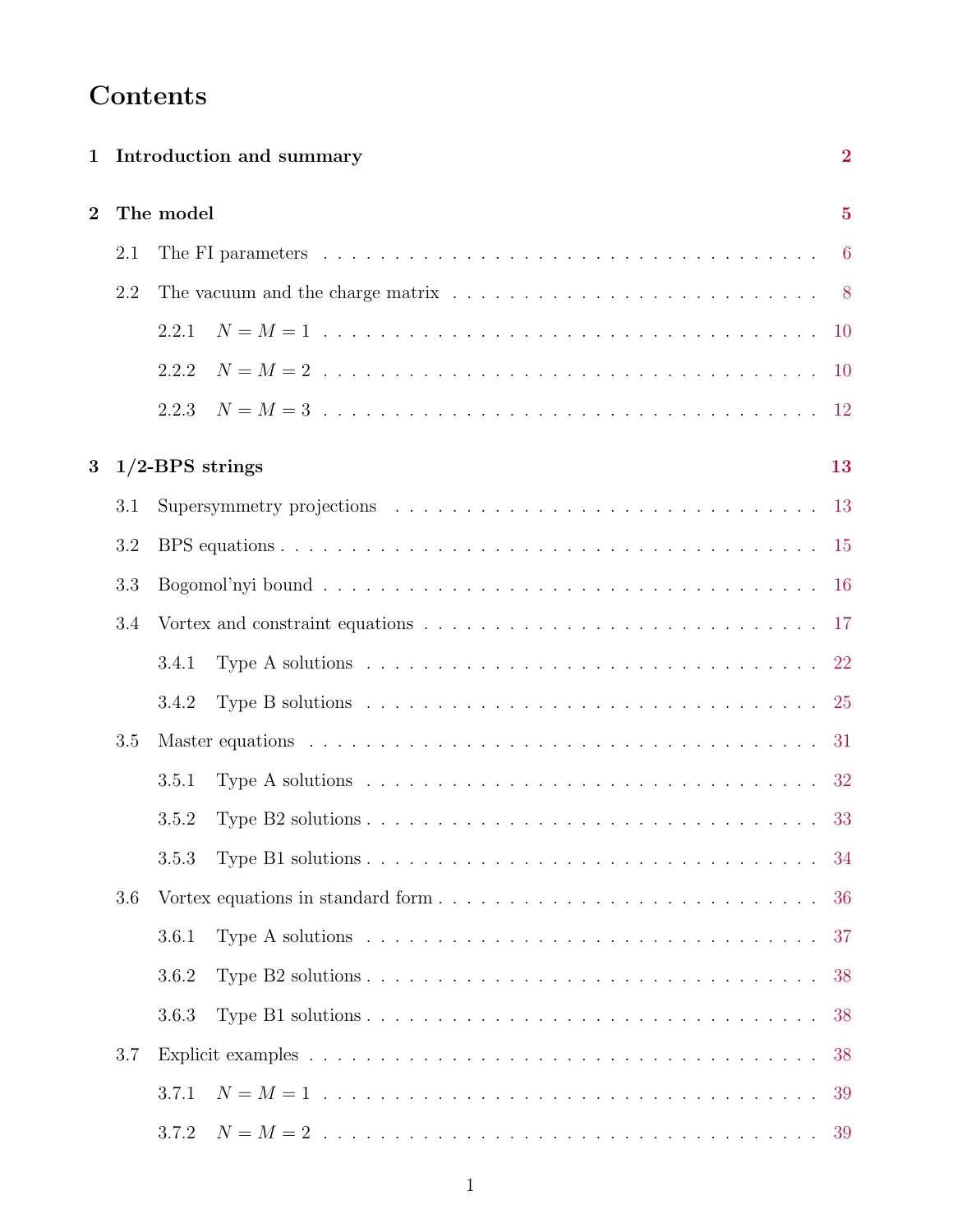|  | 3.7.2.1 Type A solution $\ldots \ldots \ldots \ldots \ldots \ldots \ldots \ldots \ldots \ldots$ |  |  |  |  |  |  |  |  |  |  |  |
|--|-------------------------------------------------------------------------------------------------|--|--|--|--|--|--|--|--|--|--|--|
|  |                                                                                                 |  |  |  |  |  |  |  |  |  |  |  |
|  |                                                                                                 |  |  |  |  |  |  |  |  |  |  |  |
|  |                                                                                                 |  |  |  |  |  |  |  |  |  |  |  |
|  | 3.7.3.1 Type A solution $\ldots \ldots \ldots \ldots \ldots \ldots \ldots \ldots \ldots \ldots$ |  |  |  |  |  |  |  |  |  |  |  |
|  |                                                                                                 |  |  |  |  |  |  |  |  |  |  |  |
|  |                                                                                                 |  |  |  |  |  |  |  |  |  |  |  |

## <span id="page-2-0"></span>1 Introduction and summary

In string theory there exists two kinds of string, namely fundamental strings or F-strings and D1 branes or D-strings [\[1](#page-51-0)[–5\]](#page-52-0). Bound states between those two kinds of string yield a very distinctive tension formula

<span id="page-2-1"></span>
$$
T \propto \sqrt{p^2 + q^2/g_s^2},\tag{1.1}
$$

where  $p$  is the number of F-strings and  $q$  the number of D-strings and  $g_s$  is the string coupling constant. A simple gauge theory mimicking  $(p, q)$ -string bound states was proposed by Saffin [\[6\]](#page-52-1), but the string tension is unfortunately linear in the two winding numbers:

<span id="page-2-3"></span>
$$
T \propto p + \mu q,\tag{1.2}
$$

with  $\mu > 0$  a positive constant. Jackson then found that the square-root tension formula actually exists naturally in  $\mathcal{N} = 2$  supersymmetric gauge theories [\[7\]](#page-52-2), where the strings are bound states of D-term strings and F-term strings and the tension is exactly like Eq. [\(1.1\)](#page-2-1). This happy discovery came to an early halt, as Jackson showed in the same paper that no  $BPS<sup>1</sup>$  $BPS<sup>1</sup>$  $BPS<sup>1</sup>$  solutions – with the square-root tension – seemed to exist.

The gauge theory that Jackson studied is a  $U(1)^N \mathcal{N} = 2$  supersymmetric gauge theory with N hypermultiplets. Not all the field content will be used in the construction of vortices, so therefore it is simply  $N U(1)$  gauge fields with  $N$  pairs of complex scalar fields. It holds true that if a flavor of scalar fields possesses winding (topological charge), then either of the two (complex)

<span id="page-2-2"></span><sup>1</sup>BPS is an abbreviation for Bogomol'nyi-Prasad-Sommerfield who where the authors first discovering a reduction from second-order Euler-Lagrange equations for a magnetic monopole to first-order partial differential equations (PDEs), now known as BPS equations. BPS equations and solutions are now used in many areas of theoretical physics, from gauge theory to string theory.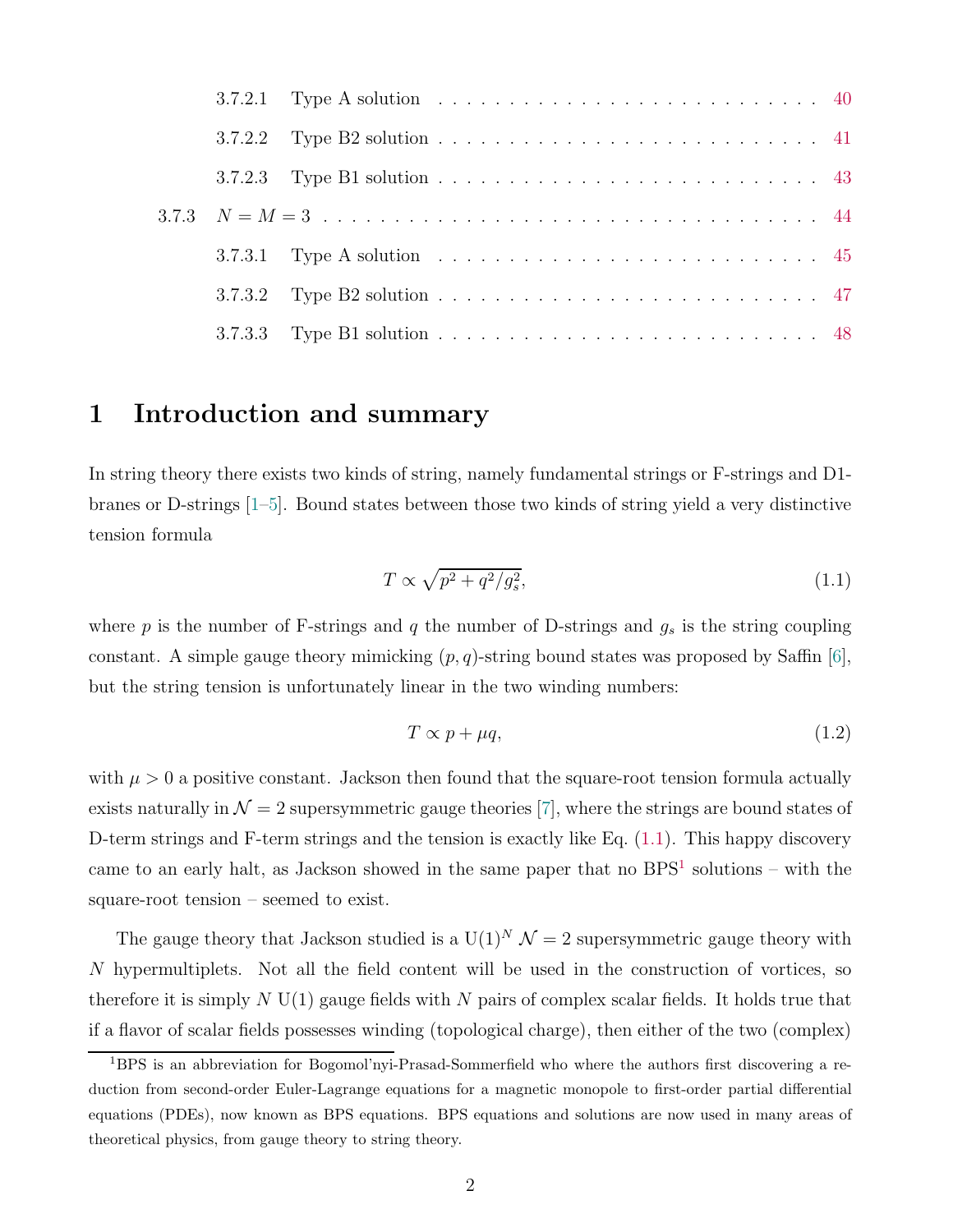scalar fields in the pair must vanish everywhere. This can readily be realized by analyzing the self-dual equations, which are equal for the two scalars in the pair, except for having opposite (electric) charges. We confirm this fact, but do not restrict to the case that all winding numbers must be nonzero, which relaxes this statement. In Jackson's analysis, it was found that the magnetic fluxes should be proportional to the column-vectors of the inverse of the charge matrix. Unfortunately, this is impossible, as if true, then the determinant of the inverse of the charge matrix vanishes and hence the charge matrix does not exist! Another option was pointed out, however, which is to align all the vectors of Fayet-Iliopoulos (FI) parameters in  $SU(2)_R$  space (which roughly is the space containing the D-term in one direction and the F-term in further two directions). This option, however, does not possess the square-root tension, but the normal linear tension formula [\(1.2\)](#page-2-3). We confirm this possibility as a solution type and call them solutions of type A. The final step in Jackson's analysis concludes from analyzing the asymptotic behavior of the fields that the charge matrix must be diagonal in order to have BPS solutions. We do not agree with this conclusion and we are able to find BPS-saturated solutions with non-diagonal charge matrices.

We consider briefly the vacuum solutions (vacuum expectation values (VEVs)) of the more general theory with M hypermultiplets, but conclude that we either have vacuum moduli (for  $M > N$ ) or unbroken gauge symmetry (for  $M < N$ ), unless  $M = N^2$  $M = N^2$ . Hence this is the case we will consider in this paper. It also makes the charge matrix a square matrix, which when possessing a nonvanishing determinant, is invertible. We will make this a requirement throughout the paper. First, we will perform an  $SU(2)_R$  rotation of the fields to put the FI vectors on a standard form, so that as many parameters as possible vanish – without loss of generality. Then we will consider the most general supersymmetry projection for a string pointed in the spatial  $x^3$ direction and this gives the BPS equations that we will study. We confirm these BPS equations by writing down the Bogomol'nyi completion, which in turn yields the Bogomol'nyi bound, which is saturated for BPS solutions. Curiously, it is not clear that the Bogomol'nyi bound is always nonvanishing. We will, however, prove for all types of solutions, that the vanishing Bogomol'nyi bound does not possess any BPS solutions. When working with the BPS equations, it turns out to be convenient to perform a change of basis to a diagonal basis, which we shall call the  $\Psi$ basis, as opposed to the canonical basis, which we call the  $\Phi$  basis. In the  $\Psi$  basis, we confirm Jackson's result that either of the two fields in a (hypermultiplet) pair must vanish when the winding number is nonzero, see lemma [1.](#page-20-0) The BPS equations are not one equation for the magnetic flux equating the square-root of the potential as usual in  $\mathcal{N}=1$  gauge theories, but

<span id="page-3-0"></span><sup>&</sup>lt;sup>2</sup>Actually, there is a vacuum modulus (a complex phase) for each gauge group in the case of  $M = N$ , which corresponds to the base point of the broken  $U(1)$  symmetry. This parameter has no physical relevance.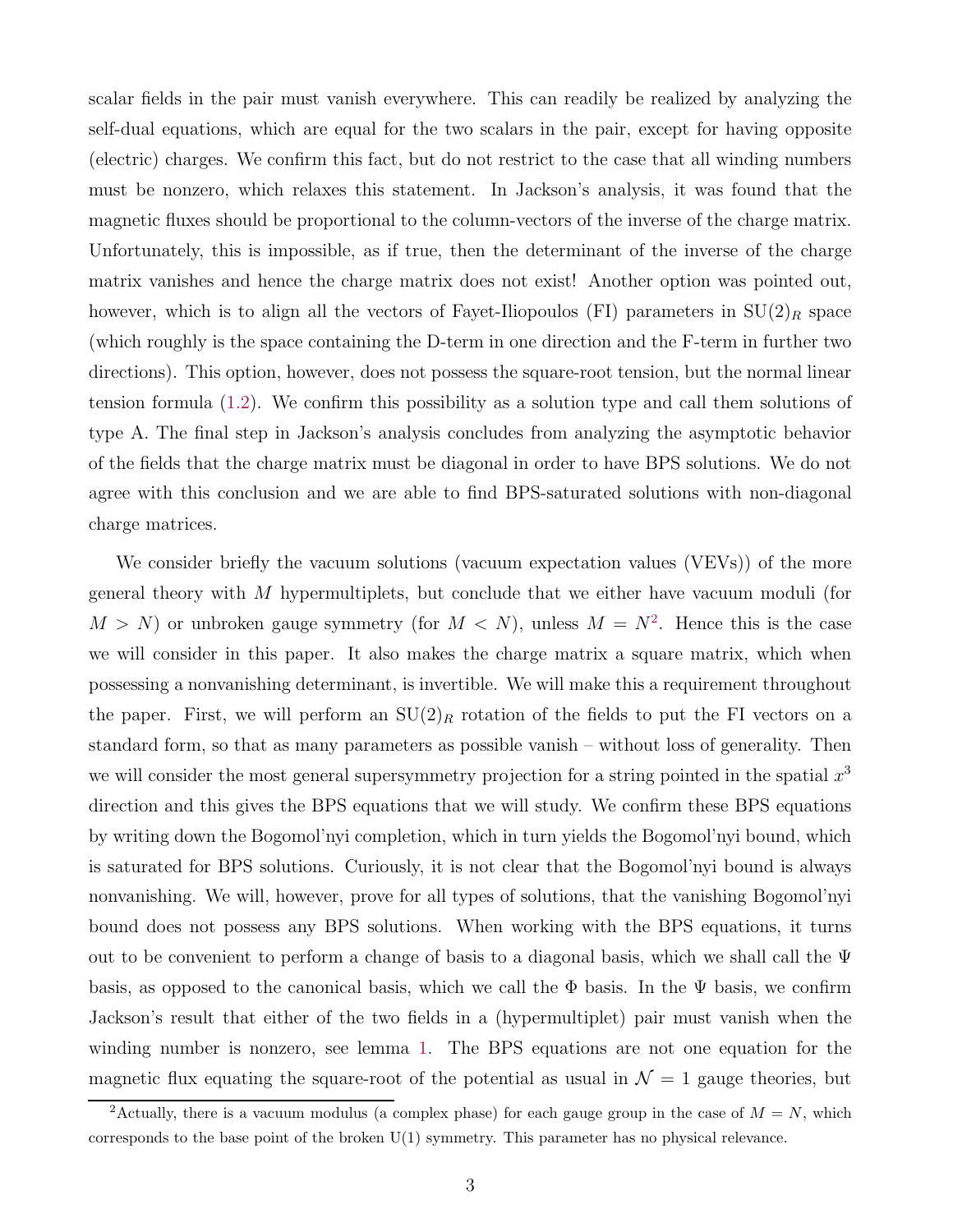contain another two equations in the  $\Psi$  basis, which we shall coin constraint equations. A main result is to split the solutions of the constraint equation into two different types, which we shall denote type A and type B, see proposition [1.](#page-21-0) In type A solutions, all the FI vectors are parallel (see theorem [1\)](#page-22-1), but in type B at least one vector is not parallel with the others. A further constraint comes from the fact that there exists no holomorphic  $U(1)$  bundles of negative degree and hence if the VEV is positive, the "fundamental field" must carry the winding, but if it is negative, the "anti-fundamental fields" must carry the winding. This is summarized in theorem [2](#page-24-0) for type A solutions. With this result in hand, we can now prove for type A solutions that no solutions exist in the case where the Bogomol'nyi bound vanishes, see theorem [3.](#page-24-1)

For type B solutions the FI vectors are not all parallel. This means that the product of some pair of fields does not vanish in the vacuum and hence by the above holomorphicity constraint (coming from the pair of self-dual equations), those pairs cannot possess winding – we shall dub them non-winding fields or inert fields. We find that there are two different solutions to the constraint equations in the type B case, see theorem [4](#page-26-0) and one is given by allowing only a single field to wind. This will be the type B1 solution. The other option is to restrict the charge matrix to be of a block-diagonal form between the winding and the non-winding fields. Exactly this form will avoid the mixing of fields observed by Jackson. For the winding fields of type B2, everything is analogous to the solutions of type A, but we prove every step carefully. First, we find that the FI vectors coupled to the winding fields, must be parallel, see lemma [2.](#page-25-1) We further prove that the non-winding fields in type B2 satisfy both the constraint equations (lemma [3\)](#page-27-0) and would-be vortex equations (theorem [5\)](#page-28-0) by means of their vacuum solution. This is possible only because of the restricted form of the charge matrix. We find, without loss of generality, that we can rotate the basis and relabel the gauge groups to obtain parallel FI vectors with real vacuum solutions, see theorem [6](#page-30-0) and corollary [5.](#page-30-1) At this point, the same argument as in the type A case can be used to relate the sign of the vacuum solution to the sign of the winding number, see theorem [7.](#page-30-2) In turn we can prove analogously that the vanishing Bogomol'nyi bound has no solutions, see theorem [8.](#page-30-3) For the solutions of type B1, we still have to set either of the fields in the hypermultiplet pair to zero by corollary [4,](#page-28-1) but otherwise have no further constraints. Because of the simplicity of having only a single winding field, we are able to prove also in this last case, that the vanishing Bogomol'nyi bound has no solutions, see theorem [9.](#page-31-1)

Finally, we are in a position to write down the governing equations, which we call the master equations and they are given for type A, type B2 and type B1 solutions in theorems [10,](#page-32-1) [11](#page-34-1) and [12,](#page-35-0) respectively. Since this form of the equations may be unfamiliar to many readers, we provide a change of variables to a form more similar to the Taubes equation in Sec. [3.6.](#page-36-0) We give some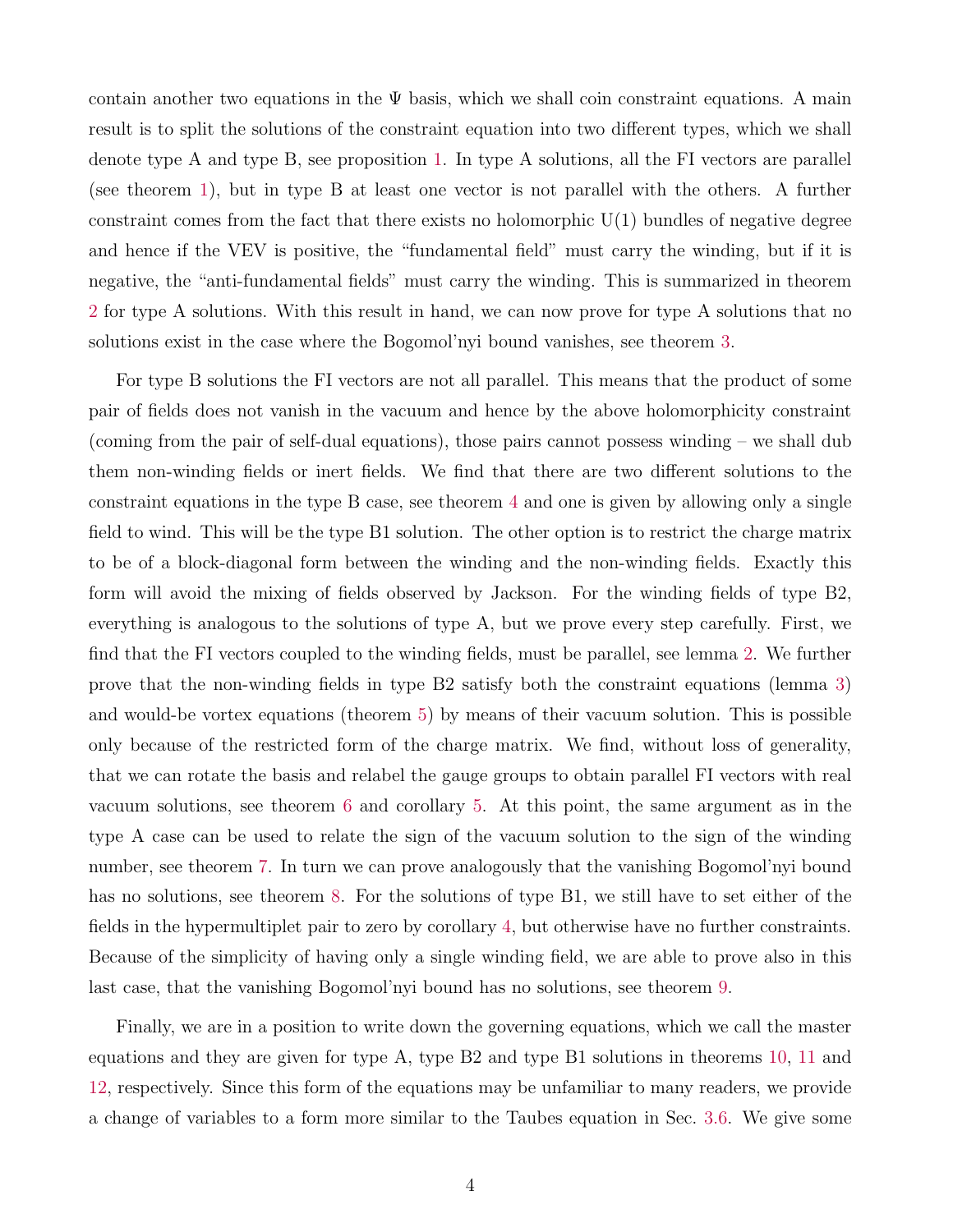explicit examples in Sec. [3.7.](#page-38-2) It is remarkable, that the vortex equations of type A and type B2 are identical to the vortex equations found in Ref. [\[8\]](#page-52-3) in the context of essentially the same model as studied here, but with only  $\mathcal{N} = 1$  supersymmetry and hence no  $SU(2)_R$  structure. We may say that after solving the constraint equations in the  $\mathcal{N}=2$  theory, the vortex equations look basically like those of an  $\mathcal{N}=1$  theory.

As for the string tension, it turns out always to be of the linear form [\(1.2\)](#page-2-3) and not of the square-root form [\(1.1\)](#page-2-1). However, we find nontrivial BPS solutions which can have arbitrary charge matrices, but alignment of the FI vectors is a necessity for all winding flavors (in case there is more than one winding flavor).

Physically, we may interpret the vanishing Bogomol'nyi bound as a signal that the theory touches the Coulomb branch and hence possesses unbroken gauge symmetry, which we do not allow.

Apart from the situation with  $M > N$ , where we would have vacuum moduli and semi-local types of string [\[9](#page-52-4)], an interesting possibility has been left out in this work. That is, the case of the charge matrix with a vanishing determinant. It completely invalidates all analysis done in this paper, so we cannot say anything about such cases on the basis of our analysis. However, it is not necessarily unphysical to consider systems with charge matrices that do not possess an inverse (i.e. with vanishing determinant). The simplest two cases would be if all flavors have the same charge under each gauge group and the other would be that one flavor has the same charge under all gauge groups (but not necessarily the same as other flavors). We leave this case for future work.

## <span id="page-5-0"></span>2 The model

We consider an  $\mathcal{N} = 2$  supersymmetric  $U(1)^N$  gauge theory in 3+1 dimensions with M "flavors" (hypermultiplets)  $\Phi_A = (\phi_A, \tilde{\phi}_A^*)^T$ ,  $A = 1, 2, ..., M$ , with the following bosonic sector

$$
\mathcal{L} = -\sum_{a} \frac{1}{4e_a^2} F_{\mu\nu}^a F^{a\mu\nu} - \sum_{A} D_{\mu} \Phi_A^{\dagger} D^{\mu} \Phi_A - \sum_{a} \frac{1}{e_a^2} \partial_{\mu} \Sigma^a \partial^{\mu} \Sigma^a
$$

$$
- \sum_{a,\alpha} \frac{1}{2e_a^2} \left( Y_a^{\alpha} \right)^2 - \sum_{A} \left( \sum_{a} Q_{Aa} \Sigma^a \right)^2 \Phi_A^{\dagger} \Phi_A.
$$
(2.1)

The neutral scalars  $\Sigma^a$  belong to the  $\mathcal{N}=2$  vector multiplet together with the photons  $A^a_\mu$  which have the field strength

<span id="page-5-1"></span>
$$
F_{\mu\nu}^a = \partial_\mu A_\nu^a - \partial_\nu A_\mu^a,\tag{2.2}
$$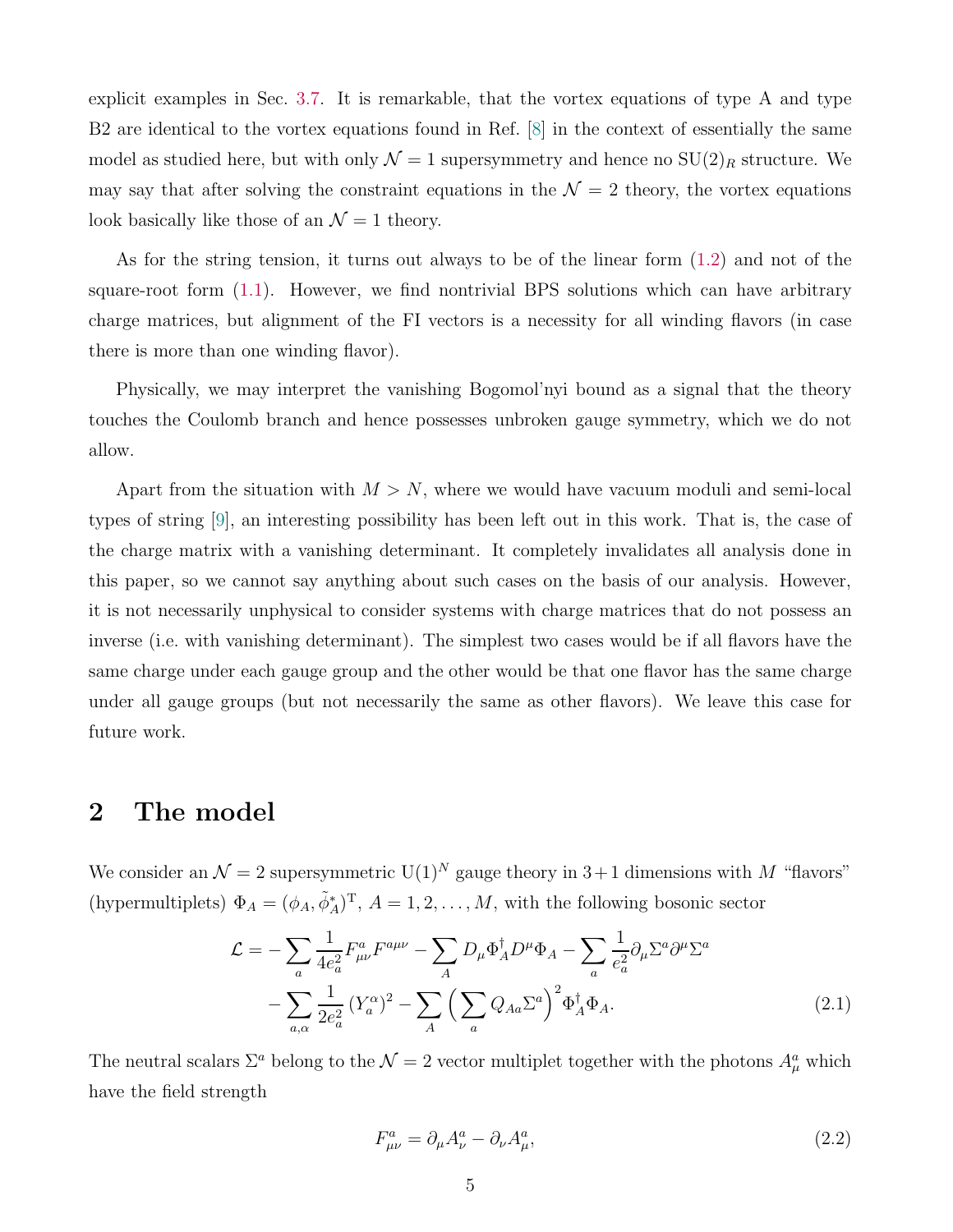the gauge couplings are  $e_a > 0$ , and finally the index  $a = 1, 2, ..., N$  corresponds to the gauge groups  $U(1)<sub>a</sub>$ . The gauge covariant derivative for the complex scalar fields is

$$
D_{\mu}\Phi_A = \partial_{\mu}\Phi_A + i \sum_a Q_{Aa} A^a_{\mu}\Phi_A, \qquad (2.3)
$$

where  $Q_{Aa}$  is a charge matrix with flavor and gauge index. Finally,

<span id="page-6-2"></span>
$$
Y_a^{\alpha} \equiv e_a^2 \bigg( \sum_A \Phi_A^{\dagger} \sigma^{\alpha} \Phi_A Q_{Aa} - r_a^{\alpha} \bigg), \tag{2.4}
$$

is an  $SU(2)_R$  vector of the D-terms ( $\alpha = 3$ ) and the F-terms ( $\alpha = 1, 2$ ), where  $\sigma^{\alpha}$  are the standard Pauli matrices and  $r_a^{\alpha}$  are N Fayet-Iliopoulos (FI) triplets of parameters. Often we will write  $SU(2)_R$  vectors as a boldfaced vector (e.g.  $r_a$ ) (suppressing the  $SU(2)_R$  index  $\alpha$ ) and use standard vector notations, like the dot product. The indices  $\mu, \nu$  are spacetime indices and are summed over with the Einstein summation convention (that is, any couple of indices are automatically summed over  $\mu = 0, 1, 2, 3$ . The internal indices, i.e. the gauge group index  $a = 1, 2, ..., N$ , the flavor index  $A = 1, 2, ..., M$  and the  $SU(2)_R$  index  $\alpha = 1, 2, 3$  are *not* summed over by the Einstein convention throughout the paper and if a sum is intended, we write the sum explicitly. The metric signature used here is the mostly positive one, convenient for solitons.

The real fields  $\Sigma^a$  are source-free fields and are not used in the construction of vortices. The minimum of the energy is attained by the vacuum solution for  $\Sigma^a$  which is  $\Sigma^a = 0$ . Hence in the remainder of the paper, we will set  $\Sigma^a = 0$ . This yields the reduced Lagrangian density

$$
\mathcal{L} = -\sum_{a} \frac{1}{4e_a^2} F^a_{\mu\nu} F^{a\mu\nu} - \sum_{A} D_{\mu} \Phi_A^{\dagger} D^{\mu} \Phi_A - \sum_{a,\alpha} \frac{e_a^2}{2} \Big( \sum_{A} \Phi_A^{\dagger} \sigma^{\alpha} \Phi_A Q_{Aa} - r_a^{\alpha} \Big)^2.
$$
 (2.5)

We assume that each U(1) gauge group is compact and thus all elements of the charge matrix  $Q_{Aa} \in \mathbb{Z}$  are integers.

Each  $U(1)_a$  gauge group corresponds a redundancy known as a gauge symmetry. The symmetry acts on the fields as the following transformation

<span id="page-6-1"></span>
$$
\Phi_A \to \Phi_A \exp\left(i \sum_a Q_{Aa} \alpha_a(x)\right), \qquad \alpha_a(x) \in \mathbb{R},
$$
  

$$
A^a_\mu \to A^a_\mu - \partial_\mu \alpha_a(x), \tag{2.6}
$$

<span id="page-6-0"></span>which leaves the Lagrangian  $(2.1)$  (and  $(2.5)$ ) invariant.

## 2.1 The FI parameters

We will now perform an  $SU(2)_R$  transformation on the scalar fields,  $\Phi \to U\Phi$ , with U a constant unitary matrix. This leaves the kinetic term invariant. The potential transforms, however, and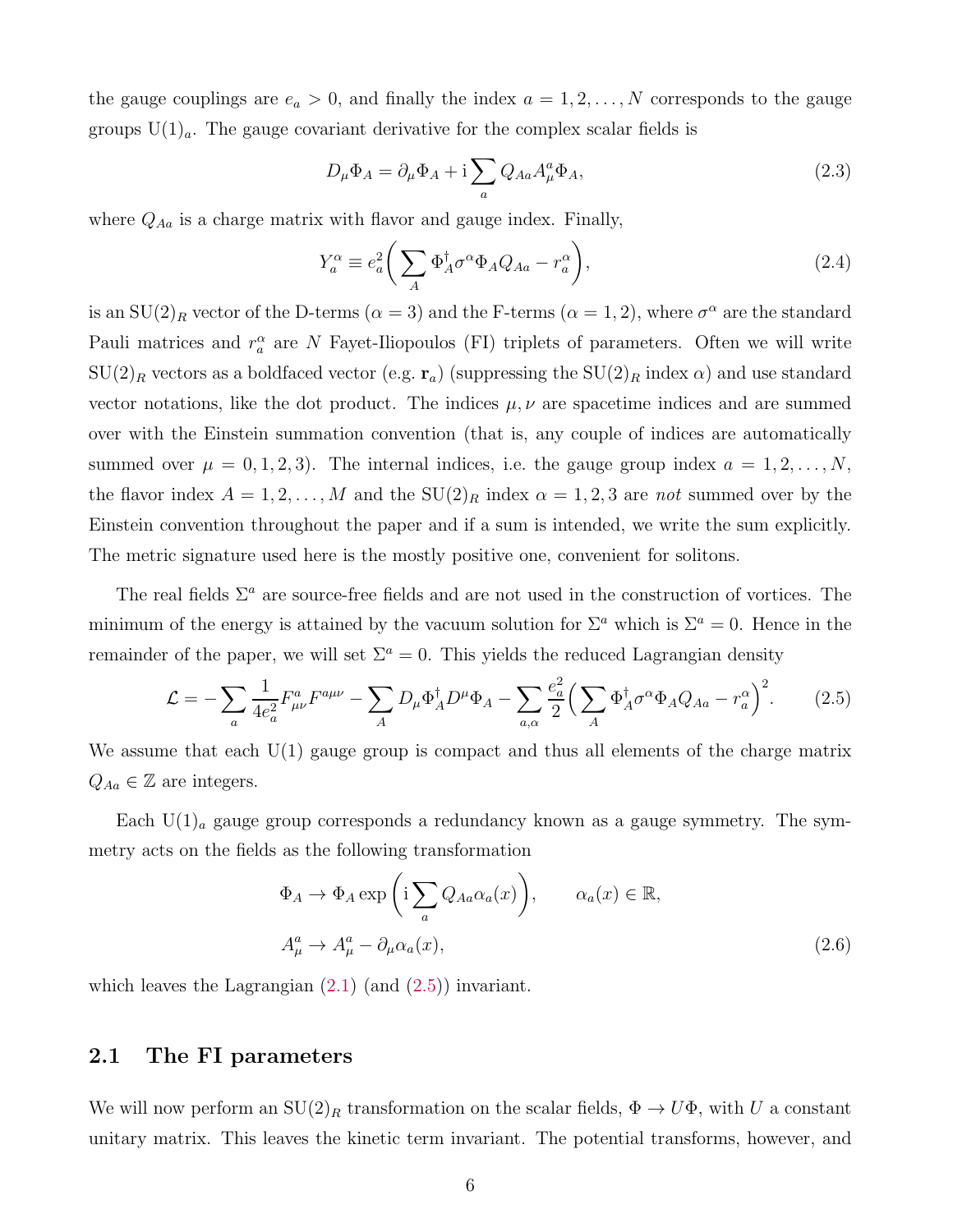in particular we get

$$
\sum_{A} \Phi_{A}^{\dagger} \sigma^{\alpha} \Phi_{A} Q_{Aa} - r_{a}^{\alpha} \longrightarrow \sum_{A} \Phi_{A}^{\dagger} U^{\dagger} \sigma^{\alpha} U \Phi_{A} Q_{Aa} - r_{a}^{\alpha}, \qquad (2.7)
$$

and using that  $U^{\dagger} \sigma^{\alpha} U$  takes value in the  $\mathfrak{su}(2)_R$  algebra, we can write

$$
U^{\dagger} \sigma^{\alpha} U = \frac{1}{2} \sum_{\beta} \text{Tr} [U^{\dagger} \sigma^{\alpha} U \sigma^{\beta}] \sigma^{\beta} \equiv \sum_{\beta} R_{\alpha \beta} \sigma^{\beta}.
$$
 (2.8)

Using that  $R \in SO(3)$  and in particular  $\sum_{\alpha} R_{\alpha\beta} R_{\alpha\gamma} = \delta_{\beta\gamma}$ , we can write

$$
\sum_{a,\alpha} \frac{e_a^2}{2} \Big( \sum_A \Phi_A^{\dagger} U^{\dagger} \sigma^{\alpha} U \Phi_A Q_{Aa} - r_a^{\alpha} \Big)^2 = \sum_{a,\alpha} \frac{e_a^2}{2} \Big( \sum_{\beta} R_{\alpha\beta} \Big( \sum_A \Phi_A^{\dagger} \sigma^{\beta} \Phi_A Q_{Aa} - \sum_{\gamma} r_a^{\gamma} R_{\gamma\beta} \Big) \Big)^2
$$

$$
= \sum_{a,\alpha} \frac{e_a^2}{2} \Big( \sum_A \Phi_A^{\dagger} \sigma^{\alpha} \Phi_A Q_{Aa} - \tilde{r}_a^{\alpha} \Big)^2, \tag{2.9}
$$

with the rotated FI parameters

$$
\tilde{r}_a^{\alpha} \equiv \sum_{\beta} r_a^{\beta} R_{\beta \alpha}.
$$
\n(2.10)

Now we can simplify the FI parameters using the  $SU(2)_R$  rotations, depending on the total number of gauge groups, N. We assume that for each gauge group, there is an FI vector with nonvanishing length

$$
\mathbf{r}_a \cdot \mathbf{r}_a > 0, \qquad \forall a = 1, 2, \dots, N,
$$
\n
$$
(2.11)
$$

where  $\mathbf{r}_a$  is a 3-vector in  $SU(2)_R$  space for each gauge group  $U(1)_a$ .

The first vector, say  $\mathbf{r}_1$ , can be rotated to

<span id="page-7-0"></span>
$$
\tilde{\mathbf{r}}_1 = (\alpha, 0, 0), \qquad \alpha > 0,
$$
\n
$$
(2.12)
$$

and using the residual  $U(1) \subset SU(2)_R$  symmetry, we can rotate the next vector to

<span id="page-7-1"></span>
$$
\tilde{\mathbf{r}}_2 = (\beta, \gamma, 0), \qquad \beta \in \mathbb{R}, \quad \gamma \ge 0.
$$
\n(2.13)

These two transformations use up our freedom to rotate within  $SU(2)_R$  and the remaining FI parameters (vectors) point in arbitrary directions. We will henceforth drop the tildes on the FI parameters.

The above considerations show that if we only consider two gauge groups  $(N = 2)$ , then without loss of generality, the FI parameters can be chosen to be in the  $(\sigma^1, \sigma^2)$ -plane. For  $N > 2$ , however, we need the full 3-dimensional  $SU(2)_R$  space for the FI parameters.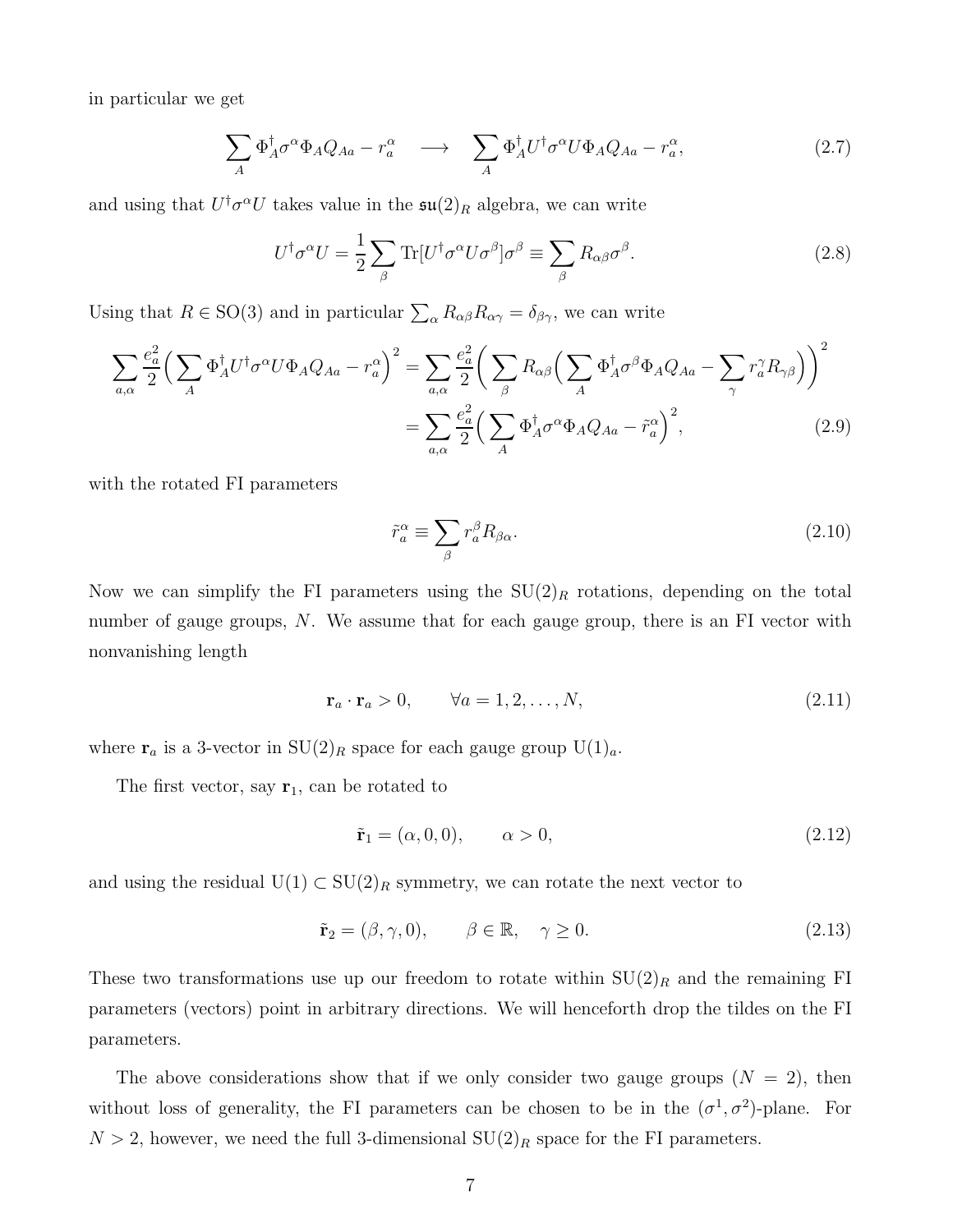## <span id="page-8-0"></span>2.2 The vacuum and the charge matrix

The vacuum equations are

$$
\sum_{A} \langle \Phi_A \rangle^{\dagger} \sigma^{\alpha} \langle \Phi_A \rangle Q_{Aa} = r_a^{\alpha}, \qquad \forall \alpha = 1, 2, 3, \quad \forall a = 1, 2, \dots, N,
$$
\n(2.14)

where  $\langle \Phi_A \rangle$  denotes the vacuum expectation value (VEV) of the complex scalar field doublet of flavor A. Let us first consider the number of variables versus the number of constraints in this equation. Each flavor of scalar field doublets has 4 real components yielding a total of 4M degrees of freedom in the vacuum equation. The number of constraints on the other hand are 3 for each gauge group, so a total of 3N constraints. For each gauge group, there is 1 vacuum modulus – a free parameter. Thus if  $N > M$  then generically the vacuum equations are overdetermined in which case one should minimize the potential (as it cannot vanish unless enough of the FI parameters are equal to each other). This, however, will lift the vacuum energy and break supersymmetry, so we will not consider such case further in this paper. On the other hand, if  $N < M$  there will be further vacuum moduli. These are typical characteristics of supersymmetric theories.

We will require the gauge symmetry to be completely broken which corresponds to the mass term for the photons

$$
\frac{1}{2} \sum_{a,b} (\mathcal{M}^2)_{ab} A^a_\mu A^{\mu b}, \qquad (\mathcal{M}^2)_{ab} \equiv 2 \sum_A e_a e_b \langle \Phi_A \rangle^\dagger \langle \Phi_A \rangle Q_{Aa} Q_{Ab}, \tag{2.15}
$$

not having one or more zero eigenvalues:

$$
\det(\mathcal{M}^2) > 0,\tag{2.16}
$$

where  $e_a$  are positive definite gauge coupling constants.

We will now consider the solutions to the vacuum equations, as they will be useful later. Defining

<span id="page-8-3"></span>
$$
\langle \Phi_A \rangle \equiv \begin{pmatrix} \rho_A e^{-i\vartheta_A} \\ \tilde{\rho}_A e^{i\tilde{\vartheta}_A} \end{pmatrix},\tag{2.17}
$$

we get for each gauge group,  $a = 1, \ldots, N$ , the vacuum equations

$$
2\sum_{A} \rho_A \tilde{\rho}_A \exp\left[i(\vartheta_A + \tilde{\vartheta}_A)\right] Q_{Aa} = r_a^1 + ir_a^2 \equiv r_a,\tag{2.18}
$$

<span id="page-8-2"></span><span id="page-8-1"></span>
$$
\sum_{A} (\rho_A^2 - \tilde{\rho}_A^2) Q_{Aa} = r_a^3.
$$
 (2.19)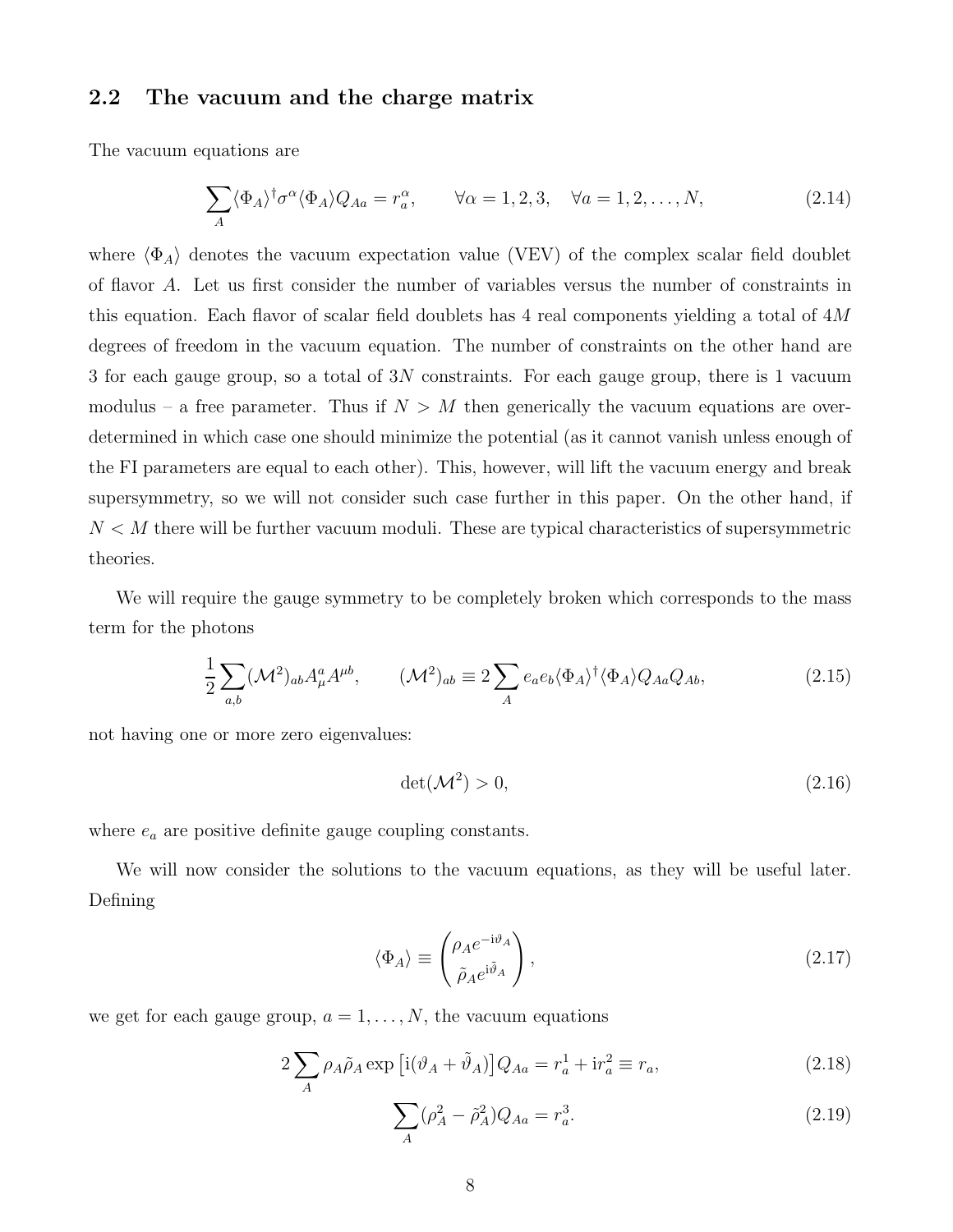The mass-squared matrix for the photons in terms of the new vacuum variables reads

$$
(\mathcal{M}^2)_{ab} = 2 \sum_{A} e_a e_b \left( \rho_A^2 + \tilde{\rho}_A^2 \right) Q_{Aa} Q_{Ab}.
$$
 (2.20)

The computation of the determinant of this matrix depends on N and M.

In the case of  $N = M$ , it is easy to show that the determinant of the mass-squared matrix reads

<span id="page-9-0"></span>
$$
\det(\mathcal{M}^2) = 2^N \bigg( \prod_a e_a^2 \bigg) (\det Q)^2 \prod_A (\rho_A^2 + \tilde{\rho}_A^2).
$$
 (2.21)

In order to Higgs the gauge symmetry completely, we must have det  $Q \neq 0$ , all couplings positive  $e_a > 0$  as well as each flavor must have a nonvanishing VEV in either the fundamental or the antifundamental fields (or in both).

If  $N > M$  we have

$$
\det(\mathcal{M}^2) = 2^N \sum_{b_1, \dots, b_N} \epsilon_{b_1 \dots b_N} \left[ e_1 e_{b_1} \sum_{A_1} Q_{A_1 1} Q_{A_1 b_1} R_{A_1}^2 \right] \dots \left[ e_N e_{b_N} \sum_{A_N} Q_{A_N N} Q_{A_N b_N} R_{A_N}^2 \right], \tag{2.22}
$$

where we have defined  $R_A^2 \equiv \rho_A^2 + \tilde{\rho}_A^2$ . In order for the determinant not to vanish, we must have a different flavor for each bracket, as the same flavor is eliminated by the epsilon tensor. For  $N > M$ , that is impossible and the determinant always vanishes. For  $N = M$ , we get the result of Eq. [\(2.21\)](#page-9-0).

For  $N < M$ , the determinant can be nonvanishing. It will be instructive to consider first the case of  $M = N + 1$ . The result will be a sum of M minor determinants

$$
\det(\mathcal{M}^2) = 2^N \bigg( \prod_a e_a^2 \bigg) \sum_{B=1}^M (\det Q^B)^2 \prod_{A \neq B}^M (\rho_A^2 + \tilde{\rho}_A^2), \tag{2.23}
$$

where det  $Q^B$  is the minor determinant where the Bth row is removed. The general case of  $N < M$  thus reads

$$
\det(\mathcal{M}^2) = 2^N \bigg( \prod_a e_a^2 \bigg) \sum_{B_1=1}^M \sum_{B_2 > B_1}^M \cdots \sum_{B_{M-N} > B_{M-N-1}}^M (\det Q^{B_1 \cdots B_{M-N}})^2 \prod_{A \neq B_1, B_2, \cdots, B_{M-N}}^M (\rho_A^2 + \tilde{\rho}_A^2),
$$
\n(2.24)

where det  $Q^{B_1\cdots B_{M-N}}$  is the minor determinant with the rows  $B_1, \ldots, B_{M-N}$  removed. We shall not consider this case further in this paper.

From this point on, we shall consider only the case  $N = M$ . It will be convenient in the remainder of the paper to define two new variables for solving the vacuum equations

$$
z_A \equiv 2\rho_A \tilde{\rho}_A e^{i(\vartheta_A + \tilde{\vartheta}_A)}, \qquad y_A \equiv \rho_A^2 - \tilde{\rho}_A^2,\tag{2.25}
$$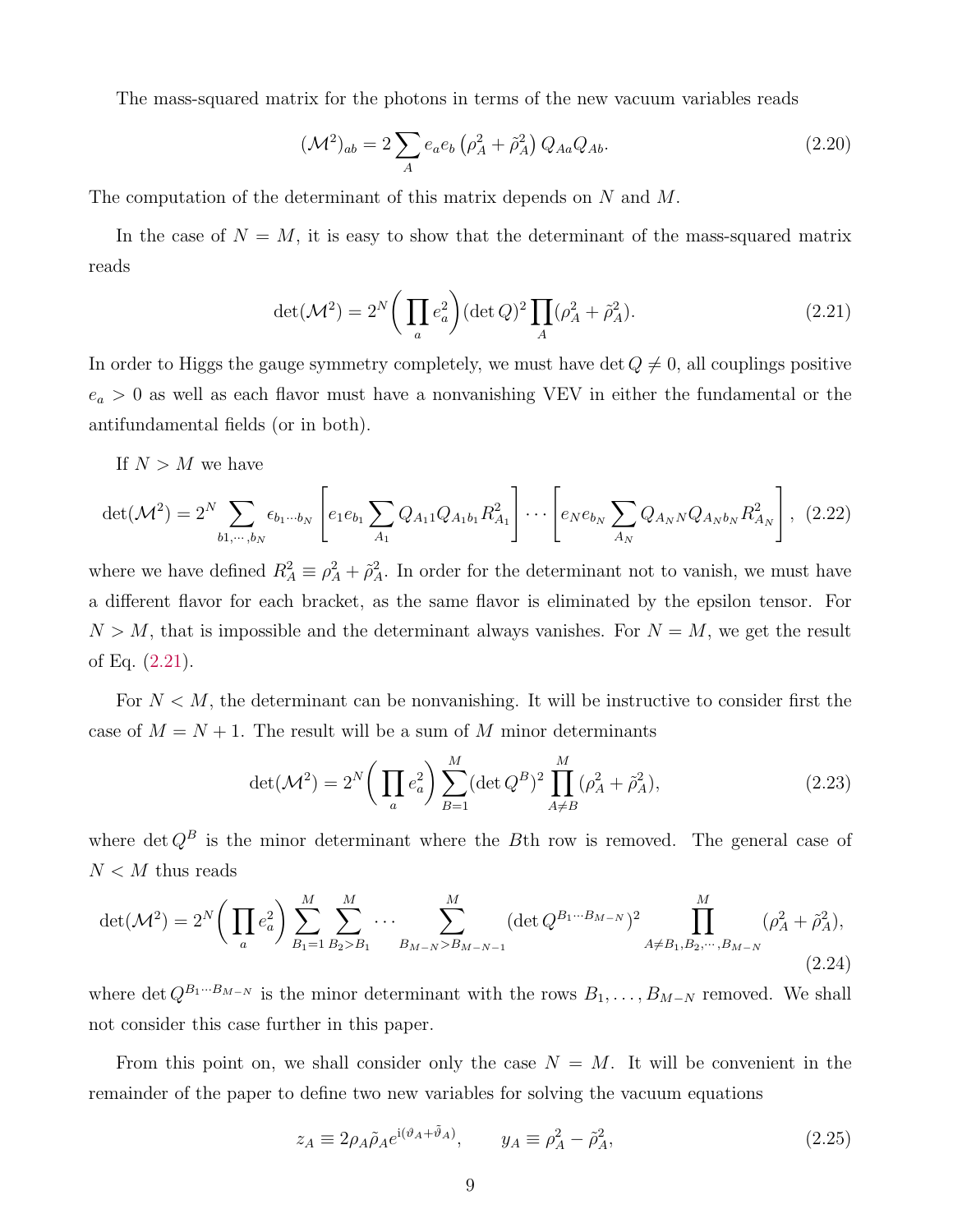in terms of which the general vacuum solution reads

<span id="page-10-3"></span>
$$
z_A = \sum_a (r_a^1 + \mathrm{i}r_a^2) Q_{aA}^{-1}, \qquad y_A = \sum_a r_a^3 Q_{aA}^{-1}, \tag{2.26}
$$

where it is understood that  $Q_{aA}^{-1}$  is the inverse matrix of  $Q_{Aa}$ . The following relations will come in handy in various computations

<span id="page-10-4"></span>
$$
\langle \phi_A \tilde{\phi}_A \rangle = \frac{1}{2} z_A^*, \qquad |\langle \phi_A \rangle|^2 - |\langle \tilde{\phi}_A \rangle|^2 = y_A, \qquad |\langle \phi_A \rangle|^2 + |\langle \tilde{\phi}_A \rangle|^2 = \sqrt{y_A^2 + |z_A|^2}. \tag{2.27}
$$

<span id="page-10-0"></span>It will now be convenient to consider the vacua and mass matrices on a case-by-case basis.

### 2.2.1  $N = M = 1$

For a single gauge group with a single flavor of hypers, the FI vector can without loss of generality be taken to be that of Eq.  $(2.12)$ . The solution to the vacuum equations  $(2.18)$ ,  $(2.19)$  is

<span id="page-10-5"></span>
$$
\rho = \tilde{\rho} = \sqrt{\frac{\alpha}{|Q|}}, \qquad \vartheta + \tilde{\vartheta} = \left(\frac{1 - \text{sign}(Q)}{2}\right)\pi,\tag{2.28}
$$

where we have suppressed the flavor index and  $\vartheta-\tilde{\vartheta}$  is a vacuum modulus. The gauge symmetry is spontaneously broken and the photon mass reads

$$
\mathcal{M}^2 = 4e^2|Q|\alpha > 0. \tag{2.29}
$$

#### <span id="page-10-1"></span>2.2.2  $N = M = 2$

For the  $N = M = 2$  case, we have two FI vectors and they can without loss of generality be taken to be those of Eqs. [\(2.12\)](#page-7-0) and [\(2.13\)](#page-7-1) and hence the vacuum equation [\(2.19\)](#page-8-2) forces  $\rho_A = \tilde{\rho}_A$ for both flavors. Changing variables to

$$
\mathbf{z} \equiv \begin{pmatrix} 2\rho_1^2 e^{i(\vartheta_1 + \tilde{\vartheta}_1)} \\ 2\rho_2^2 e^{i(\vartheta_2 + \tilde{\vartheta}_2)} \end{pmatrix}^{\mathrm{T}},
$$
\n(2.30)

the vacuum solution reads

<span id="page-10-2"></span>
$$
\mathbf{z} = \left(\alpha, \beta + i\gamma\right) Q^{-1}.\tag{2.31}
$$

In case of  $\gamma = 0$ , which corresponds to the situation where the two FI vectors were parallel (proportional to each other) before the  $SU(2)_R$  rotation to the standard form [\(2.12\)](#page-7-0), [\(2.13\)](#page-7-1), the solution z is real valued and hence

$$
\vartheta_A + \tilde{\vartheta}_A = w_A \pi, \qquad w_A \in \mathbb{Z}, \qquad \forall A = 1, 2,
$$
\n
$$
(2.32)
$$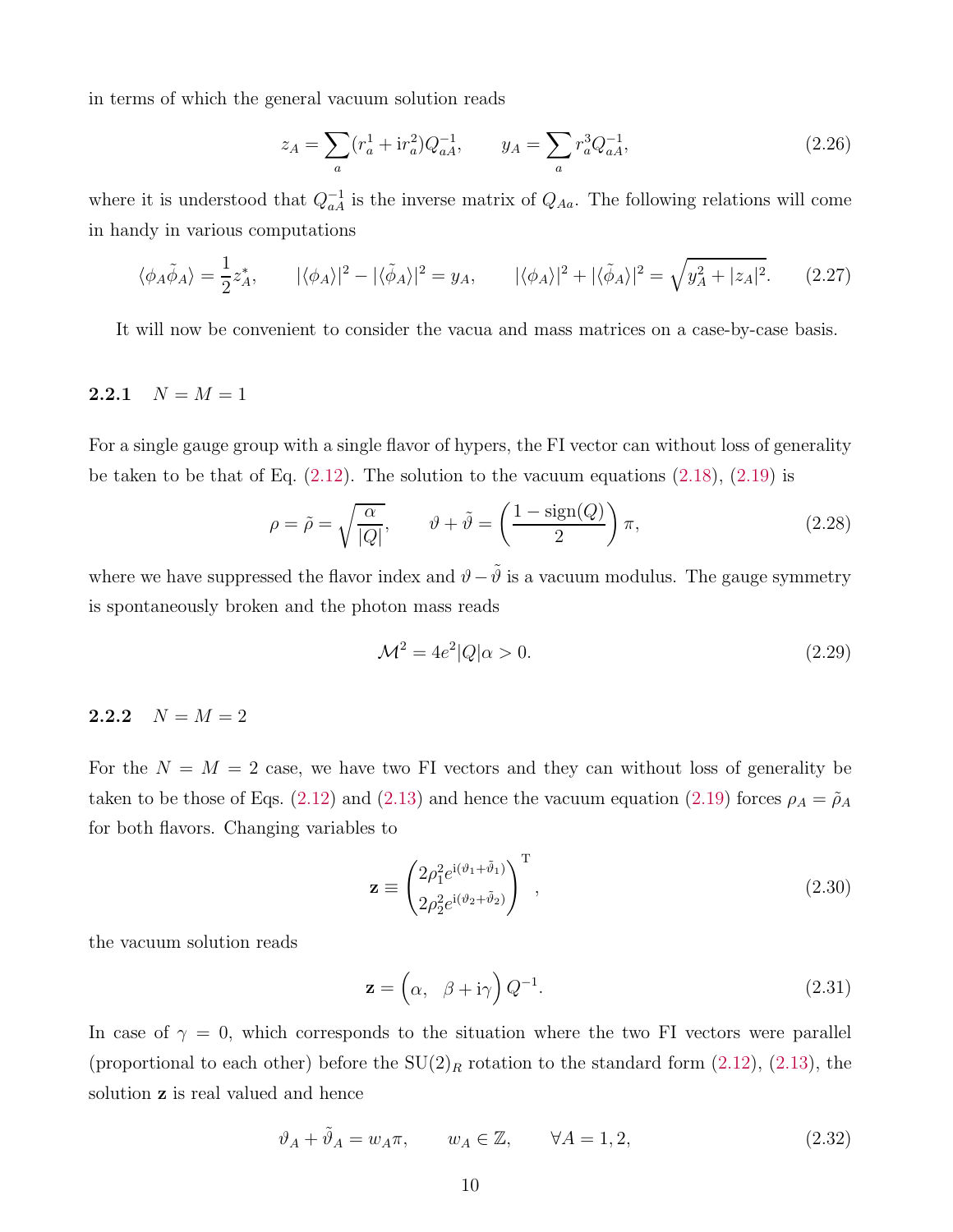correspond to the signs of the solution [\(2.31\)](#page-10-2).

The determinant of the mass-squared matrix can thus be written as

<span id="page-11-2"></span>
$$
\det(\mathcal{M}^2) = 16e_1^2e_2^2(\det Q)^2\rho_1^2\rho_2^2,
$$
\n(2.33)

where we recall that  $\rho_A = \tilde{\rho}_A$ . Using now that  $|z_A| = 2\rho_A^2$  and

$$
(\det Q)\mathbf{z} = \begin{pmatrix} \alpha Q_{22} - Q_{21}(\beta + i\gamma) \\ -\alpha Q_{12} + Q_{11}(\beta + i\gamma) \end{pmatrix},
$$
\n(2.34)

we have

<span id="page-11-0"></span>
$$
\det(\mathcal{M}^2) = 4e_1^2 e_2^2 \sqrt{(\gamma^2 Q_{11}^2 + (\alpha Q_{12} - \beta Q_{11})^2) (\gamma^2 Q_{21}^2 + (\alpha Q_{22} - \beta Q_{21})^2)},
$$
(2.35)

and for  $\gamma = 0$ , this can clearly vanish even if det  $Q \neq 0$ . Of course it is a special case of aligned FI vectors, which in turn align with the charge lattice.

Considering the exceptional case of  $\gamma = 0$ , det  $Q \neq 0$  for which the gauge symmetry is not completely broken, we see from Eq.  $(2.35)$  that for either flavor A, we have

<span id="page-11-1"></span>
$$
\frac{Q_{A1}}{Q_{A2}} = \frac{\alpha}{\beta},\tag{2.36}
$$

which in turn must be rational for the elements of  $Q$  to be able to take such values. The vacuum solution in this case ( $\gamma = 0$ , det  $Q \neq 0$ ), reads

$$
\rho_B = \sqrt{\left| \sum_{A=1}^2 \frac{\epsilon_{BA} (\alpha Q_{A2} - \beta Q_{A1})}{2 \det Q} \right|}, \qquad e^{i(\vartheta_A + \tilde{\vartheta}_A)} = \text{sign}\left( \sum_{A=1}^2 \frac{\epsilon_{BA} (\alpha Q_{A2} - \beta Q_{A1})}{2 \det Q} \right). \tag{2.37}
$$

Now if the contrived alignment between the FI vector is in turn aligned with the charge lattice according to Eq. [\(2.36\)](#page-11-1), the symmetry is not completely broken spontaneously

$$
\rho_1 = 0,
$$
  
\n
$$
\rho_2 = \sqrt{\left|\frac{\beta}{Q_{22}}\right|}, \qquad e^{i(\vartheta_A + \tilde{\vartheta}_A)} = \text{sign}\left(\frac{\beta}{Q_{22}}\right).
$$
\n(2.38)

In summary we have the condition for broken gauge symmetry:  $\det Q \neq 0$  which is also necessary for invertibility of Q for the vacuum solution. If  $\gamma = 0$ , we have the additional conditions:  $\frac{Q_{A1}}{Q_{A2}} \neq \frac{\alpha}{\beta}$  $\frac{\alpha}{\beta}$ ,  $\forall A = 1, 2$ .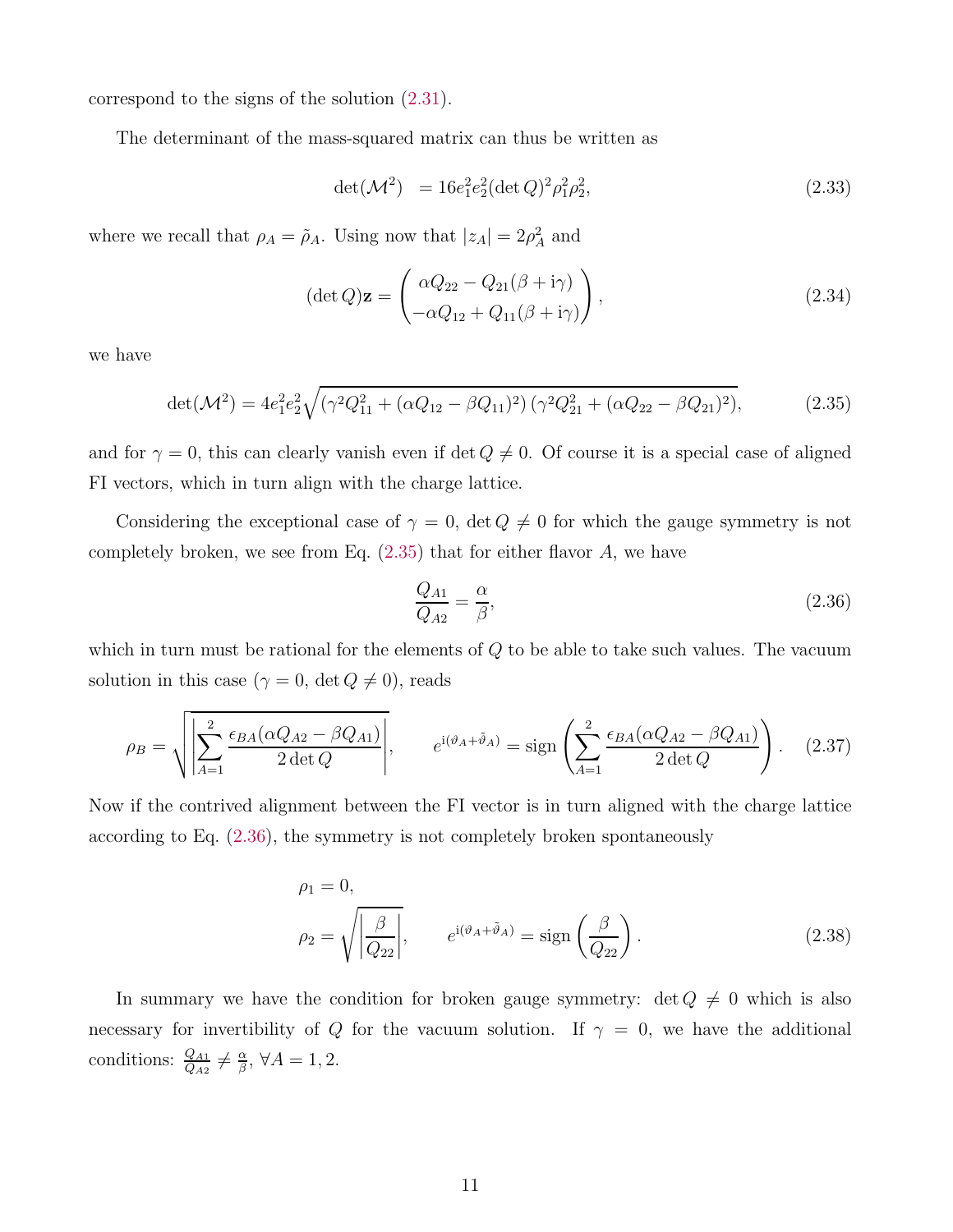#### <span id="page-12-0"></span>2.2.3  $N = M = 3$

Although we can simplify the first 2 FI vectors, the third vector is generic even after the  $SU(2)_R$ rotations. Hence, we generically have  $\mathbf{r}_1 = (\alpha > 0, 0, 0)$ ,  $\mathbf{r}_2 = (\beta, \gamma \ge 0, 0)$  and  $\mathbf{r}_3 = (\delta, \kappa, \eta)$ . Changing variables to

$$
\mathbf{z} \equiv \begin{pmatrix} 2\rho_1 \tilde{\rho}_1 e^{i(\vartheta_1 + \tilde{\vartheta}_1)} \\ 2\rho_2 \tilde{\rho}_2 e^{i(\vartheta_2 + \tilde{\vartheta}_2)} \\ 2\rho_3 \tilde{\rho}_3 e^{i(\vartheta_3 + \tilde{\vartheta}_3)} \end{pmatrix}^{\mathrm{T}} \in \mathbb{C}^3, \qquad \mathbf{y} \equiv \begin{pmatrix} \rho_1^2 - \tilde{\rho}_1^2 \\ \rho_2^2 - \tilde{\rho}_2^2 \\ \rho_3^2 - \tilde{\rho}_3^2 \end{pmatrix}^{\mathrm{T}} \in \mathbb{R}^3, \tag{2.39}
$$

the vacuum equations  $(2.18)$  and  $(2.19)$  are solved by

$$
\mathbf{z} = \left(\alpha, \beta + i\gamma, \delta + i\kappa\right) Q^{-1}, \qquad \mathbf{y} = \left(0, 0, \eta\right) Q^{-1}.
$$
 (2.40)

The determinant of the mass-squared matrix of the photons for this case is again given by Eq.  $(2.21)$ , which we now can write as

$$
\det(\mathcal{M}^2) = 8e_1^2 e_2^2 e_3^2 (\det Q)^2 \prod_{A=1}^3 (\rho_A^2 + \tilde{\rho}_A^2)
$$
  
=  $8e_1^2 e_2^2 e_3^2 (\det Q)^2 \prod_{A=1}^3 \sqrt{|z_A|^2 + y_A^2}$   
=  $8e_1^2 e_2^2 e_3^2 |\det Q|^{-1} \prod_{A=1}^3 \sqrt{(\alpha \Upsilon_{A1} - \beta \Upsilon_{A2} + \delta \Upsilon_{A3})^2 + (\gamma \Upsilon_{A2} - \kappa \Upsilon_{A3})^2 + \eta^2 \Upsilon_{A3}^2}$ , (2.41)

where  $\Upsilon_{Aa} \equiv \det Q^{Aa}$  is the minor determinant of Q with the Ath row and the ath column removed. Note that  $\eta \Upsilon_{A3} \neq 0, \forall A$  and  $\det Q \neq 0$  are sufficient conditions for ensuring that the gauge symmetry is completely broken (spontaneously).

If on the other hand,  $\eta = 0$  or one of the three  $\Upsilon_{A3} = 0$ , it is possible to find accidental solutions with a vanishing eigenvalue of the mass-squared matrix even though det  $Q \neq 0$ . Starting with  $\eta = 0$ , we have the equations giving rise to a vanishing determinant of the mass-squared matrix

<span id="page-12-1"></span>
$$
\alpha \Upsilon_{A1} + \delta \Upsilon_{A3} = \beta \Upsilon_{A2}, \qquad \gamma \Upsilon_{A2} = \kappa \Upsilon_{A3}, \tag{2.42}
$$

and choosing the flavor giving rise to a vanishing eigenvalue to be  $A = 3$ , we can write the solution as

$$
\mathbf{z} = \frac{1}{\det Q} \begin{pmatrix} \alpha \Upsilon_{11} - (\beta + i\gamma) \Upsilon_{12} + (\delta + i\kappa) \Upsilon_{13} \\ -\alpha \Upsilon_{21} + (\beta + i\gamma) \Upsilon_{22} - (\delta + i\kappa) \Upsilon_{23} \\ 0 \end{pmatrix}^{\mathrm{T}}, \qquad \mathbf{y} = \mathbf{0}.
$$
 (2.43)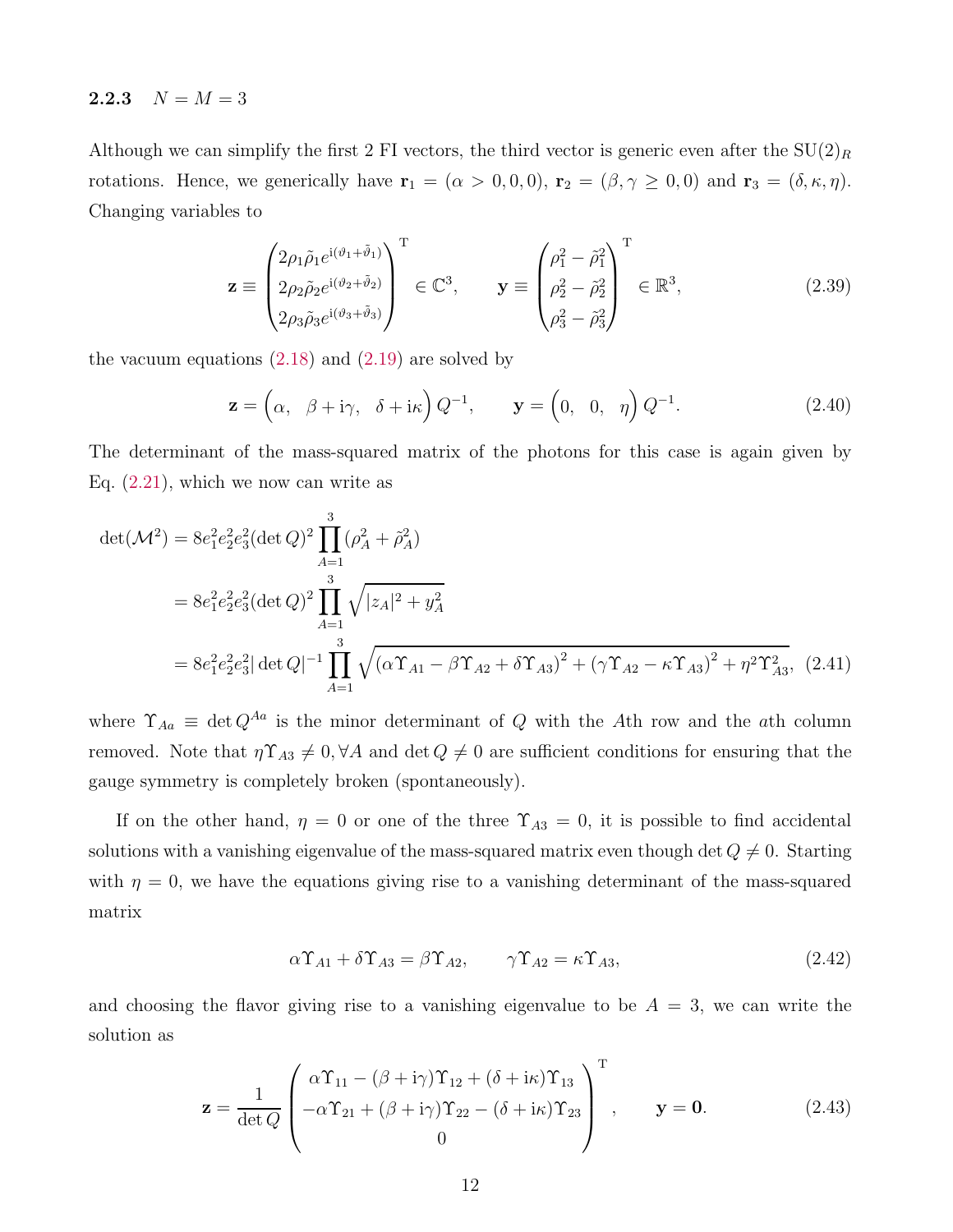The other exceptional case which could result in a partially unbroken gauge symmetry is  $\Upsilon_{A3} = 0$ ,  $\eta \neq 0$  and  $\gamma = 0$ . We will again choose the guilty flavor to be  $A = 3$ . The fact that  $\gamma$  must vanish as well in this exceptional case is because the requirement det  $Q \neq 0$  does not allow us to have  $\Upsilon_{32} = 0$  for  $\Upsilon_{33} = 0$ . We thus have

$$
\alpha \Upsilon_{31} = \beta \Upsilon_{32},\tag{2.44}
$$

and the vacuum solution is

$$
\mathbf{z} = \frac{1}{\det Q} \begin{pmatrix} \alpha \Upsilon_{11} - \beta \Upsilon_{12} + (\delta + i\kappa) \Upsilon_{13} \\ -\alpha \Upsilon_{21} + \beta \Upsilon_{22} - (\delta + i\kappa) \Upsilon_{23} \\ 0 \end{pmatrix}^{\mathrm{T}}, \qquad \mathbf{y} = \frac{1}{\det Q} \begin{pmatrix} \eta \Upsilon_{13} \\ -\eta \Upsilon_{23} \\ 0 \end{pmatrix}^{\mathrm{T}}.
$$
 (2.45)

In summary we have the condition for broken gauge symmetry det  $Q \neq 0$ , which is also a necessity for the invertibility of the charge matrix Q. If, however,  $\eta = 0$  or  $\gamma = 0$ , a conspiracy amongst the FI parameters and the charges can occur so that the gauge symmetry is partially unbroken.

# <span id="page-13-0"></span>3 1/2-BPS strings

In this section, we will consider 1/2-BPS strings (states), which by the nature of supersymmetry algebra are always parallel strings. Thus, without loss of generality, we can take the string to point in the  $x^3$  direction and hence the nontrivial behavior is all contained in the  $(x^1, x^2)$ -plane. Next, we will consider the supersymmetry projections that will spell out the BPS equations.

## <span id="page-13-1"></span>3.1 Supersymmetry projections

A fermion field is described by a  $2^{\lfloor \frac{d}{2} \rfloor}$ -dimensional spinor, which is a  $2^{\lfloor \frac{d}{2} \rfloor}$ -dimensional representation of an SU(2) field. In particular, in  $d+1=6$  dimensions, a fermion field has 8 components, whereas in  $d + 1 = 4$  dimensions (like nature) it has only 4 components. This makes it convenient to use  $\mathcal{N} = 1$  supersymmetry in  $d + 1 = 6$  dimensions, which naturally possesses 8 supercharges (the eight components of the fermionic spinor), as a shortcut to  $\mathcal{N}=2$  supersymmetry in  $d+1=4$  dimension (which has  $(\mathcal{N}=2) \times 4=8$  supercharges as well). An appropriate dimensional reduction gives the field content and field equations in  $d + 1 = 4$  dimensions, see e.g. Ref. [\[10\]](#page-52-5). In this section, we will use the invariance of  $\mathcal{N}=1$  supersymmetry in  $d+1=6$ dimensions as a method to obtain the BPS equations for the  $\mathcal{N} = 2$  theory [\(2.1\)](#page-5-1) in  $d + 1 = 4$ dimensions.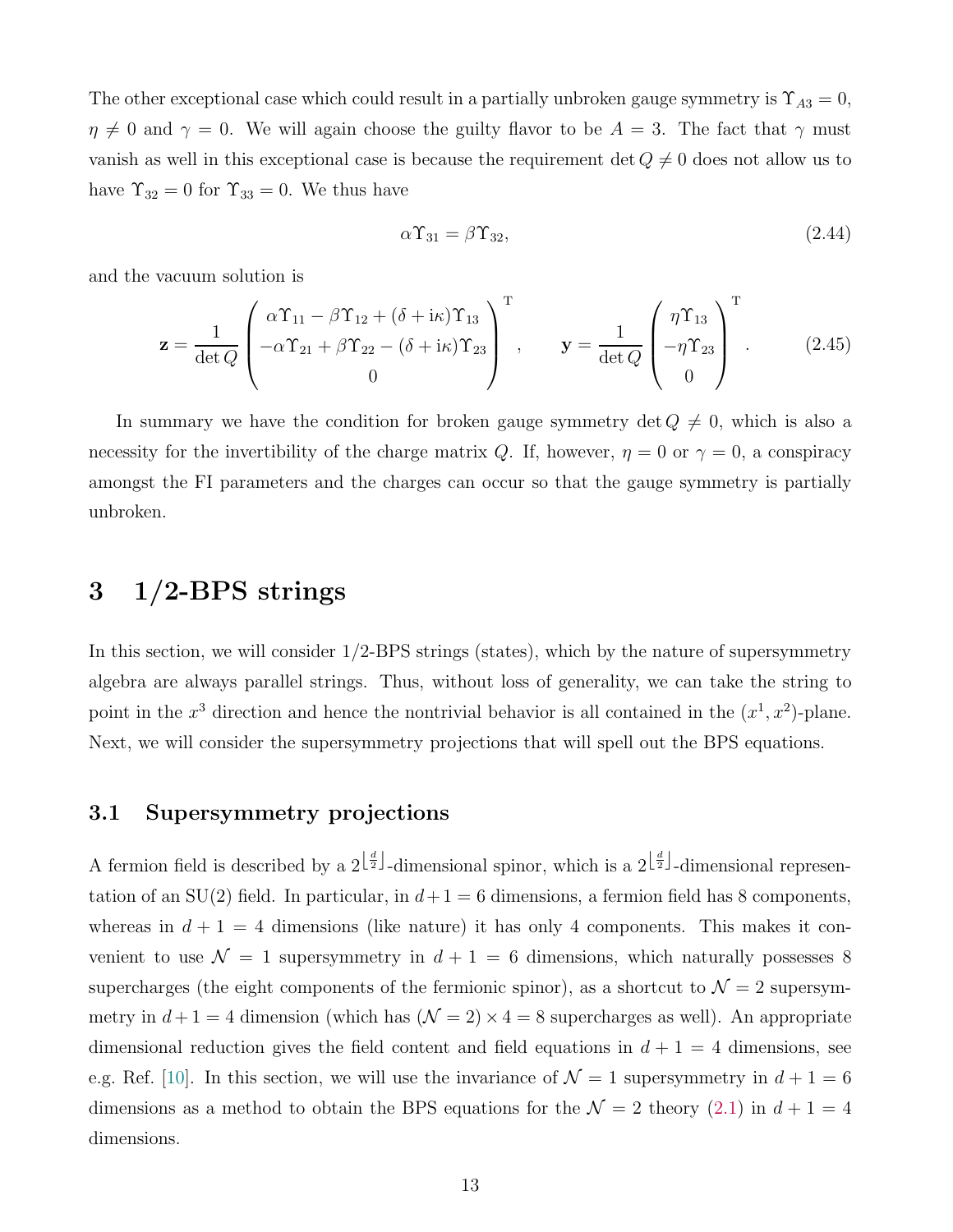The supersymmetry transformation is realized by means of an SU(2) Majorana-Weyl spinor,  $\epsilon_i$ , with  $i = 1, 2$  that satisfies

$$
\sum_{j} \Gamma_{ij}^{012345} \epsilon_j = \epsilon_i,\tag{3.1}
$$

$$
B\bar{\epsilon}^i = \sum_j \varepsilon^{ij} \epsilon_j,\tag{3.2}
$$

where we have defined the 6-dimensional  $\sqrt[6]{2}$ <sup>5</sup> as

$$
\Gamma^{012345} \equiv -\Gamma^0 \Gamma^1 \Gamma^2 \Gamma^3 \Gamma^4 \Gamma^5,\tag{3.3}
$$

and B can be defined as

$$
B = \Gamma^{012345} \Gamma^3 \Gamma^5. \tag{3.4}
$$

In general

$$
\Gamma^{K_1\cdots K_n} \equiv \frac{1}{n!} \Gamma^{[K_1} \cdots \Gamma^{K_n]},\tag{3.5}
$$

is the normalized totally antisymmetric product of  $n \Gamma$  matrices and  $K_1, \ldots, K_n$  are 6-dimensional spacetime indices. Because of the Clifford algebra

$$
\left\{\Gamma^{K_1}, \Gamma^{K_2}\right\} = 2\eta^{K_1 K_2},\tag{3.6}
$$

the anti-symmetrized product of  $\Gamma$  matrices, for  $K_1$  and  $K_2$  different from each other  $(K_1 \neq K_2)$ , is simply the product of the two Gamma matrices, and so on for higher  $n$ . For more details on the Γ matrices and supersymmetry in higher dimensions, see Appendix B of Polchinski's book [\[5](#page-52-0)]. The Majorana-Weyl spinor with eight supercharges is given by

$$
\epsilon_1 = (p, 0, 0, q, 0, r, s, 0), \n\epsilon_2 = (-\bar{q}, 0, 0, \bar{p}, 0, -\bar{s}, \bar{r}, 0),
$$
\n(3.7)

where  $p, q, r, s$  are complex Grassmann variables.

As mentioned above, we can without loss of generality choose the string to point in the  $x^3$ direction, for which the appropriate combination of  $\Gamma$  matrices is  $\Gamma^{12} = \Gamma^1 \Gamma^2$ . The most general 1/2-BPS supersymmetry projection can thus be written as

<span id="page-14-0"></span>
$$
P_{ij}^{\mathbf{m}} = \Gamma^{12} \otimes (\mathbf{im} \cdot \boldsymbol{\sigma})_{ij},\tag{3.8}
$$

with  $\mathbf{m} = (m_1, m_2, m_3)$  a unit 3-vector  $(\mathbf{m} \cdot \mathbf{m} = 1)$  and  $\sigma$  a 3-vector of the three Pauli SU(2) matrices.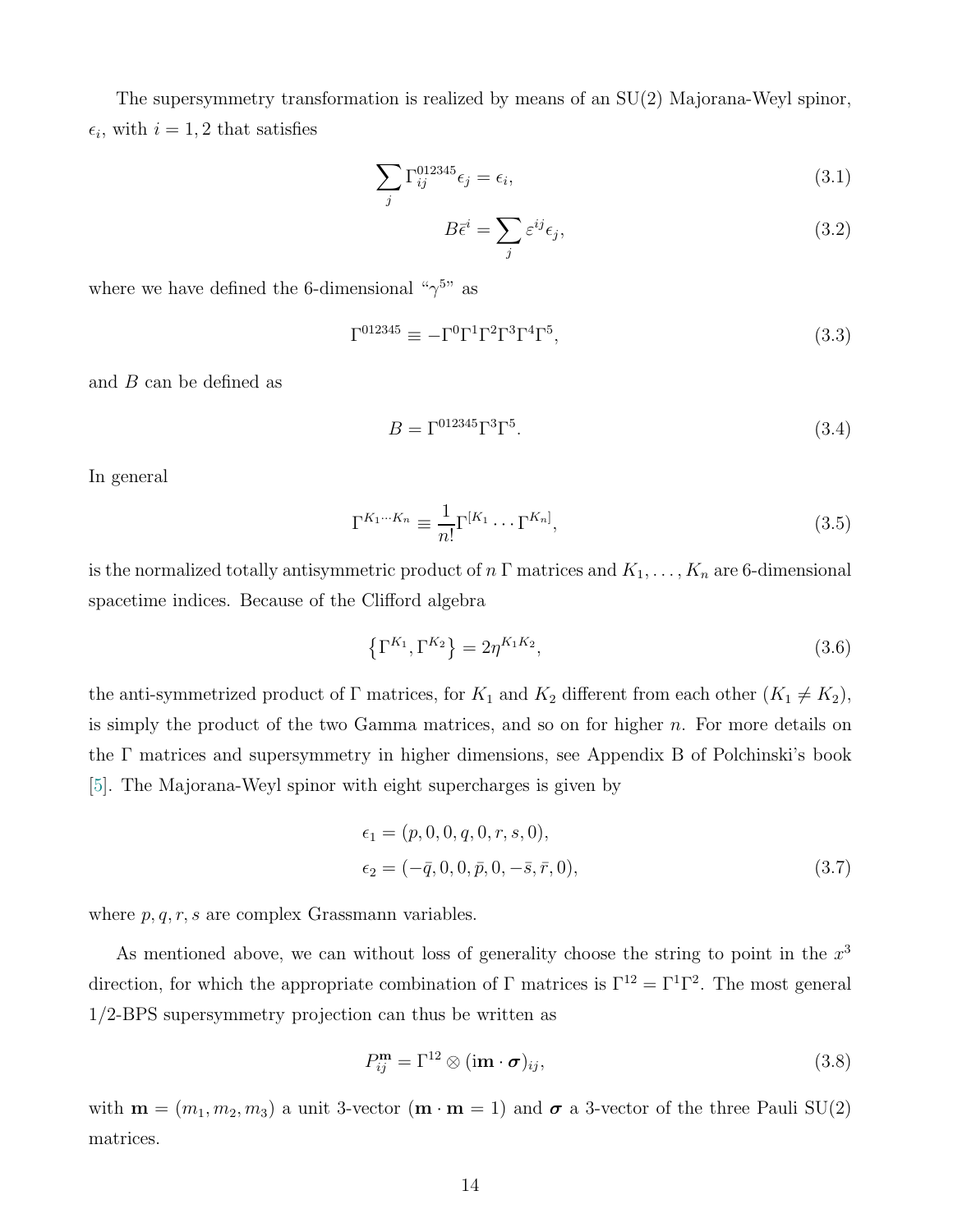The invariance

$$
\sum_{j} P_{ij}^{\mathbf{m}} \epsilon_j = \epsilon_i,\tag{3.9}
$$

yields the following relations among the supercharges

$$
p = im_{-}\bar{r} - im_{3}s, \qquad q = m_{-}\bar{s} + im_{3}r, \qquad m_{\pm} \equiv m_{1} \pm im_{2}, \tag{3.10}
$$

which confirms that there are 4 conserved supercharges and hence it is a  $1/2$ -BPS projection, as promised. Notice that the unit vector  **rotates the combinations of r and s in the**  $1/2$ **-BPS** supersymmetry relations between the supercharges.

## <span id="page-15-0"></span>3.2 BPS equations

The most general SUSY projection [\(3.8\)](#page-14-0) is all that is needed for generating the 1/2-BPS equations that we want to study. Indeed, we consider the supersymmetry transformations of the gaugino and the hyperino – which are fermion fields belonging to the gauge and the scalar sectors – by the Majorana-Weyl spinor  $\epsilon$  in 6 dimensions, which read [\[10\]](#page-52-5)

$$
\delta_{\epsilon} \lambda^{a} = \frac{1}{2} \Gamma^{K_{1} K_{2}} F_{K_{1} K_{2}}^{a} \epsilon + i \mathbf{Y}_{a} \cdot \boldsymbol{\sigma} \epsilon,
$$
\n(3.11)

$$
\delta_{\epsilon}\psi_A = \Gamma^K D_K \Phi_A^{\mathrm{T}} \sigma^2 \epsilon,\tag{3.12}
$$

where  $a = 1, 2, \ldots, N$ , is the gauge group index for  $U(1)<sub>a</sub>$ ,  $A = 1, 2, \ldots, M$ , is the flavor index and  $Y_a$  is an  $SU(2)_R$  triplet of D and F terms. We will now trivialize the fields in the extradimensional spatial directions  $K = 4, 5$  as well as in the spatial direction  $K = 3$  ( $\mu = 3$ ) (due to translational invariance in this direction). Forcing the above two fermion transformations to vanish, we have

$$
\Gamma^{12} F_{12}^a \epsilon + i \mathbf{Y}_a \cdot \boldsymbol{\sigma} \epsilon = 0, \qquad (3.13)
$$

$$
\Gamma^1 \left( D_1 \Phi_A^{\mathrm{T}} + \Gamma^{12} D_2 \Phi_A^{\mathrm{T}} \right) \sigma^2 \epsilon = 0. \tag{3.14}
$$

Utilizing the SUSY projection [\(3.8\)](#page-14-0), we get

<span id="page-15-2"></span><span id="page-15-1"></span>
$$
-iF_{12}^a(\mathbf{m}\cdot\boldsymbol{\sigma})\epsilon + i\mathbf{Y}_a\cdot\boldsymbol{\sigma}\epsilon = 0, \qquad (3.15)
$$

$$
\Gamma^{1} \left( D_{1} \Phi_{A}^{T} - i D_{2} \Phi_{A}^{T} \sigma^{2} (\mathbf{m} \cdot \boldsymbol{\sigma}) \sigma^{2} \right) \sigma^{2} \epsilon = 0.
$$
 (3.16)

Using that  $\sigma^2(\mathbf{m} \cdot \boldsymbol{\sigma})\sigma^2 = -(\mathbf{m} \cdot \boldsymbol{\sigma})^T$ , we can readily transpose the second equation, obtaining the set of 1/2-BPS equations

$$
(\mathbf{m} \cdot \boldsymbol{\sigma}) F_{12}^a = e_a^2 \boldsymbol{\sigma} \cdot \left( \sum_A Q_{Aa} \Phi_A^{\dagger} \boldsymbol{\sigma} \Phi_A - \mathbf{r}_a \right), \qquad (3.17)
$$

$$
D_1 \Phi_A + \mathrm{i}(\mathbf{m} \cdot \boldsymbol{\sigma}) D_2 \Phi_A = 0, \qquad (3.18)
$$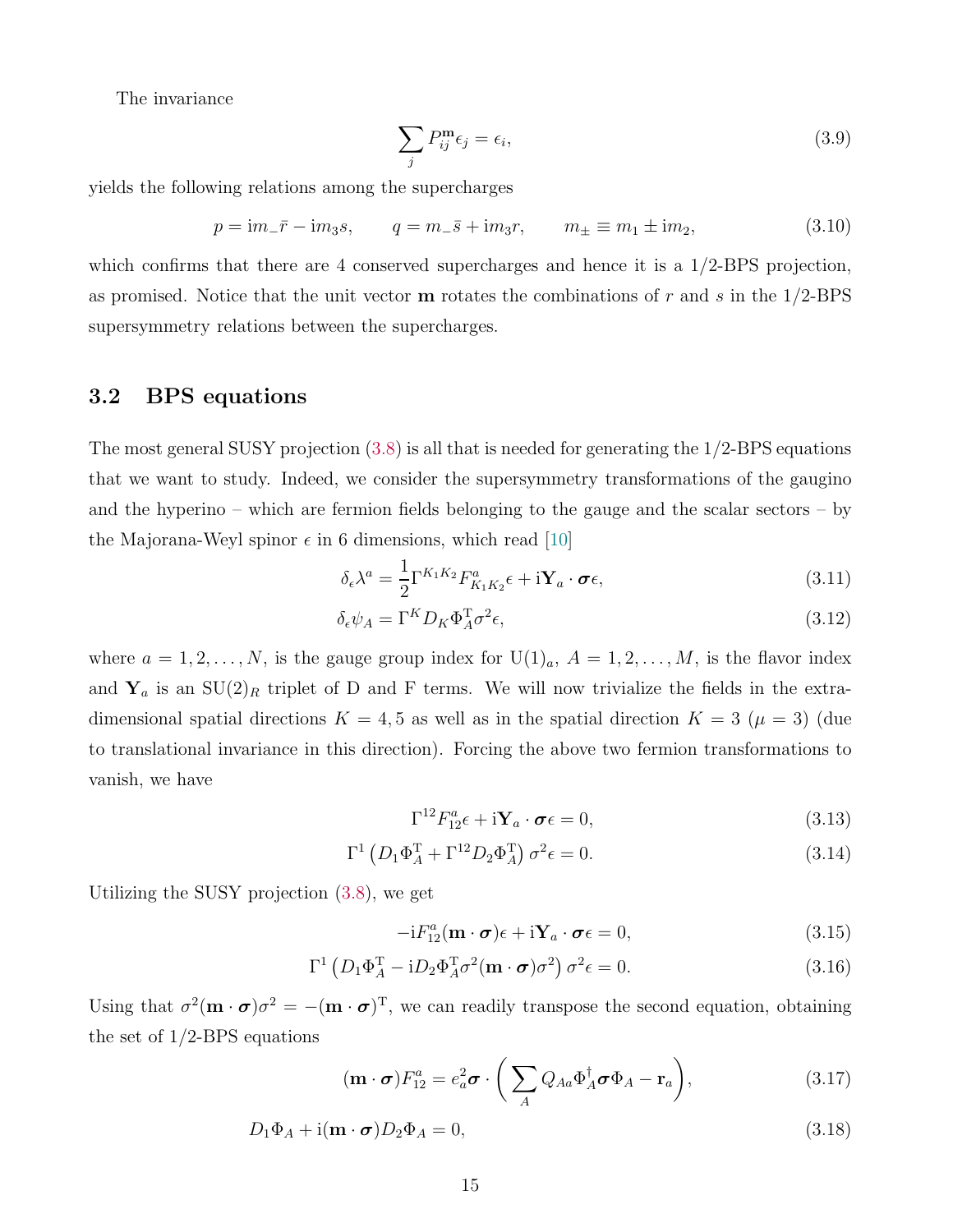<span id="page-16-0"></span>where we have inserted the D- and F-terms  $\mathbf{Y}_a$  of Eq. [\(2.4\)](#page-6-2).

## 3.3 Bogomol'nyi bound

By knowing the BPS equations  $(3.17), (3.18)$  $(3.17), (3.18)$  as well as the Lagrangian  $(2.5)$ , it is fairly straightforward to write down the Bogomol'nyi bound for the theory

$$
\mathcal{E} = \sum_{A} |D_1 \Phi_A + \mathbf{im} \cdot \boldsymbol{\sigma} D_2 \Phi_A|^2 + \sum_{a,\alpha} \frac{1}{2e_a^2} \bigg[ m^\alpha F_{12}^a - e_a^2 \bigg( \sum_A \Phi_A^\dagger \sigma^\alpha \Phi_A Q_{Aa} - r_a^\alpha \bigg) \bigg]^2 - \sum_a \mathbf{m} \cdot \mathbf{r}_a F_{12}^a,
$$
\n(3.19)

where we have assumed that no field is dependent on  $x^3$ , that all  $A_3^a = 0$  vanish and we have used the fact that

<span id="page-16-1"></span>
$$
[D_1, D_2]\Phi_A = \mathbf{i} \sum_a Q_{Aa} F_{12}^a \Phi_A.
$$
\n(3.20)

Since the first two terms of Eq.  $(3.19)$  are positive semi-definite, the total energy in the  $(x^1, x^2)$ plane, which is the string tension, is bounded from below. Integrating over the  $(x^1, x^2)$ -plane thus gives the Bogomol'nyi bound

$$
T = \int_{\mathbb{R}^2} \mathcal{E} \, dx^1 dx^2 \ge 2\pi \sum_a \mathbf{m} \cdot \mathbf{r}_a k^a,
$$
 (3.21)

where we have defined the magnetic fluxes

$$
k^{a} \equiv -\frac{1}{2\pi} \int_{\mathbb{R}^{2}} F_{12}^{a} dx^{1} dx^{2}.
$$
 (3.22)

We have seen explicitly in Sec. [3.1](#page-13-1) that the choice of **m** corresponds to the choice of SUSY projection. The most stringent bound appears when **m** is parallel with  $\mathbf{r}_a k^a$  in  $SU(2)_R$  space, which makes it an obvious choice for the SUSY projection, which thus reads

<span id="page-16-2"></span>
$$
\mathbf{m} = \sum_{a} \frac{\mathbf{r}_a k^a}{\sqrt{\sum_{b,c} \mathbf{r}_b \cdot \mathbf{r}_c k^b k^c}},\tag{3.23}
$$

and is normalized to unit length.

The Bogomol'nyi bound can thus be written as

<span id="page-16-3"></span>
$$
T \ge T_{\rm BPS} \equiv 2\pi \sqrt{\sum_{a,b} \mathbf{r}_a \cdot \mathbf{r}_b k^a k^b} = 2\pi \left| \sum_a \mathbf{r}_a k^a \right|.
$$
 (3.24)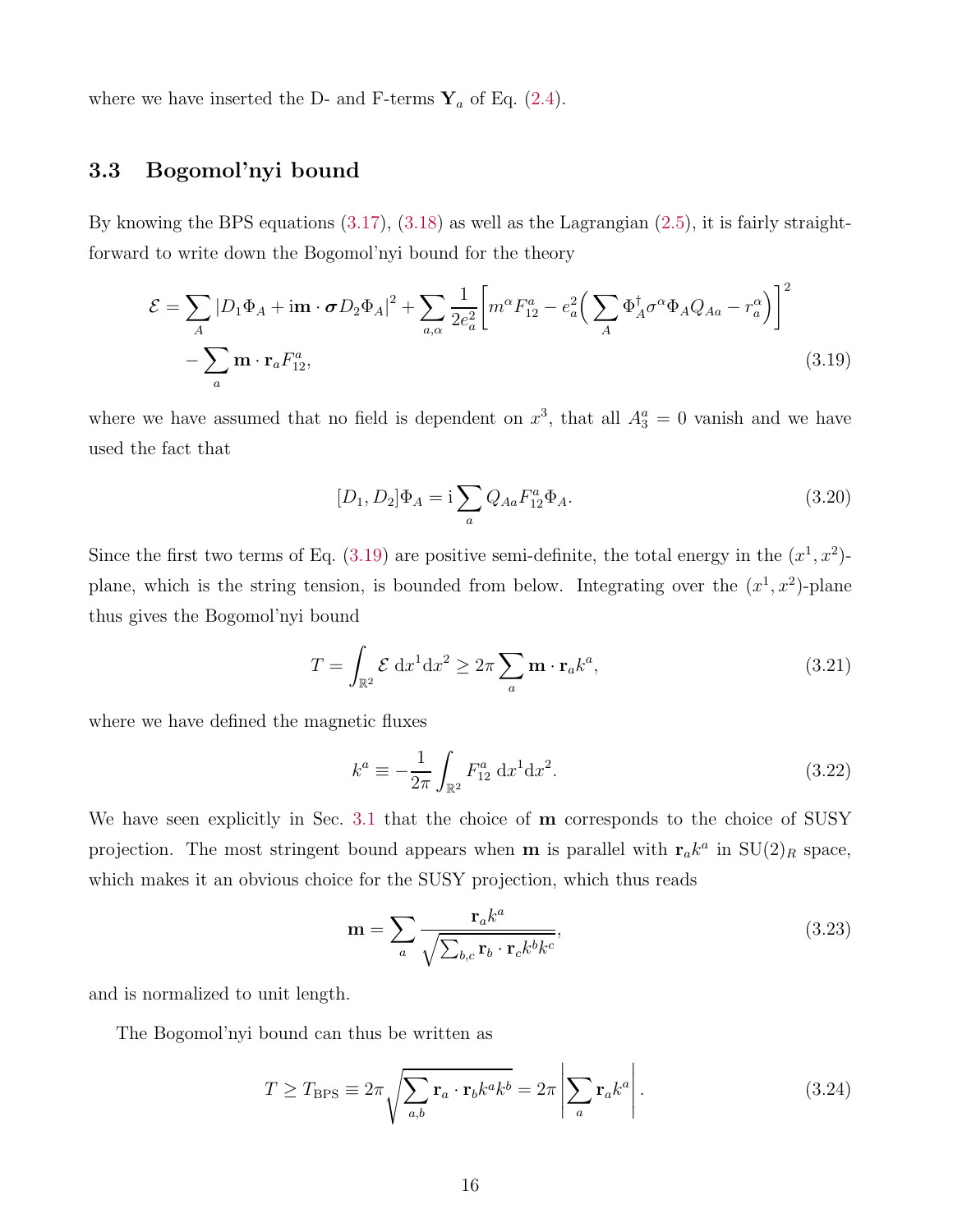We thus see that the minimal string tension depends not only on the FI vectors, but also on the magnetic fluxes and which gauge groups they are turned on in. Since the BPS tension (i.e. the tension given by the saturated Bogomol'nyi bound) is given by the length of the vector

<span id="page-17-1"></span>
$$
\sum_{a} \mathbf{r}_a k^a,\tag{3.25}
$$

the bound can only vanish if this vector is a null vector, viz. a vector of length 0. m on the other hand is, by definition, a unit 3-vector and hence cannot be a null vector. In the case that the vector [\(3.25\)](#page-17-1) vanishes, m cannot be determined by Eq. [\(3.23\)](#page-16-2) but can be chosen freely.

### <span id="page-17-0"></span>3.4 Vortex and constraint equations

In this section we will study the conditions for the existence of solutions to the 1/2-BPS equations, which are nontrivial due to the fact that Eq.  $(3.17)$  has three components for each gauge group. This generally gives us one vortex equation and two constraint equations.

First, analogously to rotating the FI vectors, we will use a more convenient basis for the vortex fields, which is not the  $\Phi$  basis, but is defined as

$$
\Phi_A = U\Psi_A = U \begin{pmatrix} \psi_A \\ \tilde{\psi}_A^* \end{pmatrix},\tag{3.26}
$$

with the  $SU(2)_R$  transformation

$$
U = \sqrt{\frac{1 + m_3}{2}} \begin{pmatrix} 1 & \frac{m_3 - 1}{m_+} \\ \frac{1 - m_3}{m_-} & 1 \end{pmatrix},
$$
\n(3.27)

which is readily checked to have determinant one. We call this the  $\Psi$  basis. This matrix diagonalizes all **m** vectors into  $\sigma^{3.3}$  $\sigma^{3.3}$  $\sigma^{3.3}$  Notice that if **m** =  $(0,0,1)$  the diagonalization matrix U above, is just the unit two-matrix.

The BPS equations [\(3.17\)](#page-15-1) and [\(3.18\)](#page-15-2) can thus be put in the form

<span id="page-17-4"></span><span id="page-17-3"></span>
$$
F_{12}^a = e_a^2 \left( \sum_A Q_{Aa} \Psi_A^{\dagger} \sigma^3 \Psi_A - \mathbf{m} \cdot \mathbf{r}_a \right), \tag{3.28}
$$

$$
D_1\Psi_A + \mathrm{i}\sigma^3 D_2\Psi_A = 0,\tag{3.29}
$$

which we shall coin the vortex equations and

<span id="page-17-5"></span>
$$
\sum_{A} \Phi_{A}^{\dagger} \bar{\ell} \cdot \boldsymbol{\sigma} \Phi_{A} Q_{Aa} = \bar{\ell} \cdot \mathbf{r}_{a}, \qquad (3.30)
$$

<span id="page-17-2"></span><sup>&</sup>lt;sup>3</sup>Strictly speaking, we should take the limiting value of U for  $\mathbf{m} = (0, 0, \pm 1)$ , i.e.  $\lim_{m_3 \to \pm 1} U$ .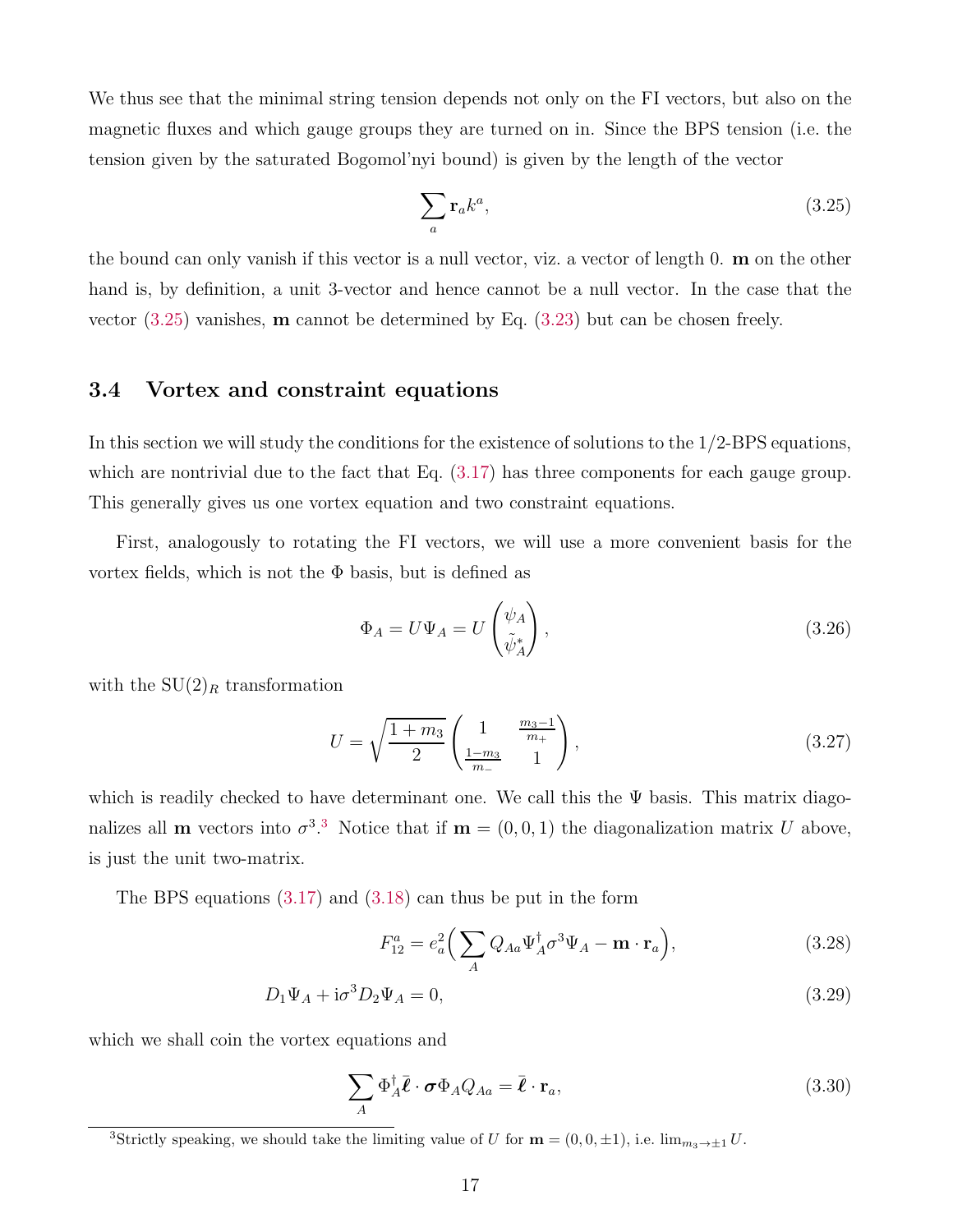are the constraint equations, where we have defined the  $SU(2)_R$  complex vector that is orthonormal to **m**, (i.e.  $\mathbf{m} \cdot \bar{\boldsymbol{\ell}} = 0$ ):

<span id="page-18-4"></span>
$$
\bar{\ell} \equiv \frac{\ell_1 - i\ell_2}{\sqrt{2}} = \frac{1}{\sqrt{2}m_+} \begin{pmatrix} m_1 m_3 + i m_2 \\ m_2 m_3 - i m_1 \\ -m_+ m_- \end{pmatrix} . \tag{3.31}
$$

Changing to the  $\Psi$  basis, the constraint equation reads

<span id="page-18-6"></span>
$$
\frac{1}{\sqrt{2}} \sum_{A} \Psi_{A}^{\dagger} \sigma^{-} \Psi_{A} Q_{Aa} = \sqrt{2} \sum_{A} \psi_{A} \tilde{\psi}_{A} Q_{Aa} = \bar{\boldsymbol{\ell}} \cdot \mathbf{r}_{a}, \qquad (3.32)
$$

which is valid for all cases.<sup>[4](#page-18-0)</sup> It will prove convenient to rewrite the above equation into an equation with a free flavor index  $A$ , instead of a free gauge index  $a$ .

<span id="page-18-3"></span>
$$
\psi_A \tilde{\psi}_A = \frac{1}{\sqrt{2}} \sum_a \bar{\boldsymbol{\ell}} \cdot \mathbf{r}_a Q_{aA}^{-1} = \frac{1}{\sqrt{2}} \bar{\boldsymbol{\ell}} \cdot \Omega_A,\tag{3.33}
$$

where in the last equality we have defined

<span id="page-18-5"></span><span id="page-18-2"></span><span id="page-18-1"></span>
$$
\Omega_A \equiv \sum_a \mathbf{r}_a Q_{aA}^{-1}.\tag{3.34}
$$

In components, the vortex equations [\(3.28\)](#page-17-3) and [\(3.29\)](#page-17-4) read

$$
D_{\bar{z}}\psi_A = 0,\tag{3.35}
$$

$$
D_{\bar{z}}\tilde{\psi}_A = 0,\tag{3.36}
$$

$$
2iF_{\bar{z}z}^a = e_a^2 \bigg(\sum_A |\psi_A|^2 Q_{Aa} - \sum_A |\tilde{\psi}_A|^2 Q_{Aa} - \mathbf{m} \cdot \mathbf{r}_a\bigg),\tag{3.37}
$$

where we have switched to complex coordinates in the  $(x^1, x^2)$ -plane, i.e.  $z = x^1 + ix^2$ . Although the two first BPS equations look identical, the field  $\psi_A$  has charges  $Q_{Aa}$ , whereas  $\tilde{\psi}_A$  is an antifundamental field and thus has the charges  $-Q_{Aa}$ . This sign has severe consequences for the existence of solutions.

It will prove instructive to flesh out the self-dual equation [\(3.35\)](#page-18-1) as

$$
D_{\bar{z}}\psi_A = \partial_{\bar{z}}\psi_A + i\sum_a Q_{Aa}A_{\bar{z}}^a\psi_A = 0, \qquad \forall A.
$$
 (3.38)

<span id="page-18-0"></span><sup>&</sup>lt;sup>4</sup>Like for U,  $\bar{\ell}$  should be taken as the limiting value for  $m_3 = \pm 1$ , i.e.  $\lim_{m_3 \to \pm 1} \bar{\ell}$ , which for  $m_3 \to 1$  yields  $\bar{\ell} = (1, -i, 0) / \sqrt{2}$ . However, the limit  $m_3 \to -1$  is ambiguous and this introduces a spurious phase  $\alpha$ , i.e.  $\mathbf{m} =$  $(\sqrt{1-m_3^2}\cos\alpha, \sqrt{1-m_3^2}\sin\alpha, m_3)$ , which survives the limit of  $m_3 \to -1$ . Noticing that  $m_3 \to -1$  corresponds simply to swapping  $\psi_A$  with  $\tilde{\psi}_A^*$ , we can fix the ambiguous phase  $\alpha$  so the limit reads  $\lim_{m_3 \to -1} \bar{\ell} = (1, i, 0)/\sqrt{2}$ .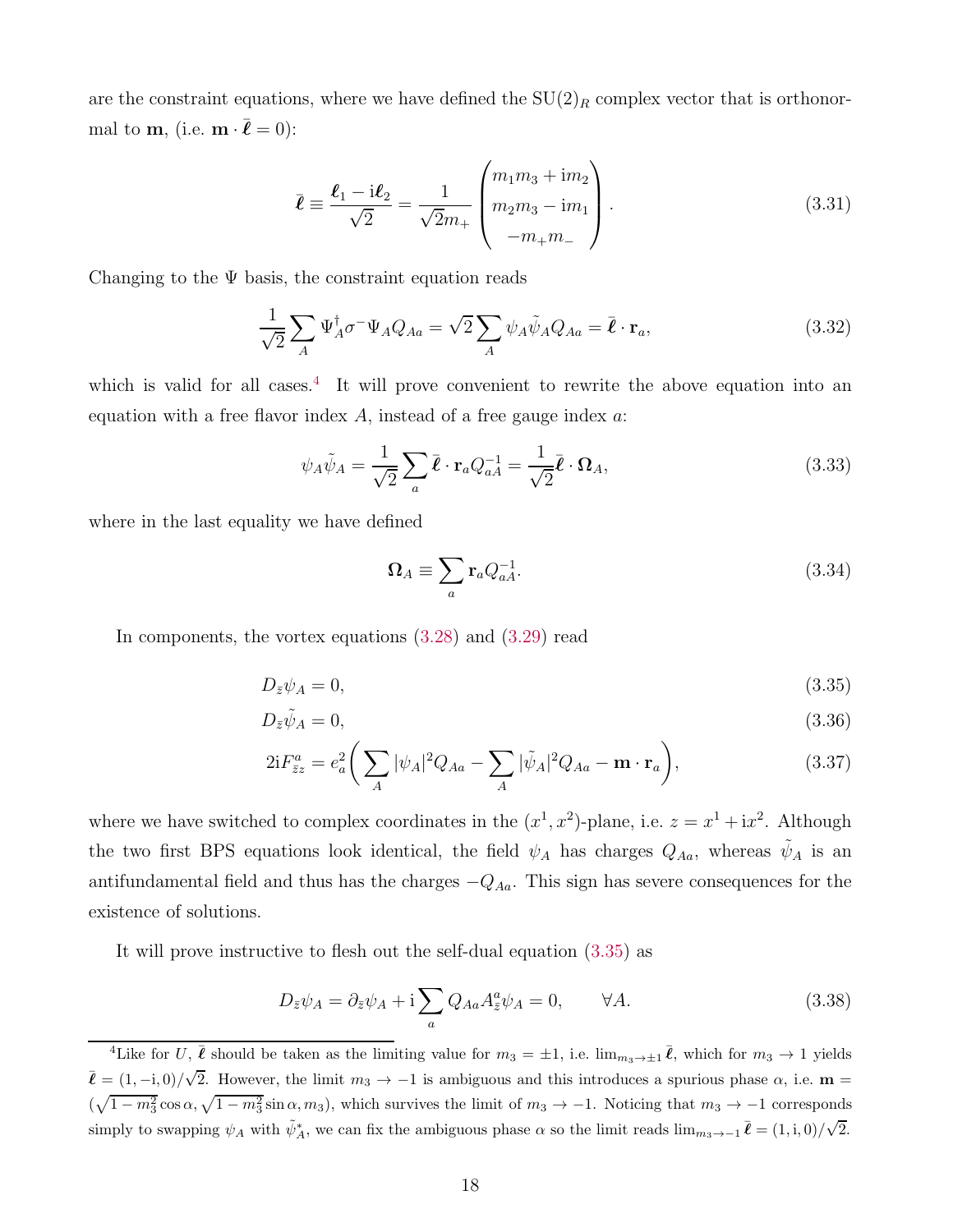We can solve for the gauge fields, obtaining

$$
A_{\bar{z}}^{a} = \mathbf{i} \sum_{A} Q_{aA}^{-1} \partial_{\bar{z}} \log \psi_{A}.
$$
 (3.39)

We may split the field  $\psi_A$  into a holomorphic and a nonanalytic field

$$
\psi_A(z,\bar{z}) = \varsigma_A^{-1}(z,\bar{z})h_A(z). \tag{3.40}
$$

The gauge field does not depend on  $h_A(z)$  and thus reads

<span id="page-19-0"></span>
$$
A_{\bar{z}}^{a} = -\mathrm{i} \sum_{A} Q_{aA}^{-1} \partial_{\bar{z}} \log \varsigma_{A}.
$$
 (3.41)

The field strength tensor can now be written as

$$
F_{12}^a = 2iF_{\bar{z}z}^a = -2\sum_A Q_{aA}^{-1} \partial_{\bar{z}} \partial_z \log |\varsigma_A|^2.
$$
 (3.42)

Integrating over the  $(x^1, x^2)$ -plane, we get

$$
k^{a} = -\frac{1}{2\pi} \int_{\mathbb{R}^{2}} F_{12}^{a} dx^{1} dx^{2} = \frac{1}{\pi} \sum_{A} Q_{aA}^{-1} \int_{\mathbb{R}^{2}} \partial_{\bar{z}} \partial_{z} \log |\varsigma_{A}|^{2} dx^{1} dx^{2}
$$

$$
= \frac{1}{2\pi i} \sum_{A} Q_{aA}^{-1} \oint_{\partial \mathbb{R}^{2}} \partial_{z} \log |\varsigma_{A}|^{2} dz, \qquad (3.43)
$$

where we have used Green's theorem.

In order to know the asymptotic behavior of  $\varsigma_A$ , we need to transform the vacuum solution from the  $\Phi$  basis to the  $\Psi$  basis

$$
|\langle \psi_A \rangle|^2 = \frac{1}{2} \left( (1 + m_3) |\langle \phi_A \rangle|^2 + (1 - m_3) |\langle \tilde{\phi}_A \rangle|^2 + m_+ \langle \phi_A \tilde{\phi}_A \rangle + m_- \langle \phi_A^* \tilde{\phi}_A^* \rangle \right), \tag{3.44}
$$

$$
|\langle \tilde{\psi}_A \rangle|^2 = \frac{1}{2} \left( (1 - m_3) |\langle \phi_A \rangle|^2 + (1 + m_3) |\langle \tilde{\phi}_A \rangle|^2 - m_+ \langle \phi_A \tilde{\phi}_A \rangle - m_- \langle \phi_A^* \tilde{\phi}_A^* \rangle \right). \tag{3.45}
$$

Using now the vacuum solution [\(2.26\)](#page-10-3), we can write the vacuum in the  $\Psi$  basis as

$$
|\langle \psi_A \rangle|^2 = \frac{1}{2} \left( \sqrt{y_A^2 + |z_A|^2} + m_3 y_A + \frac{m_+}{2} z_A^* + \frac{m_-}{2} z_A \right), \tag{3.46}
$$

$$
|\langle \tilde{\psi}_A \rangle|^2 = \frac{1}{2} \left( \sqrt{y_A^2 + |z_A|^2} - m_3 y_A - \frac{m_+}{2} z_A^* - \frac{m_-}{2} z_A \right). \tag{3.47}
$$

Utilizing the useful relations  $(2.27)$  and the definition  $(3.34)$ , we arrive at

<span id="page-19-1"></span>
$$
|\langle \psi_A \rangle|^2 = \frac{1}{2} \left( |\mathbf{\Omega}_A| + \mathbf{m} \cdot \mathbf{\Omega}_A \right), \qquad |\langle \tilde{\psi}_A \rangle|^2 = \frac{1}{2} \left( |\mathbf{\Omega}_A| - \mathbf{m} \cdot \mathbf{\Omega}_A \right), \tag{3.48}
$$

with  $|\Omega_A| \equiv \sqrt{\Omega_A \cdot \Omega_A}$ . Clearly, the sum

<span id="page-19-2"></span>
$$
|\langle \psi_A \rangle|^2 + |\langle \tilde{\psi}_A \rangle|^2 = |\Omega_A| \neq 0, \tag{3.49}
$$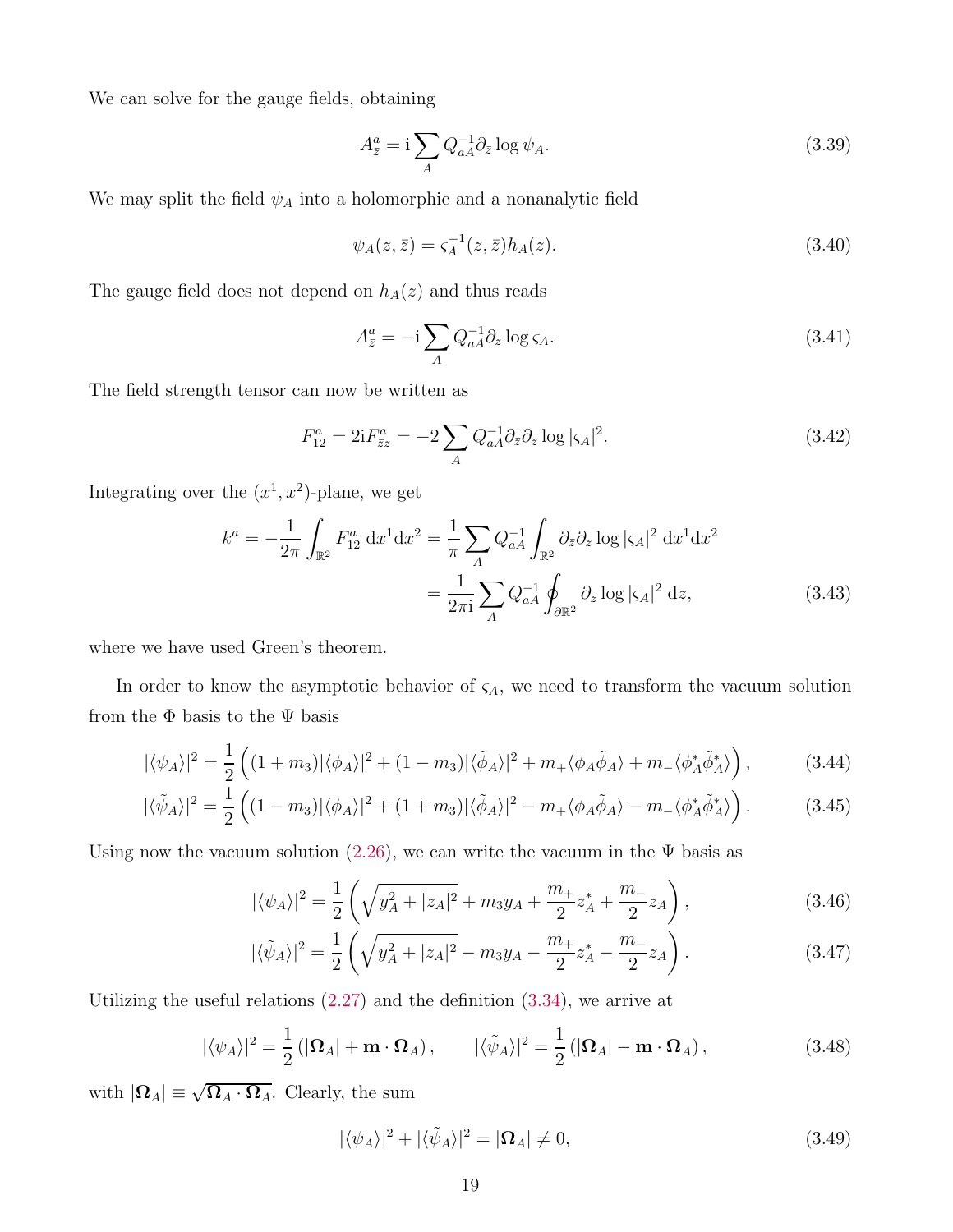is always nonvanishing whereas if  $\mathbf{\Omega}_A$  is parallel (anti-parallel) with  $\mathbf{m}$  then  $|\langle \psi_A \rangle|^2 > 0$  ( $|\langle \tilde{\psi}_A \rangle|^2 >$ 0) is nonvanishing. Therefore, if one of the two VEVs  $|\langle \psi_A \rangle|^2$ ,  $|\langle \tilde{\psi}_A \rangle|^2$  vanishes, the other must be nonvanishing.

We will now assume that  $|\langle \psi_A \rangle|^2 > 0$ ; therefore, the boundary condition on  $\lim_{|z| \to \infty} |\psi_A| \to$  $|\langle \psi_A \rangle|$  leads to

$$
\lim_{|z| \to \infty} \left| \frac{\varsigma_A(z, \bar{z})}{h_A(z)} \right|^2 = \frac{1}{|\langle \psi_A \rangle|^2}.
$$
\n(3.50)

Because there exists no holomorphic  $U(1)$  bundle of negative degree, we must have

$$
h_A(z) = \sum_{p=0}^{n_A} h_{A,p} z^p,
$$
\n(3.51)

with  $h_{A,p} \in \mathbb{C}$  being constants, therefore

$$
\lim_{|z| \to \infty} |\varsigma_A(z,\bar{z})|^2 = \frac{|z|^{2n_A}}{|\langle \psi_A \rangle|^2} = \frac{z^{n_A} \bar{z}^{n_A}}{|\langle \psi_A \rangle|^2},\tag{3.52}
$$

and in turn by Eq. [\(3.43\)](#page-19-0), we obtain

$$
k^{a} = \frac{1}{2\pi i} \sum_{A} Q_{aA}^{-1} \oint \frac{n_{A}}{z} dz = \sum_{A} Q_{aA}^{-1} n_{A},
$$
\n(3.53)

where  $n_A$  is the winding number of the flavor A. Notice that  $k^a$  are not necessarily integers, but must be rational numbers. Solving for the winding numbers, we get

$$
n_A = \sum_a Q_{Aa} k^a. \tag{3.54}
$$

Now we can repeat the calculation for  $\tilde{\psi}_A$  which is completely analogous, except that its charge is  $-Q_{aA}$  and we now assume that  $|\langle \tilde{\psi}_A \rangle|^2 > 0$ , hence

$$
\tilde{n}_A = -\sum_a Q_{Aa} k^a. \tag{3.55}
$$

Since it is impossible to have holomorphic U(1) bundles of negative degrees, neither  $n_A$  nor  $\tilde{n}_A$ can be negative. Unfortunately, as they are determined by the same expression, a non-negative  $\sum_a Q_{Aa} k^a$  will inevitably turn on a positive  $n_A$  and a negative  $\tilde{n}_A$  or *vice versa*. The only way out is the following lemma.

<span id="page-20-0"></span>**Lemma 1.** For winding flavors of  $1/2$ -BPS vortices in the theory [\(2.5\)](#page-6-1), i.e.  $n_A \neq 0$ , either  $\langle \tilde{\psi}_A \rangle = 0$  or  $\langle \psi_A \rangle = 0$ , since if nonvanishing they will possess winding and they cannot both be *winding since that would make one of them winding with a negative holomorphic function and in turn be singular.*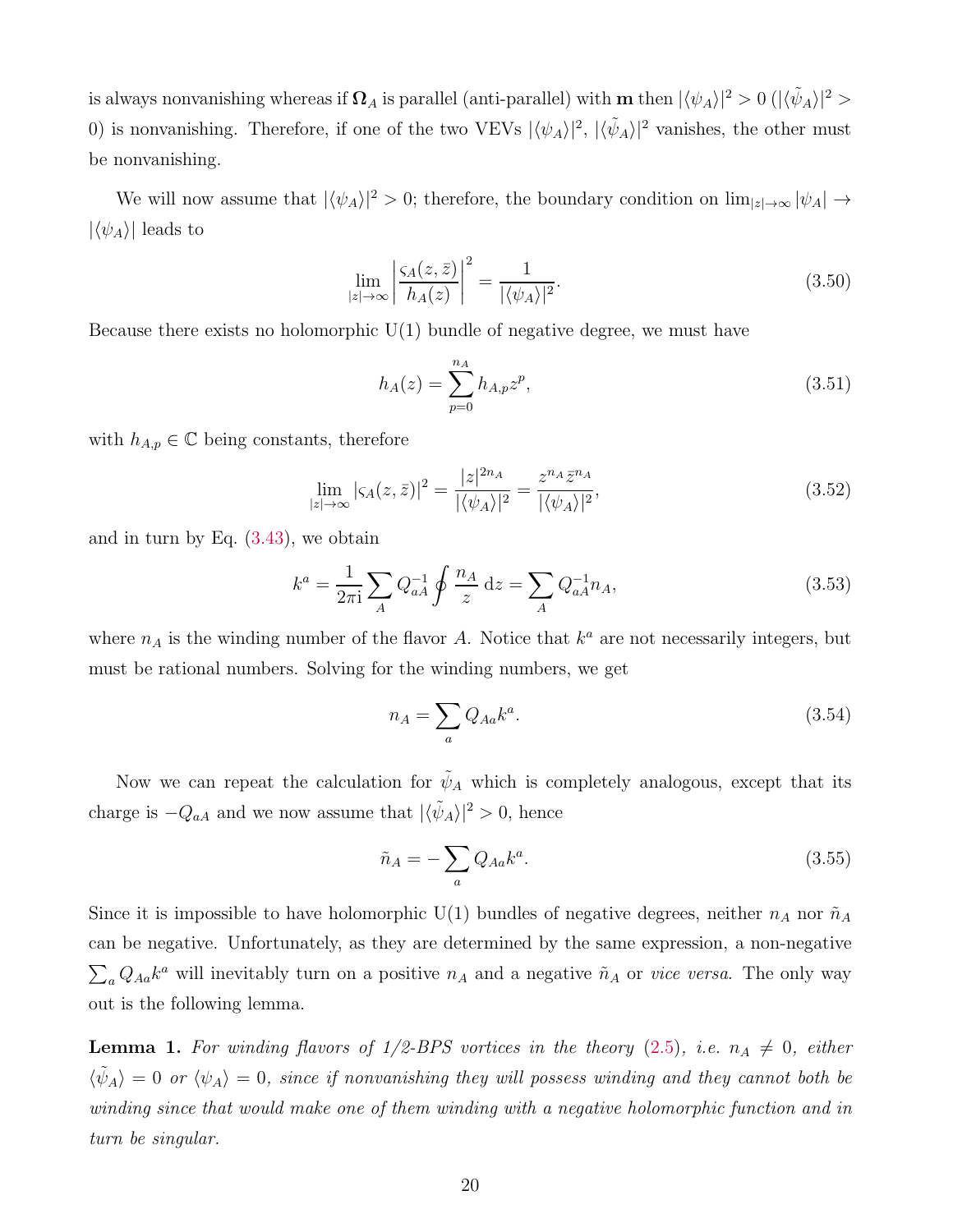*Proof* : Asymptotically the behavior of the scalar fields is

$$
\lim_{|z| \to \infty} \psi_A = |\langle \psi_A \rangle| e^{in_A \theta}, \tag{3.56}
$$

$$
\lim_{|z| \to \infty} \tilde{\psi}_A = |\langle \tilde{\psi}_A \rangle| e^{-\mathrm{i} n_A \theta},\tag{3.57}
$$

where we have used that  $\tilde{n}_A = -n_A$ . Since neither field can have negative winding,  $\langle \tilde{\psi}_A \rangle$  must vanish if  $n_A > 0$  and contrarily  $\langle \psi_A \rangle$  must vanish if  $n_A < 0$ .

<span id="page-21-1"></span>**Corollary 1.** *Since either*  $\langle \tilde{\psi}_A \rangle = 0$  *or*  $\langle \psi_A \rangle = 0$  *for all winding flavors*  $(n_A \neq 0)$  *by lemma [1,](#page-20-0) the vector* **m** *must correspondingly be parallel or anti-parallel with*  $\Omega_A$ .

*Proof*: By inspection of Eq.  $(3.48)$  the corollary immediately follows.

We will now contemplate the solutions to the constraint Eq.  $(3.33)$ . Considering first asymptotic distances, we only need to know the scalar fields VEVs  $\langle \psi_A \rangle$ ,  $\langle \tilde{\psi}_A \rangle$ , the charge matrix  $Q$ , the FI vectors  $\mathbf{r}_a$  and the vector **m** which is given by Eq. [\(3.23\)](#page-16-2) in terms of  $k^a$  and  $\mathbf{r}_a$ . Each winding flavor must have  $\langle \psi_A \rangle = 0$  or  $\langle \tilde{\psi}_A \rangle = 0$  and for that flavor, the right-hand side of Eq. [\(3.33\)](#page-18-3) must accordingly vanish; this puts constraints of the allowed fluxes  $k^a$  for given FI vectors and charge matrix. Considering now coming in from infinity to non-asymptotic distances. The field that has a vanishing VEV, say  $\tilde{\psi}_A$ , must remain strictly vanishing throughout the entire  $(x^1, x^2)$ -plane or else there is no smooth way to satisfy the constraint Eq.  $(3.33)$ . The other field – the winding field – vanishes only at the  $n_A$  vortex centers, which in turn have Lebesgue measure zero.

These considerations can be summarized in the following proposition:

<span id="page-21-0"></span>Proposition 1. *The 1/2-BPS vortex solutions in the theory* [\(2.5\)](#page-6-1) *which solve the constraint Eq.* [\(3.33\)](#page-18-3) *and is compatible with the result of Lemma [1](#page-20-0) can be classified into the following categories, based on whether*  $\bar{\ell} \cdot \mathbf{r}_a$  *vanishes for all a or not:* 

- Type A solutions: Either  $\psi_A \equiv 0$  or  $\tilde{\psi}_A \equiv 0$  throughout  $\mathbb{R}^2$  and hence  $\sum_a \bar{\ell} \cdot \mathbf{r}_a Q_{aA}^{-1} = 0$ , for *every flavor* A. This allows all flavors to have nonvanishing winding numbers:  $n_A \neq 0, \forall A$ .
- Type B solutions: All winding flavors have either  $\psi_A \equiv 0$  or  $\tilde{\psi}_A \equiv 0$  throughout  $\mathbb{R}^2$  for  $A \in S_{\rm WF}$  (i.e. the set of winding flavors (WF)) for which  $\sum_a \bar{\ell} \cdot {\bf r}_a Q_{aA}^{-1} = 0$ , and the *remaining "inert" flavors are constant solutions obeying*

$$
\psi_A \tilde{\psi}_A = \frac{1}{\sqrt{2}} \sum_a \bar{\boldsymbol{\ell}} \cdot \mathbf{r}_a Q_{aA}^{-1}, \qquad A \notin S_{\text{WF}}, \tag{3.58}
$$

*which must be nonvanishing for at least one flavor*  $A \notin S_{WF}$  *because we demand that* 

$$
\bar{\boldsymbol{\ell}} \cdot \mathbf{r}_a \neq 0,\tag{3.59}
$$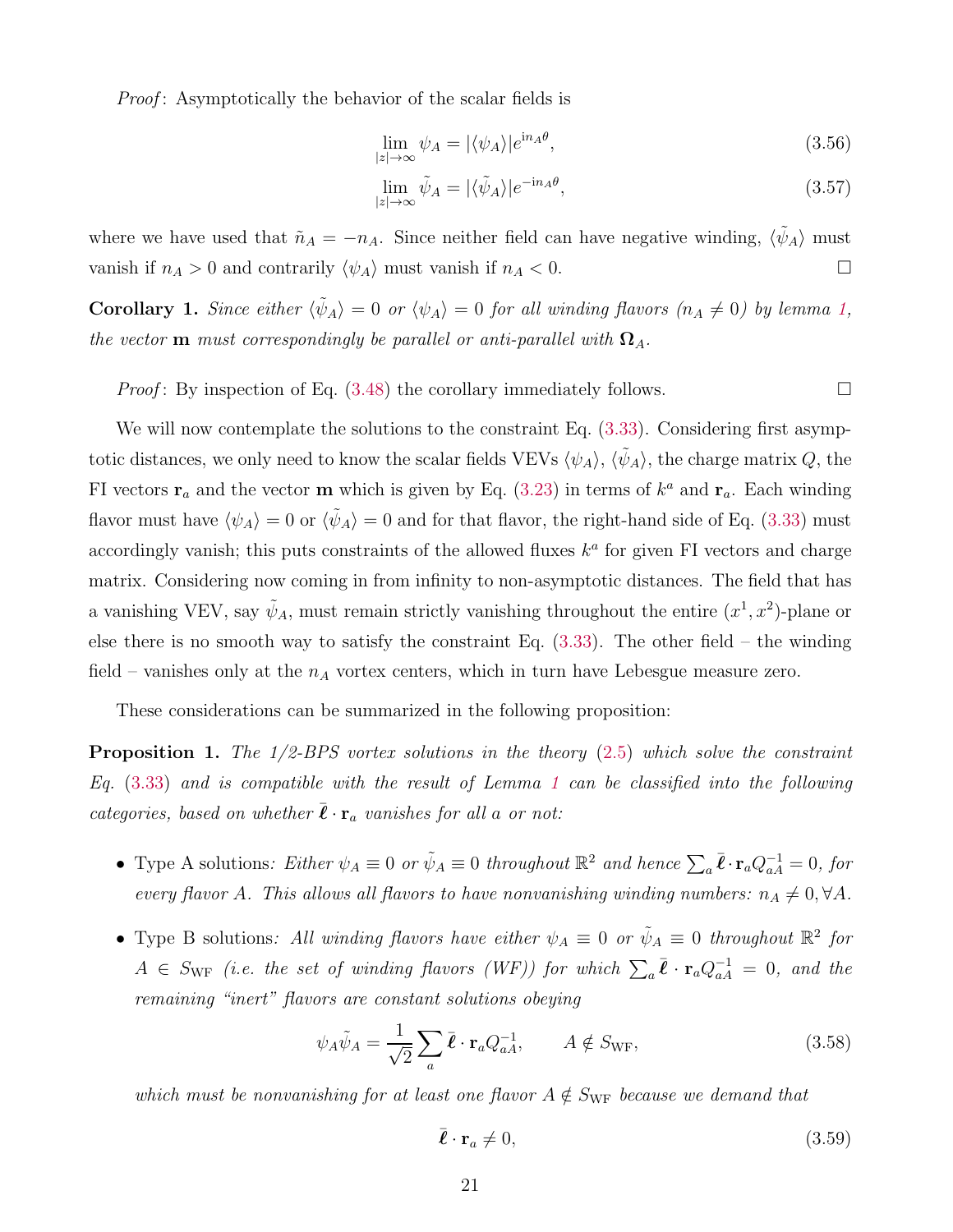$for~at~least~one~gauge~group~a.~Although~the~product~\psi_A\tilde{\psi}_A~for~a~given~inert~flavor~A \notin S_{\rm WF}$ *is constant, the individual fields*  $\psi_A$  *and*  $\tilde{\psi}_A$  *do not have to be constant, as they may be coupled to nontrivial magnetic fluxes.*

#### <span id="page-22-0"></span>3.4.1 Type A solutions

For the type A solutions, we must have

<span id="page-22-3"></span>
$$
\psi_A = \frac{(1+m_3)\phi_A + m_-\tilde{\phi}_A^*}{\sqrt{2(1+m_3)}} = 0, \qquad \text{or} \qquad \tilde{\psi}_A = \frac{(1+m_3)\tilde{\phi}_A - m_-\phi_A^*}{\sqrt{2(1+m_3)}} = 0, \qquad \forall A, \quad (3.60)
$$

which by corollary [1](#page-21-1) implies that  $\Omega_A \propto \pm \mathbf{m}$ .

The constraint  $\sum_a \bar{\ell} \cdot \mathbf{r}_a Q_{aA}^{-1} = 0$  can be reformulated geometrically as

<span id="page-22-2"></span>
$$
\Omega_A = \sum_a \mathbf{r}_a Q_{aA}^{-1} \propto \mathbf{m} \propto \sum_a \mathbf{r}_a k_a.
$$
 (3.61)

One could be mislead to think that this relates the magnetic fluxes  $k_a$  and the charges in the charge matrix  $Q_{Aa}$ . However, the geometric constraint is really a constraint on  $r_a$  as stated in the following theorem.

<span id="page-22-1"></span>Theorem 1. *The constraint* [\(3.33\)](#page-18-3) *arising in the theory* [\(2.5\)](#page-6-1)*, in the case of 1/2-BPS type A solutions (i.e.*  $\psi_A = 0$  *or*  $\tilde{\psi}_A = 0$  *for each A), implies that* **m** *must be proportional to*  $\mathbf{r}_1 = (\alpha, 0, 0)$ *, where the latter direction is a choice of fixing*  $SU(2)_R$  *rotational freedom. Hence, in this case* **m** *must be*  $(\pm 1, 0, 0)$ *.* 

*Proof*: Using the constraint equation in the formulation of Eq.  $(3.61)$ , we must have

$$
\Omega_A = \sum_a \mathbf{r}_a Q_{aA}^{-1} \propto \mathbf{m},\tag{3.62}
$$

which has two solutions: Either all the vectors  $V_a$ 

$$
Q_{aA}^{-1} = \begin{pmatrix} V_1 \\ V_2 \\ \vdots \\ V_N \end{pmatrix},
$$
\n(3.63)

must be parallel or all the vectors  $r_a$  must be parallel. If the vectors  $V_a$  are parallel it implies that  $\det Q^{-1} = 0$ , which in turn implies that Q does not exist, and so we must discard this solution. The only remaining solution is that all  $r_a$  are parallel for all a. Since we have – without loss of generality – rotated  $\mathbf{r}_1$  to  $\mathbf{r}_1 = (\alpha > 0, 0, 0, 0)$ , we must have

$$
\mathbf{r}_a \propto \mathbf{r}_1, \qquad \forall a. \tag{3.64}
$$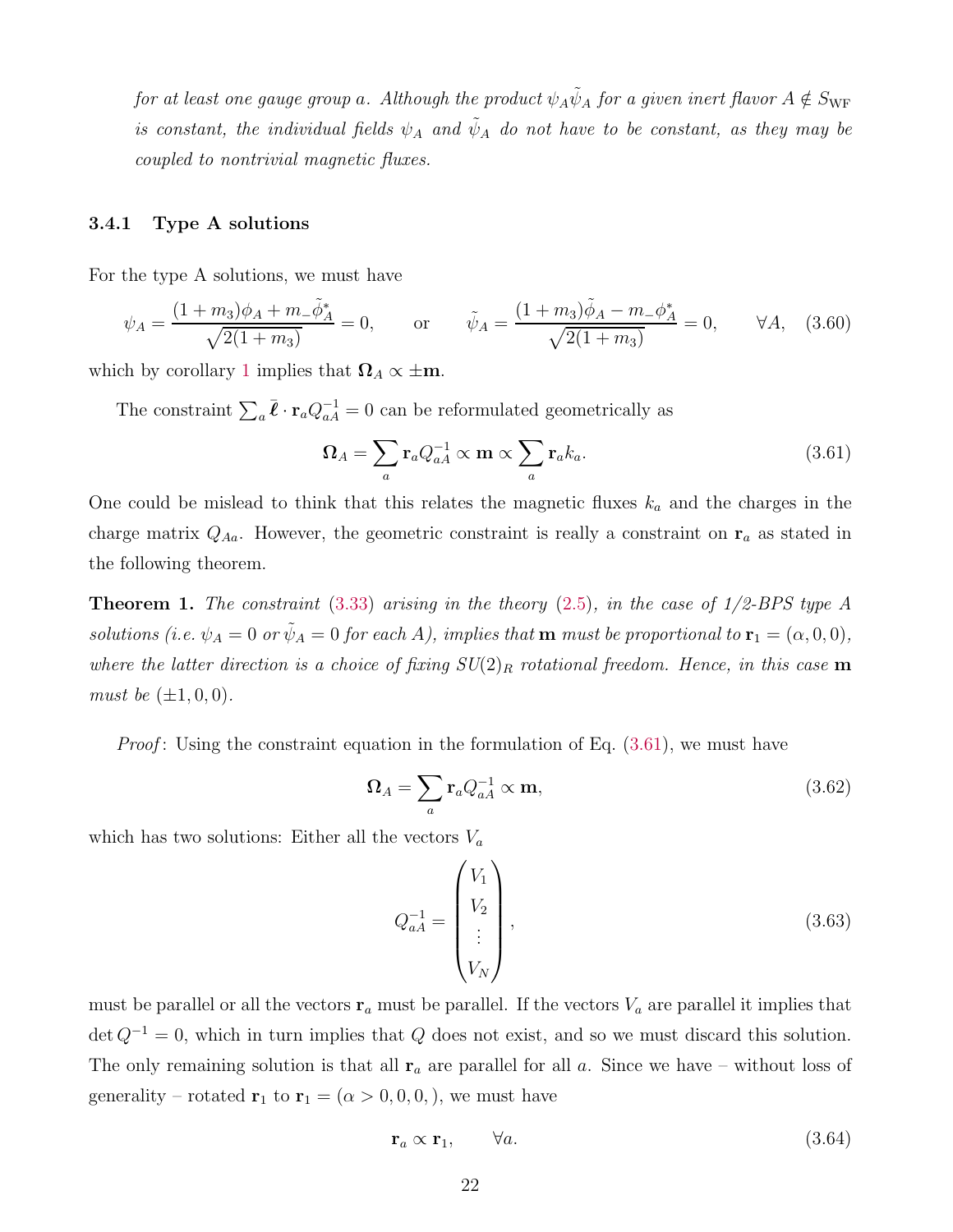Finally, since **m** is a unit vector proportional to a linear combination vectors  $\mathbf{r}_a$  which are all proportional to  $\mathbf{r}_1$  we have  $\mathbf{m} = (\pm 1, 0, 0)$  and in particular by Eq. [\(3.23\)](#page-16-2), we have

$$
\mathbf{m} = \left(\text{sign}\left(\sum_{a} r_a^1 k^a\right), 0, 0\right),\tag{3.65}
$$

except for the exceptional case where  $\sum_a \mathbf{r}_a k^a = 0$  vanishes. In that case, the sign of the first component of **m** may be chosen freely.

This theorem thus immediately leads to the following corollary:

<span id="page-23-0"></span>Corollary 2. *The vacuum of 1/2-BPS type A vortices of the theory* [\(2.5\)](#page-6-1) *is given by the real solution*

$$
z_A = \sum_a r_a^1 Q_{aA}^{-1},\tag{3.66}
$$

and the sign of  $m_1z_A$  determines whether the winding field is  $\psi_A$  (for  $m_1z_A > 0$ ) and hence  $n_A > 0$  or  $\tilde{\psi}_A$  (for  $m_1 z_A < 0$ ) and hence  $\tilde{n}_A = -n_A > 0$ . In particular, if  $n_A = \sum_a Q_{Aa} k^a$  is *nonvanishing, it must have the same sign as that of*  $m_1z_A$ .

*Proof*: For type A solutions, due to theorem [1,](#page-22-1) we have  $r_a^2 = r_a^3 = 0$ , for all a, which by Eq. [\(2.19\)](#page-8-2) implies that  $\rho_A = \tilde{\rho}_A$  and by Eq. [\(2.18\)](#page-8-1) yields the real solution for  $z_A$ 

$$
z_A \equiv 2\rho_A^2 e^{i(\vartheta_A + \tilde{\vartheta}_A)} = \sum_a r_a^1 Q_{aA}^{-1}.
$$
\n(3.67)

Since  $\rho_A > 0$ , the sign of  $z_A$  is the sign of the real quantity  $e^{i(\vartheta_A + \tilde{\vartheta}_A)} = \pm 1$ , i.e.  $sign(z_A) =$  $e^{i(\vartheta_A + \tilde{\vartheta}_A)}$ . By definition [\(2.17\)](#page-8-3), the VEV of  $\Phi$  is determined as

$$
\langle \Phi \rangle = e^{i\tilde{\vartheta}_A} \begin{pmatrix} \rho_A e^{-i(\vartheta_A + \tilde{\vartheta}_A)} \\ \rho_A \end{pmatrix} . \tag{3.68}
$$

For  $\mathbf{m} = (\pm 1, 0, 0)$  $\mathbf{m} = (\pm 1, 0, 0)$  $\mathbf{m} = (\pm 1, 0, 0)$  in accord with theorem 1, we have by Eq. [\(3.60\)](#page-22-3),

$$
\langle \psi_A \rangle = \frac{e^{-i\vartheta_A}}{\sqrt{2}} \left( 1 + m_1 e^{i(\vartheta_A + \tilde{\vartheta}_A)} \right) \rho_A,\tag{3.69}
$$

$$
\langle \tilde{\psi}_A \rangle = \frac{e^{-i\tilde{\vartheta}_A}}{\sqrt{2}} \left( -1 + m_1 e^{i(\vartheta_A + \tilde{\vartheta}_A)} \right) \rho_A.
$$
 (3.70)

Hence, for positive (negative)  $sign(m_1z_A)$  we have  $\langle \tilde{\psi}_A \rangle = 0$   $(\langle \psi_A \rangle = 0)$  and the winding field is  $\psi_A$  ( $\tilde{\psi}_A$ ). Using now lemma [1](#page-20-0) it follows that if  $n_A$  is nonvanishing, it must have the same sign as  $m_1z_A$ .

By using corollary [2](#page-23-0) we can relate the magnetic fluxes to the FI vectors by means of the charge matrix and a set of positive real numbers.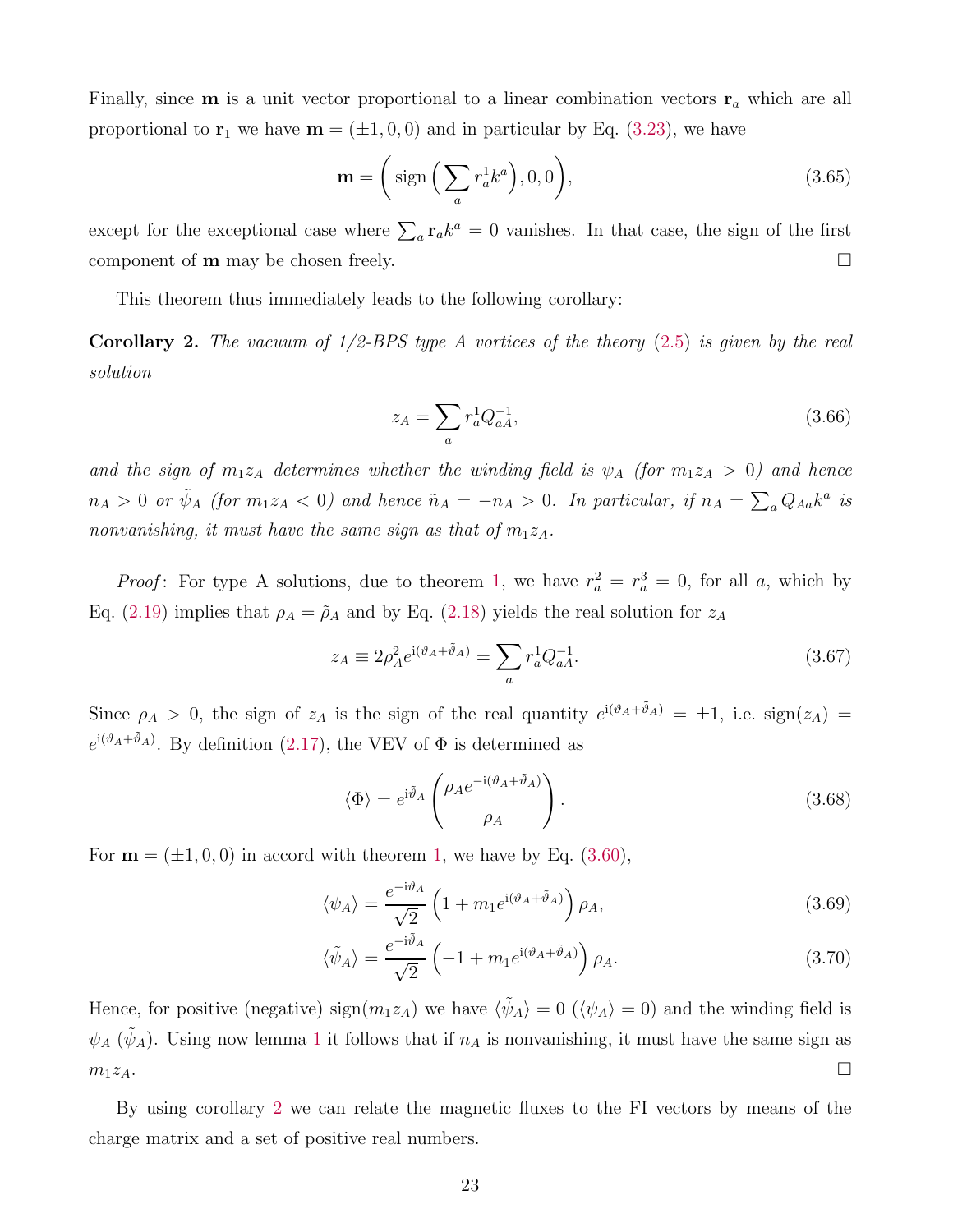<span id="page-24-0"></span>Theorem 2. *1/2-BPS solutions of type A in the theory* [\(2.5\)](#page-6-1) *must have magnetic fluxes*

<span id="page-24-2"></span>
$$
k^{a} = m_{1} \sum_{A,b} Q_{aA}^{-1} c_{A}^{2} r_{b}^{1} Q_{bA}^{-1}, \qquad c_{A}^{2} z_{A} \in \mathbb{Z}, \qquad (3.71)
$$

where the  $c_A$  are adjusted so all winding numbers  $|n_A| = c_A^2 |z_A| \in \mathbb{Z}$  are integers.

*Proof*: Solutions of type A must have  $n_A$  to be either vanishing or of the same sign as  $m_1z_A$ and thus we can write  $n_A = c_A^2 m_1 z_A$ , where  $c_A$  are chosen such that  $n_A \in \mathbb{Z}$ . This yields the relation

$$
n_A = c_A^2 m_1 z_A = c_A^2 m_1 \sum_a r_a^1 Q_{aA}^{-1} \in \mathbb{Z}.
$$
\n(3.72)

 $c_A$  may vanish for some A, but not for all flavors A, since that corresponds to the trivial solution (no winding numbers in any fields). On the other hand, we have

$$
n_A = \sum_a Q_{Aa} k^a. \tag{3.73}
$$

Eliminating  $n_A$  from the above two equations and multiplying by the inverse of  $Q$ , we arrive at Eq.  $(3.71)$ .

With theorem [2](#page-24-0) in hand, we can finally prove that the somewhat bizarre situation where the vector  $\sum_a \mathbf{r}_a k^a$  vanishes, which in turn leads to a vanishing energy bound, cannot happen for type A solutions.

<span id="page-24-1"></span>**Theorem 3.**  $1/2$ -BPS solutions of type A in the theory [\(2.5\)](#page-6-1) cannot have  $\sum_a r_a^1 k^a = 0$ , which *would imply a vanishing energy bound*  $T \geq T_{\text{BPS}} = 2\pi |\sum_{a} r_a^1 k^a| = 0$ .

*Proof* : The energy bound [\(3.24\)](#page-16-3) simplifies due to theorem [1](#page-22-1) to

$$
T \ge T_{\rm BPS} = 2\pi \left| \sum_{a} r_a^1 k^a \right|.
$$
 (3.74)

Now multiply Eq.  $(3.71)$  by  $r_a^1$  and sum over a to get

$$
\sum_{a} r_a^1 k^a = m_1 \sum_{a,A,b} r_a^1 Q_{aA}^{-1} c_A^2 r_b^1 Q_{bA}^{-1}
$$

$$
= m_1 \sum_{A} \left( c_A \sum_{a} r_a^1 Q_{aA}^{-1} \right)^2, \qquad (3.75)
$$

where the parenthesis is positive (a square of a real number) semi-definite and  $m_1$  is a sign  $(\pm 1)$  by theorem [1.](#page-22-1) Thus no cancellation among the terms can happen and the expression can only vanish if all  $c_A = 0$ , which we cannot allow as that is the trivial solution (the non-winding  $\Box$ vacuum).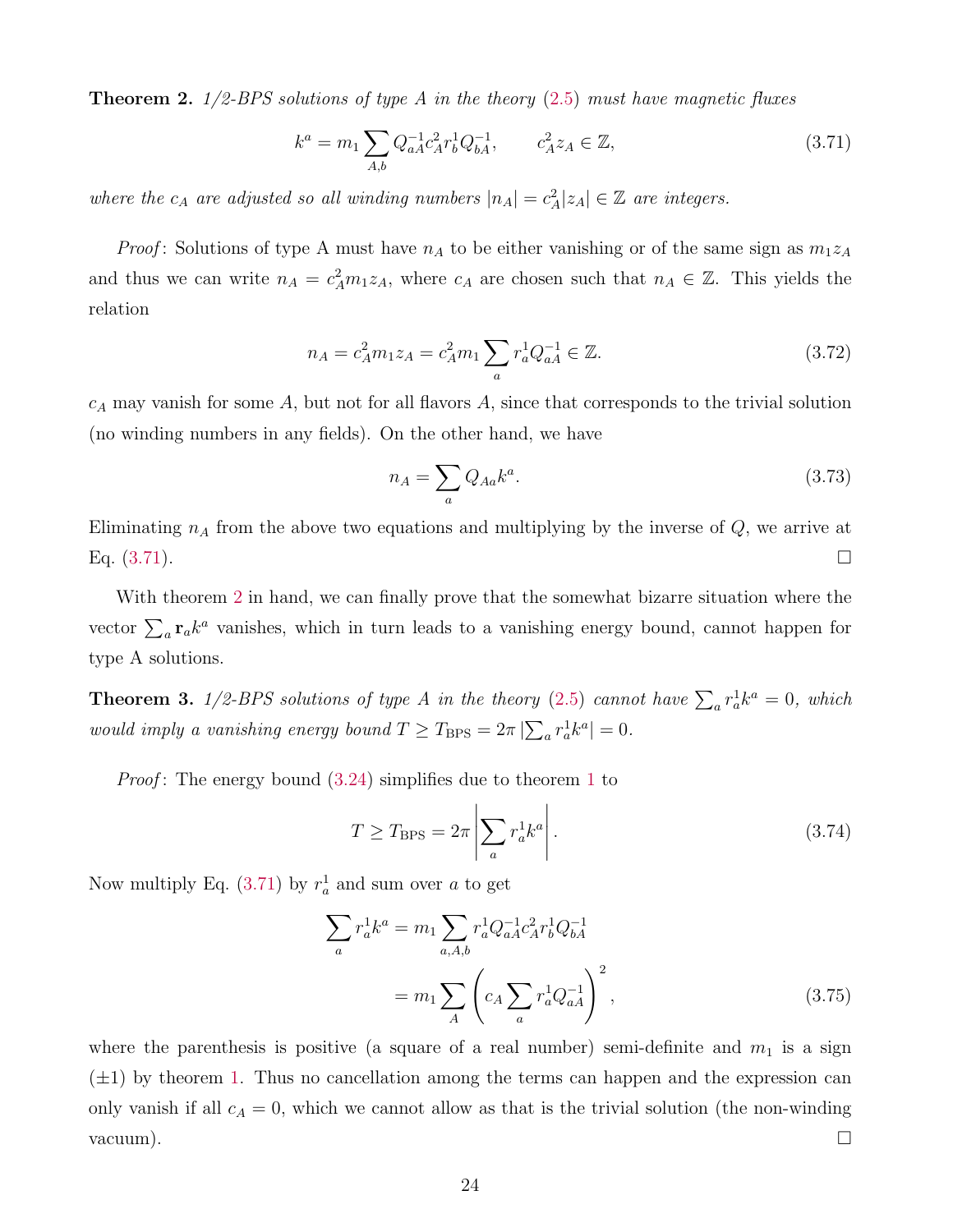#### <span id="page-25-0"></span>3.4.2 Type B solutions

For the type B solutions, we split the flavors A into the set of winding flavors  $\tilde{A} \in S_{\text{WF}}$  and the rest  $\tilde{A} \notin S_{\text{WF}}$ . One might think the winding flavors are subject to the same constraints as in the type A case; this, however, would only be true if the charge matrix is block diagonal in the winding and non-winding flavors, respectively, so it does not induce mixing. Therefore, this type of solutions is nontrivial and the constraints should be reconsidered carefully.

For the winding flavors, we shall impose

<span id="page-25-2"></span>
$$
n_{\tilde{A}} = \sum_{a} Q_{\tilde{A}a} k^a \neq 0, \qquad \tilde{A} \in S_{\text{WF}}, \tag{3.76}
$$

and in turn we have by lemma [1](#page-20-0)

$$
\psi_{\tilde{A}}\tilde{\psi}_{\tilde{A}} = 0, \qquad \tilde{A} \in S_{\text{WF}}.\tag{3.77}
$$

For the non-winding flavors,  $\hat{A} \notin S_{\text{WF}}$ , on the other hand, we have

$$
2\psi_{\hat{A}}\tilde{\psi}_{\hat{A}} = \sqrt{2} \sum_{a} \bar{\ell} \cdot \mathbf{r}_{a} Q_{a\hat{A}}^{-1}
$$
  
= 
$$
\left( (1 + m_{3})\phi_{\hat{A}}\tilde{\phi}_{\hat{A}} - \frac{m_{-}^{2}}{1 + m_{3}}\phi_{\hat{A}}^{*}\tilde{\phi}_{\hat{A}}^{*} - m_{-}(|\phi_{\hat{A}}|^{2} - |\tilde{\phi}_{\hat{A}}|^{2}) \right)
$$
  
= 
$$
\sum_{a} \left( \frac{m_{1}m_{3} + im_{2}}{m_{+}}r_{a}^{1} + \frac{m_{2}m_{3} - im_{1}}{m_{+}}r_{a}^{2} - m_{-}r_{a}^{3} \right) Q_{a\hat{A}}^{-1}, \qquad \hat{A} \notin S_{\text{WF}}, \qquad (3.78)
$$

which may or may not vanish and the magnetic fluxes are determined by

<span id="page-25-5"></span><span id="page-25-3"></span>
$$
k^a = \sum_{\tilde{A} \in S_{\text{WF}}} Q_{a\tilde{A}}^{-1} n_{\tilde{A}},\tag{3.79}
$$

where all the  $n_{\tilde{A}}$  in the sum are nonvanishing by Eq. [\(3.76\)](#page-25-2). By definition of the type B vortex solutions, we must have

$$
\bar{\boldsymbol{\ell}} \cdot \mathbf{r}_a \neq 0,\tag{3.80}
$$

for some gauge groups a, but not necessarily for all a. This will in turn induce a number of nonvanishing  $\psi_{\hat{A}}\tilde{\psi}_{\hat{A}}$ . This leads us to the following lemma:

<span id="page-25-1"></span>**Lemma 2.**  $1/2$ -BPS solutions of type B in the theory [\(2.5\)](#page-6-1) must have FI vectors  $\mathbf{r}_a$  and charge *matrix* Q *which satisfies*

<span id="page-25-4"></span>
$$
\sum_{a} \mathbf{r}_{a} Q_{a\tilde{A}}^{-1} \propto \mathbf{m} \propto \sum_{a} \sum_{\tilde{B} \in S_{\text{WF}}} \mathbf{r}_{a} Q_{a\tilde{B}}^{-1} n_{\tilde{B}}, \qquad \forall \tilde{A} \in S_{\text{WF}}, \tag{3.81}
$$

*for nonvanishing windings*  $n_{\tilde{B}} \neq 0$ *.*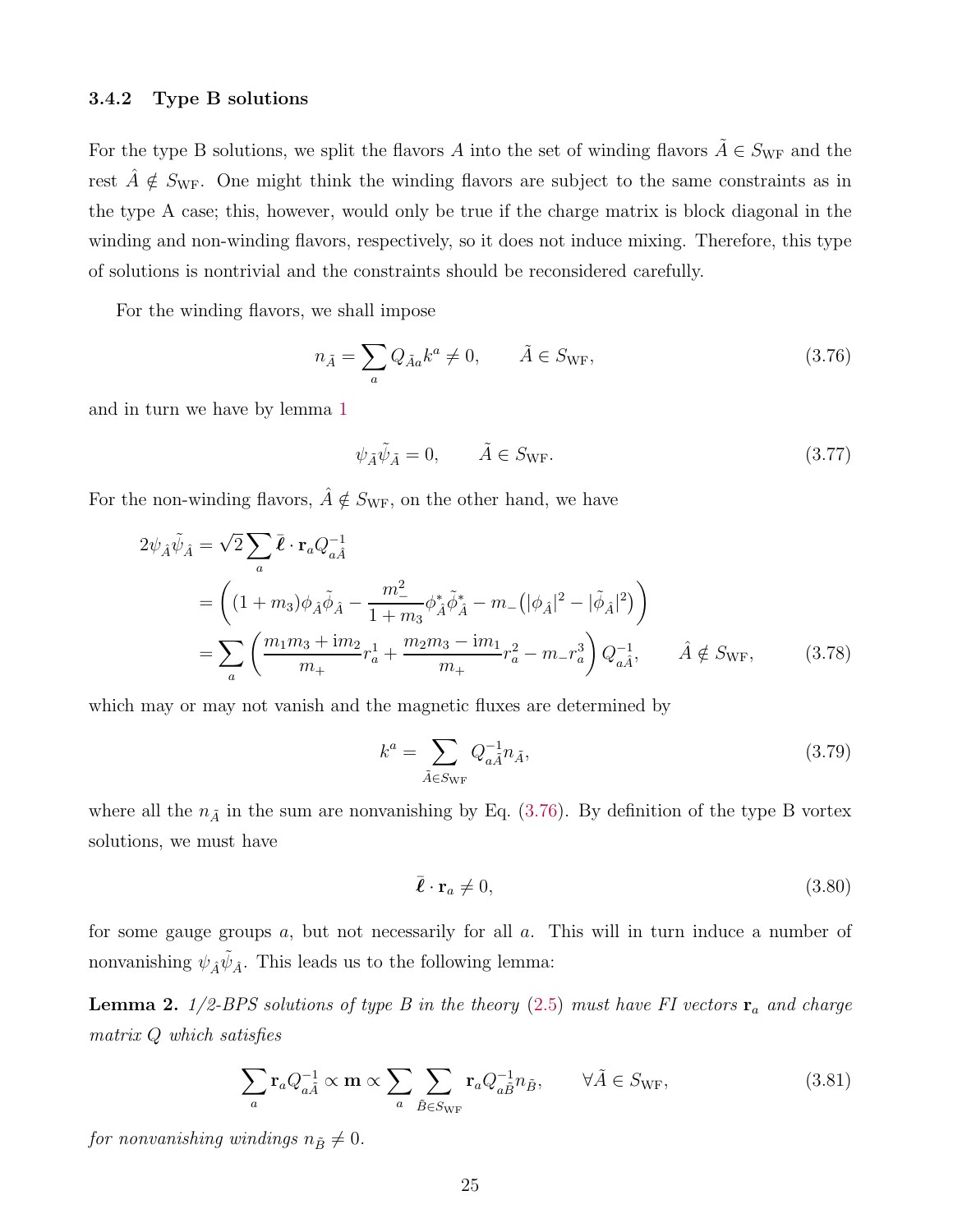*Proof*: For type B solutions, we must have nonvanishing  $\sum_a \bar{\ell} \cdot \mathbf{r}_a Q_{aA}^{-1} \neq 0$  for some flavors A. These flavors in turn cannot posses nonzero winding numbers, so those flavors must be  $\tilde{A} \notin S_{\text{WF}}$ . On the contrary, for all winding flavors, we must have  $\psi_{\tilde{A}}\tilde{\psi}_{\tilde{A}}=0$  by lemma [1](#page-20-0) and in turn

$$
\sum_{a} \bar{\ell} \cdot \mathbf{r}_{a} Q_{a\tilde{A}}^{-1} = 0. \tag{3.82}
$$

Since  $\bar{\ell}$  is a complex vector composed by the only two orthogonal directions to **m**, this means that

$$
\sum_{a} \mathbf{r}_a Q_{a\tilde{A}}^{-1} \propto \mathbf{m}.\tag{3.83}
$$

As the vector **m** is given by Eq. [\(3.23\)](#page-16-2) and is proportional to  $\sum_{a} \mathbf{r}_{a} k^{a}$  and  $k^{a}$  is given by Eq. [\(3.79\)](#page-25-3), the lemma follows.

<span id="page-26-0"></span>Theorem 4. *For 1/2-BPS vortices of type B in the theory* [\(2.5\)](#page-6-1)*, the obvious solution to Eq.* [\(3.81\)](#page-25-4) *of lemma* [2](#page-25-1) *is that all FI vectors are proportional to each other,*  $\mathbf{r}_a \propto \mathbf{r}_1$ *, but we have to discard that solution because it is the solution of type A. There are two remaining ways to solve Eq.* [\(3.81\)](#page-25-4)*:*

- Type B1 solutions*: There is only 1 winding flavor and the remaining flavors are inert.*
- Type B2 solutions*: The charge matrix is block diagonal, such that the winding flavors are all charged under one block of the charge matrix, which in turn only turn on magnetic fluxes under gauge groups*  $\tilde{a}$  *for which all*  $\mathbf{r}_{\tilde{a}}$  *are proportional to each other, but not to at least one of the FI vectors of the remaining gauge groups*  $\mathbf{r}_{\hat{a}}$ .

*Proof* : First let us prove that with all FI vectors parallel to each other, the solution must be of type A. Since  $\mathbf{m} \propto \sum_a \mathbf{r}_a k^a$  (see Eq. [\(3.23\)](#page-16-2)), which are all proportional to each other, all  $\mathbf{r}_a$ must be orthogonal to  $\bar{\ell}$ , since  $\bar{\ell}$  is orthogonal to **m** by definition and by Eq. [\(3.31\)](#page-18-4). If all  $\mathbf{r}_a$  are orthogonal to  $\bar{\ell}$ , i.e.  $\bar{\ell} \cdot \mathbf{r}_a = 0$  for all a, then by proposition [1,](#page-21-0) the solution is of type A.

Let us now prove that a single winding flavor always satisfies lemma [2.](#page-25-1) With just a single winding flavor  $\tilde{A} \in S_{\text{WF}}, Q_{a\tilde{A}}^{-1}$  $\frac{-1}{a\tilde{A}}$  is just a vector in gauge group space,  $v_a \equiv Q_{a\tilde{A}}^{-1}$  $_{a\tilde{A}}^{-1}$  and clearly

$$
\sum_{a} \mathbf{r}_a v_a \propto \sum_{a} \mathbf{r}_a v_a n_{\tilde{A}},\tag{3.84}
$$

with  $n_{\tilde{A}} \neq 0$  being the winding number of the only winding flavor.

Finally, let us prove the last statement of theorem [4.](#page-26-0) All the winding flavors  $n_{\tilde{A}} \in S_{\text{WF}}$ are charged under a block in the charge matrix Q, which is block diagonal with respect to the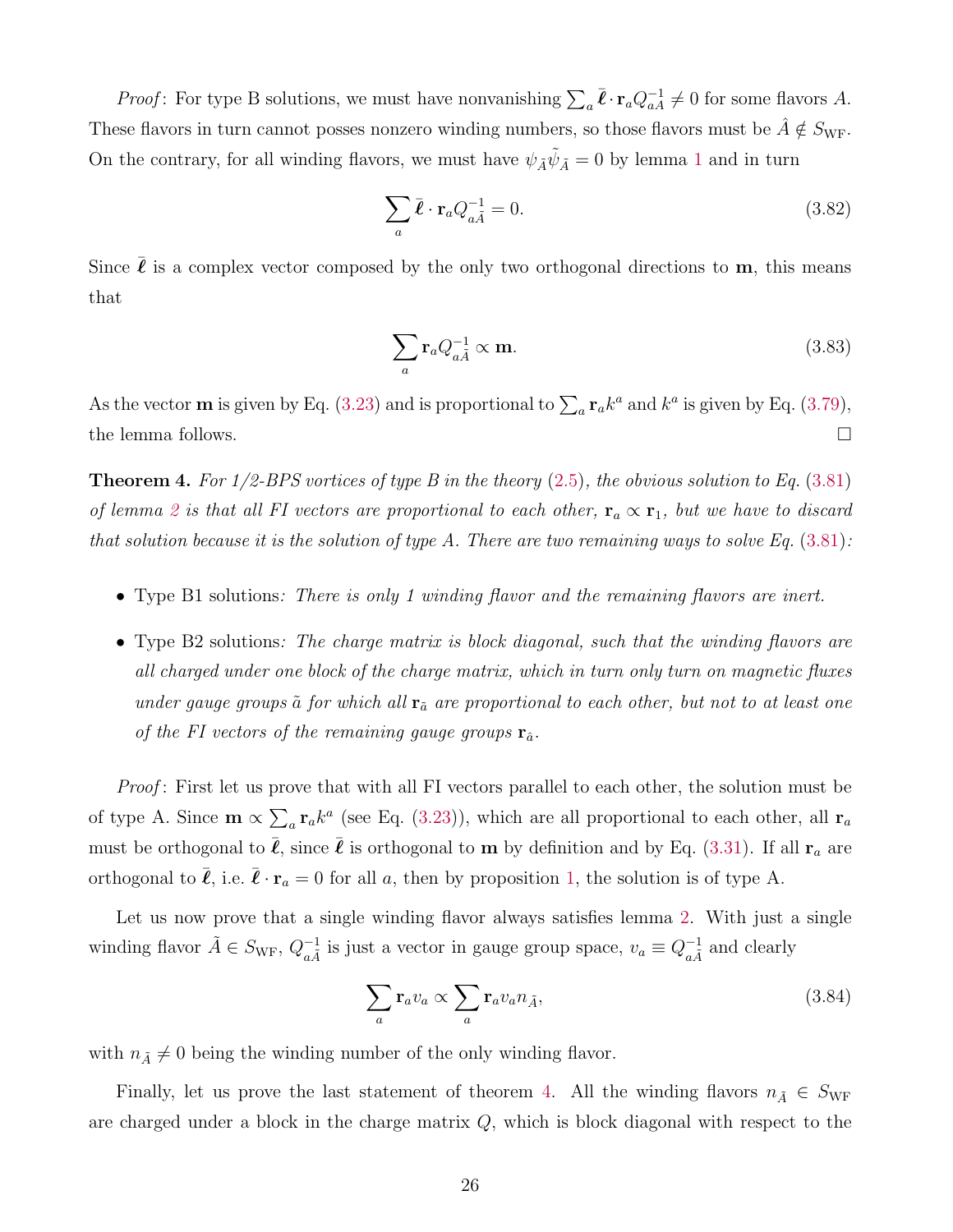non-winding flavors  $\hat{A} \notin S_{\rm WF}\colon$ 

<span id="page-27-1"></span>
$$
Q_{Aa} = \begin{pmatrix} \widetilde{Q}_{\tilde{A}\tilde{a}} & 0\\ 0 & \widehat{Q}_{\hat{A}\hat{a}} \end{pmatrix},\tag{3.85}
$$

and therefore the inverse of the charge matrix is given by

$$
Q_{aA}^{-1} = \begin{pmatrix} \widetilde{Q}_{\tilde{a}\tilde{A}}^{-1} & 0\\ 0 & \widehat{Q}_{\hat{a}\tilde{A}}^{-1} \end{pmatrix} . \tag{3.86}
$$

Due to the block-diagonal property of the inverse of the charge matrix, the winding numbers turn on the following magnetic fluxes:

$$
k^{a} = \sum_{\tilde{A}\in S_{\rm WF}} Q_{a\tilde{A}}^{-1} n_{\tilde{A}} = \sum_{\tilde{A}\in S_{\rm WF}} \tilde{Q}_{\tilde{a}\tilde{A}}^{-1} n_{\tilde{A}} = k^{\tilde{a}},\tag{3.87}
$$

where we have used that only  $n_{\tilde{A}}$  are nonvanishing. The ramification of this for the vector **m** is

$$
\mathbf{m} \propto \sum_{a} \mathbf{r}_{a} k^{a} = \sum_{\tilde{a}} \mathbf{r}_{\tilde{a}} k^{\tilde{a}}.
$$
 (3.88)

Now using that all  $\mathbf{r}_{\tilde{a}}$  are proportional to each other, it follows that

$$
\sum_{a} \mathbf{r}_a Q_{a\tilde{A}}^{-1} = \sum_{\tilde{a}} \mathbf{r}_{\tilde{a}} \widetilde{Q}_{\tilde{a}\tilde{A}}^{-1},\tag{3.89}
$$

and

$$
\sum_{a} \sum_{\tilde{B} \in S_{\text{WF}}} \mathbf{r}_{a} Q_{a\tilde{B}}^{-1} n_{\tilde{B}} = \sum_{\tilde{a}} \sum_{\tilde{B} \in S_{\text{WF}}} \mathbf{r}_{\tilde{a}} \tilde{Q}_{\tilde{a}\tilde{B}}^{-1} n_{\tilde{B}}.
$$
\n(3.90)

Therefore, the two latter equations are proportional to each other as required by lemma [2](#page-25-1) and the last statement of theorem [4](#page-26-0) follows.

Corollary 3. *A special case in which theorem [4](#page-26-0) holds for type B2 solutions, is the case where the charge matrix*  $Q_{Aa}$  *is diagonal.* 

It is important that those  $\psi_A \tilde{\psi}_A$  that do not vanish do not wind and those that do wind do vanish. In particular, it may seem nontrivial that the nonvanishing  $\psi_{\hat{A}}\tilde{\psi}_{\hat{A}} \neq 0$  satisfy Eq. [\(3.78\)](#page-25-5) with their vacuum solution [\(2.26\)](#page-10-3). Intuitively, this clearly works out, because we have just changed the basis of the constraint [\(3.30\)](#page-17-5), which is indeed part of the vacuum equations.

<span id="page-27-0"></span>Lemma 3. *For 1/2-BPS vortex solutions of type B, the nonwinding flavors obey the constraint* [\(3.78\)](#page-25-5) *by means of their vacuum solution* [\(2.26\)](#page-10-3)*.*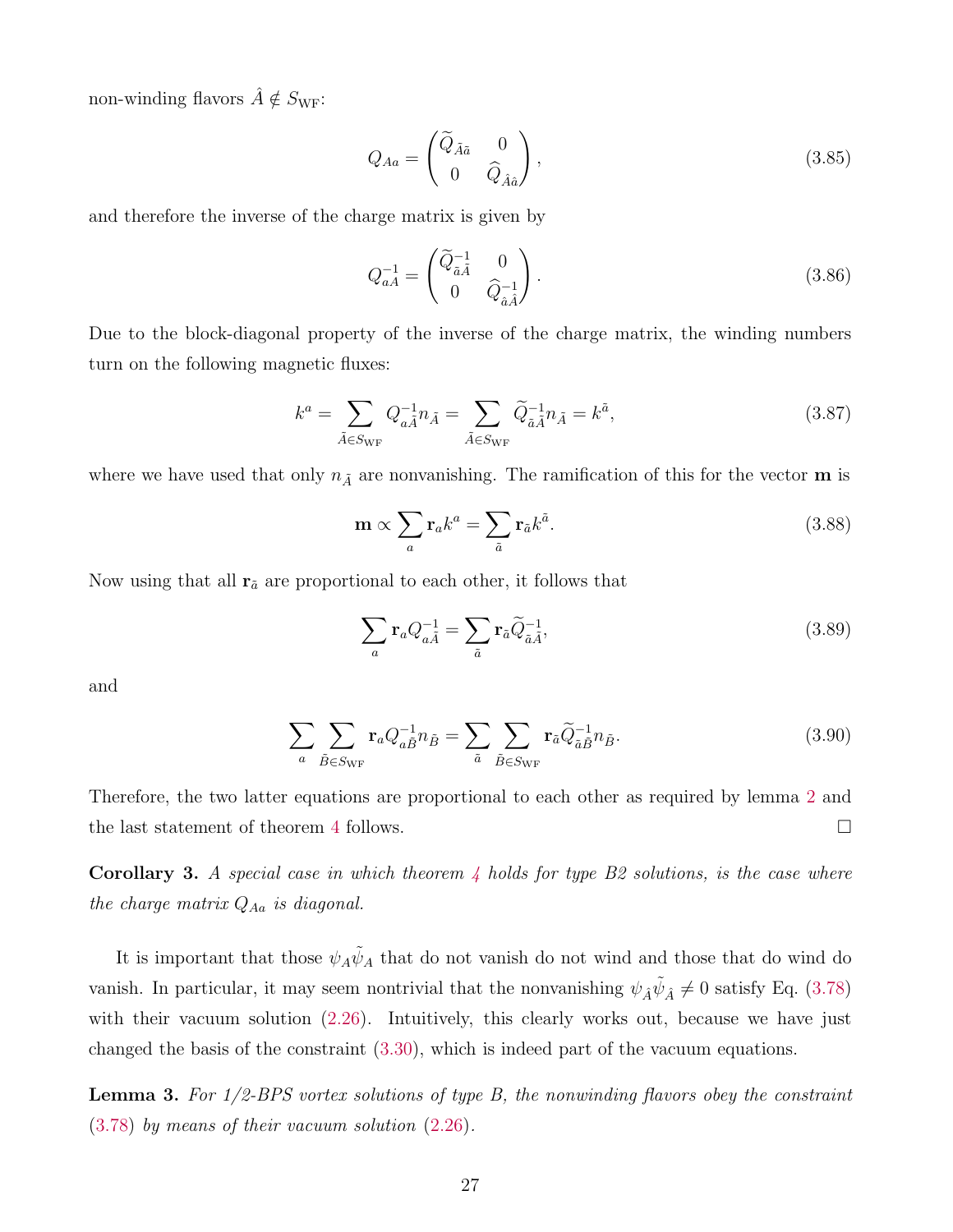*Proof*: Using the general vacuum solution [\(2.26\)](#page-10-3) and the useful relations [\(2.27\)](#page-10-4), we can write Eq. [\(3.78\)](#page-25-5) as

$$
2\langle \psi_{\hat{A}}\tilde{\psi}_{\hat{A}} \rangle = \left(\frac{1}{2}(1+m_3)(r_a^1 - ir_a^2) - \frac{m_-^2}{2(1+m_3)}(r_a^1 + ir_a^2) - m_-r_a^3\right)Q_{a\hat{A}}^{-1}
$$
  
= 
$$
\left(\frac{m_1m_3 + im_2}{m_+}r_a^1 + \frac{m_2m_3 - im_1}{m_+}r_a^2 - m_-r_a^3\right)Q_{a\hat{A}}^{-1},
$$
(3.91)

and is automatically satisfied by the vacuum solution for all  $\overline{FI}$  vectors and all  $\overline{m}$ , by using that  $m_+m_- + m_3^2 = 1.$  $\frac{2}{3} = 1.$ 

<span id="page-28-1"></span>Corollary 4. *For 1/2-BPS vortex solutions of type B, the winding flavors satisfying Eq.* [\(3.81\)](#page-25-4) *of lemma* [2](#page-25-1) *will automatically have either*  $\psi_{\tilde{A}} \equiv 0$  *or*  $\tilde{\psi}_{\tilde{A}} \equiv 0$ *.* 

*Proof*: By lemma [2,](#page-25-1)  $\Omega_{\tilde{A}} \propto \mathbf{m}$  for all winding flavors  $\tilde{A} \in S_{\text{WF}}$  and therefore by Eq. [\(3.48\)](#page-19-1) either  $|\langle \psi_{\tilde{A}} \rangle|^2 = 0$  or  $|\langle \tilde{\psi}_{\tilde{A}} \rangle|^2 = 0$ . Since the product  $\psi_{\tilde{A}} \tilde{\psi}_{\tilde{A}} = 0$  must remain vanishing throughout  $\mathbb{R}^2$  according to the constraint [\(3.33\)](#page-18-3), it follows that either  $\psi_{\tilde{A}} \equiv 0$  or  $\tilde{\psi}_{\tilde{A}} \equiv 0$ .

The constraint equation [\(3.33\)](#page-18-3) is now satisfied for all flavors. It remains to be proven that the would-be vortex equations are satisfied by the inert flavors  $\tilde{A}$ . This leads us to the next theorem.

<span id="page-28-0"></span>Theorem 5. *For non-winding flavors* Aˆ *of 1/2-BPS vortex solutions of type B2 in the theory* [\(2.5\)](#page-6-1)*, the would-be vortex equations are satisfied by the vacuum solution and moreover both the*  $\text{fields}~\psi_{\hat{A}}~\text{and}~\tilde{\psi}_{\hat{A}}~\text{are~individually~constant~throughout~}\mathbb{R}^2.$ 

*Proof* : The field strength contracted with the charge matrix can be written as

<span id="page-28-2"></span>
$$
\sum_{a} Q_{Aa} F_{12}^{a} = 2\mathbf{i} \sum_{a} Q_{Aa} F_{\bar{z}z}^{a} = 2\partial_{\bar{z}} \partial_{z} \log |\psi_{A}|^{2} = -2\partial_{\bar{z}} \partial_{z} \log |\tilde{\psi}_{A}|^{2}.
$$
 (3.92)

For winding flavors, the expression with the nonvanishing field (i.e. either  $\psi_{\tilde{A}}$  or  $\tilde{\psi}_{\tilde{A}}$ ) should be used. However, for the non-winding flavors  $\hat{A}$  there are two cases: If the left-hand side of Eq. [\(3.92\)](#page-28-2) vanishes, both  $\psi_{\tilde{A}}$  and  $\tilde{\psi}_{\tilde{A}}$  must be constant and coincide with their respective VEVs. If the left-hand-side of Eq. [\(3.92\)](#page-28-2) does not vanish, they are forced to be inversely proportional to each other.

Now the right-hand side of the vortex equation [\(3.37\)](#page-18-5), multiplied by the charge matrix, reads

$$
\sum_{a} Q_{Aa} e_{a}^{2} \left[ \sum_{B} \left( |\psi_{B}|^{2} - |\tilde{\psi}_{B}|^{2} \right) Q_{Ba} - \mathbf{m} \cdot \mathbf{r}_{a} \right]
$$
  
= 
$$
\sum_{a} Q_{Aa} e_{a}^{2} \left[ \sum_{\tilde{B} \in S_{\text{WF}}} \left( |\psi_{\tilde{B}}|^{2} - |\tilde{\psi}_{\tilde{B}}|^{2} \right) Q_{\tilde{B}a} + \sum_{\tilde{B} \notin S_{\text{WF}}} \left( |\psi_{\hat{B}}|^{2} - |\tilde{\psi}_{\tilde{B}}|^{2} \right) Q_{\hat{B}a} - \mathbf{m} \cdot \mathbf{r}_{a} \right], \quad (3.93)
$$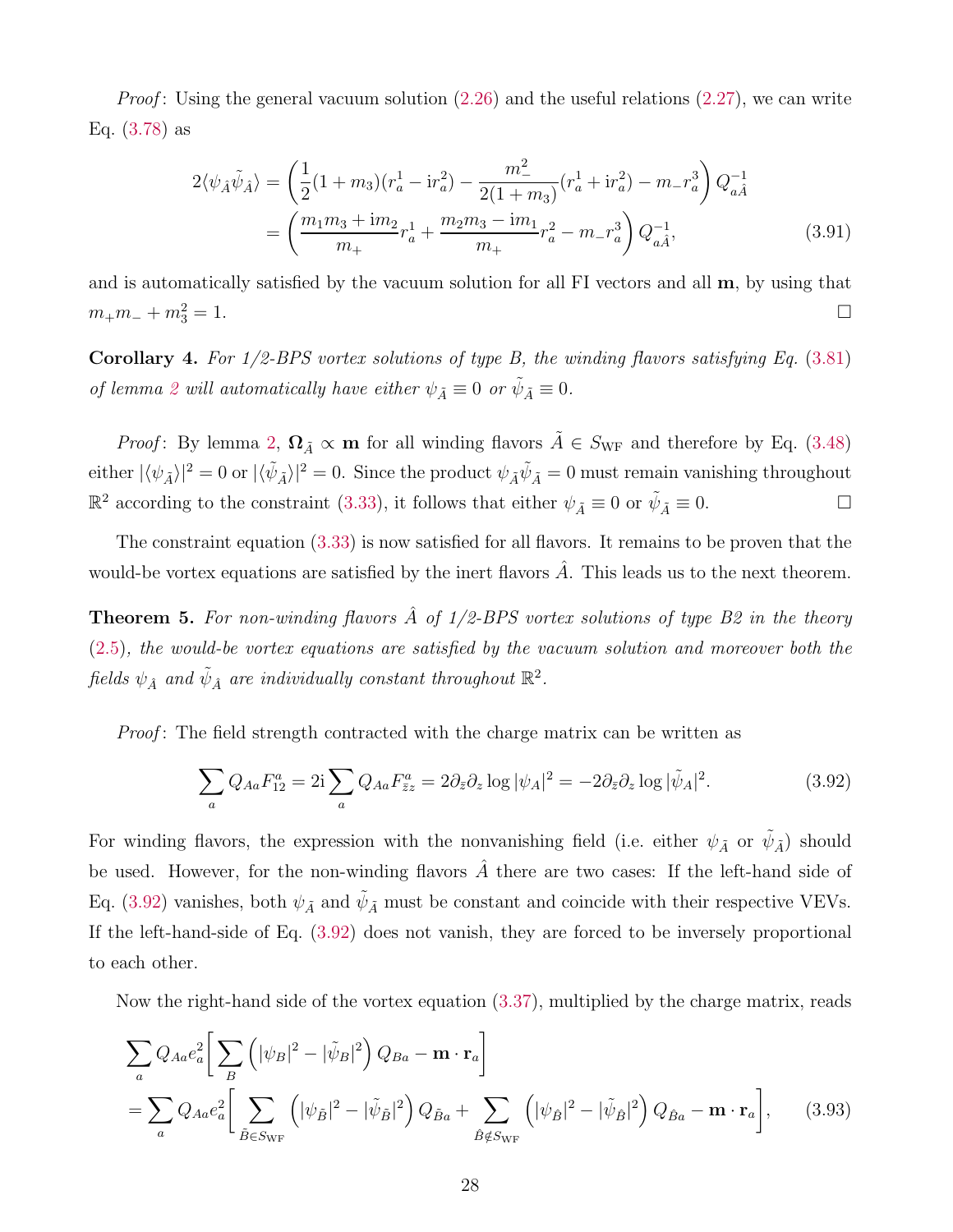which we have split into winding flavors  $\tilde{B}$  and non-winding flavors  $\hat{B}$  in the last line.

Using now the block-diagonal property of the charge matrix [\(3.85\)](#page-27-1) for the type B2 case, we obtain for the non-winding flavors

$$
\sum_{a} Q_{\hat{A}a} F_{12}^{a} = \sum_{\hat{a}} \hat{Q}_{\hat{A}\hat{a}} F_{12}^{\hat{a}}, \tag{3.94}
$$

for the left-hand side of the vortex equation [\(3.37\)](#page-18-5), and

$$
\sum_{a} Q_{\hat{A}a} e_a^2 \left[ \sum_{\tilde{B} \in S_{\text{WF}}} \left( |\psi_{\tilde{B}}|^2 - |\tilde{\psi}_{\tilde{B}}|^2 \right) Q_{\tilde{B}a} + \sum_{\hat{B} \notin S_{\text{WF}}} \left( |\psi_{\hat{B}}|^2 - |\tilde{\psi}_{\tilde{B}}|^2 \right) Q_{\hat{B}a} - \mathbf{m} \cdot \mathbf{r}_a \right]
$$
  
= 
$$
\sum_{\hat{a}} \hat{Q}_{\hat{A}\hat{a}} e_{\hat{a}}^2 \left[ \sum_{\hat{B} \notin S_{\text{WF}}} \left( |\psi_{\hat{B}}|^2 - |\tilde{\psi}_{\hat{B}}|^2 \right) \hat{Q}_{\hat{B}\hat{a}} - \mathbf{m} \cdot \mathbf{r}_{\hat{a}} \right].
$$
 (3.95)

This latter equation contains only the non-winding fields and thus allows for the constant vacuum solution [\(2.26\)](#page-10-3). By insertion, we can verify that

$$
\sum_{\hat{a}} \hat{Q}_{\hat{A}\hat{a}} e_{\hat{a}}^{2} \left[ \sum_{\hat{B} \notin S_{\text{WF}}} \left( |\langle \psi_{\hat{B}} \rangle|^{2} - |\langle \tilde{\psi}_{\hat{B}} \rangle|^{2} \right) \hat{Q}_{\hat{B}\hat{a}} - \mathbf{m} \cdot \mathbf{r}_{\hat{a}} \right]
$$

$$
= \sum_{\hat{a}} \hat{Q}_{\hat{A}\hat{a}} e_{\hat{a}}^{2} \left[ \sum_{\hat{B} \notin S_{\text{WF}}} \mathbf{m} \cdot \mathbf{\Omega}_{\hat{B}} \hat{Q}_{\hat{B}\hat{a}} - \mathbf{m} \cdot \mathbf{r}_{\hat{a}} \right]
$$

$$
= \sum_{\hat{a}} \hat{Q}_{\hat{A}\hat{a}} e_{\hat{a}}^{2} \left[ \mathbf{m} \cdot \mathbf{r}_{\hat{a}} - \mathbf{m} \cdot \mathbf{r}_{\hat{a}} \right] = 0, \tag{3.96}
$$

where we have used Eq. [\(3.48\)](#page-19-1) and that

$$
\sum_{\hat{B}} \Omega_{\hat{B}} \hat{Q}_{\hat{B}\hat{a}} = \sum_{\hat{B},\hat{b}} \mathbf{r}_{\hat{b}} \hat{Q}_{\hat{b}\hat{B}}^{-1} \hat{Q}_{\hat{B}\hat{a}} = \mathbf{r}_{\hat{a}}.
$$
\n(3.97)

Since the vacuum solution [\(3.48\)](#page-19-1) solves the right-hand side of the vortex equation [\(3.37\)](#page-18-5) throughout  $\mathbb{R}^2$ , the left-hand side vanishes as well and this is consistent because the fluxes  $k^{\hat{a}}$  are decoupled from the winding flavors. Therefore the constant solution is allowed and uniquely determined by the vacuum equations.  $\square$ 

It should be clear from the latter proof that for type B1 solutions, the would-be vortex equations do not decouple in general, and hence they will induce nontrivial behavior in  $\psi_{\hat{A}}$  and  $\tilde\psi_{\hat A}$  – even though they are non-winding flavors – but with  $\psi_{\hat A}\tilde\psi_{\hat A}=\langle\psi_{\hat A}\tilde\psi_{\hat A}\rangle$  everywhere constant and equal to their (product of) VEV(s).

Analogously to the situation of type A solutions, we must have a positive  $n_A > 0$  if  $\langle \psi_A \rangle \neq 0$ and positive  $\tilde{n}_A = -n_A > 0$  if  $\langle \tilde{\psi}_A \rangle \neq 0$ . A slight complication arises because we can no longer ensure that the FI vectors  $\mathbf{r}_{\tilde{a}}$  are proportional to  $\mathbf{r}_1$ . This, however, can quickly be remedied by a subsequent  $SU(2)_R$  rotation and a suitable relabeling of the gauge groups.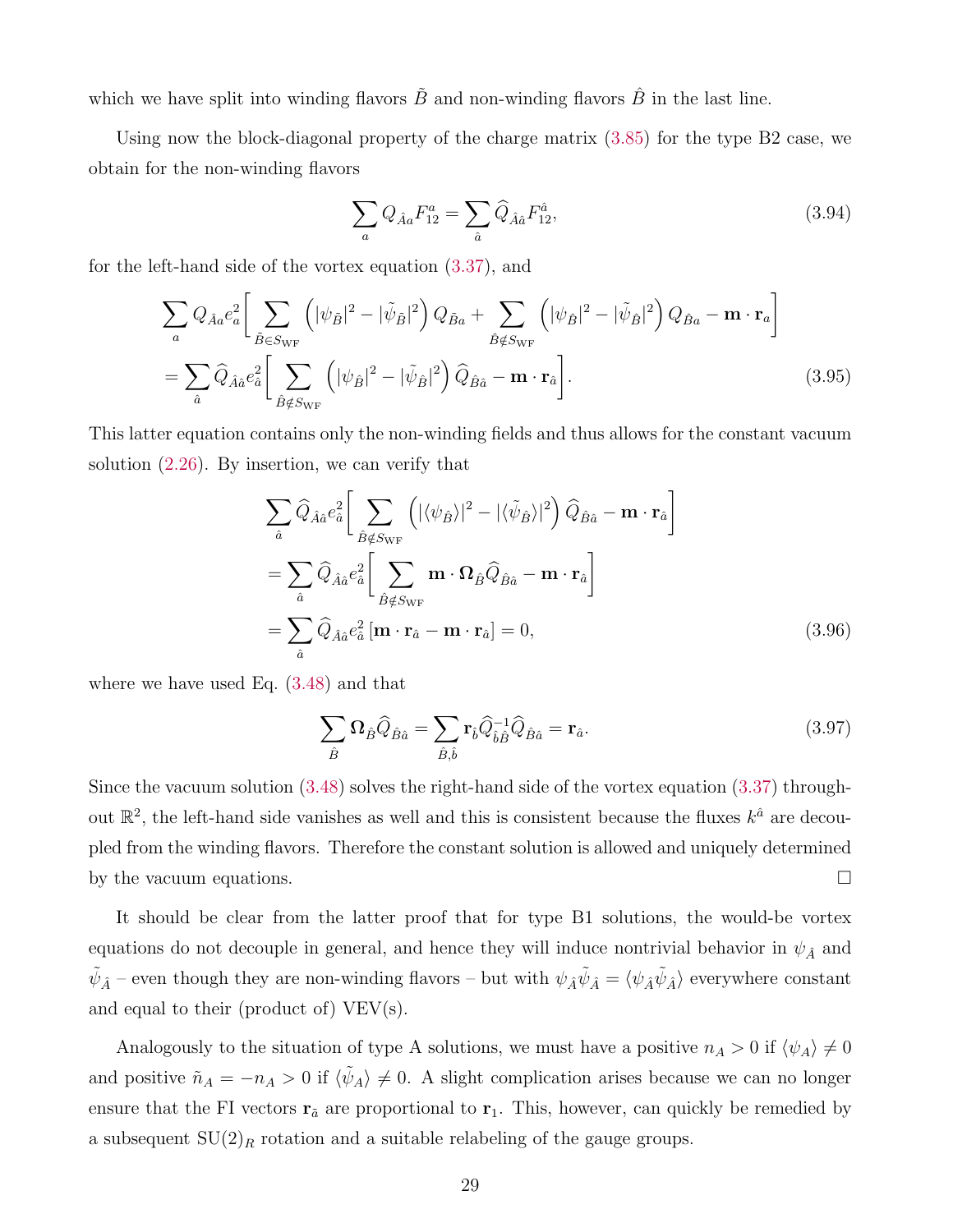<span id="page-30-0"></span>**Theorem 6.** For  $1/2$ -BPS vortices of type B2 in the theory  $(2.5)$ , the winding flavors  $\tilde{A}$  turn *on magnetic fluxes*  $k^{\tilde{a}}$  *only in a subset of gauge groups*  $\tilde{a}$ *, whose FI vectors*  $\mathbf{r}_{\tilde{a}}$  *are all parallel by theorem* [4](#page-26-0) *and furthermore they can be chosen to be parallel with*  $\mathbf{r}_1 = (\alpha > 0, 0, 0)$  *without loss of generality.*

*Proof*: All the FI vectors  $\tilde{a}$  are parallel to each other by theorem [4](#page-26-0) and can be rotated, without loss of generality to  $(\alpha' > 0, 0, 0)$ , for some positive constant  $\alpha'$ . Now we will relabel the gauge groups so that one of them is  $\tilde{a} = 1$ . Dropping the prime  $\alpha' \to \alpha$  completes the proof.  $\Box$ 

<span id="page-30-1"></span>**Corollary 5.** The vacuum of winding flavors  $\tilde{A}$  in 1/2-BPS type B2 vortices of the theory [\(2.5\)](#page-6-1) *is given by the real solution*

$$
z_{\tilde{A}} = \sum_{\tilde{a}} r_{\tilde{a}}^1 \tilde{Q}_{\tilde{a}\tilde{A}}^{-1},\tag{3.98}
$$

and the sign  $m_1z_{\tilde{A}}$  determines whether the winding field is  $\psi_{\tilde{A}}$  (for  $m_1z_{\tilde{A}} > 0$ ) and hence  $n_{\tilde{A}} > 0$ *or*  $\tilde{\psi}_{\tilde{A}}$  (for  $m_1 z_{\tilde{A}} < 0$ ) and hence  $\tilde{n}_{\tilde{A}} = -n_{\tilde{A}} > 0$ .

*Proof*: Using the block-diagonal property of the charge matrix [\(3.85\)](#page-27-1) for the type B2 solutions and theorem [6,](#page-30-0) the proof is analogous to that of corollary [2.](#page-23-0)

<span id="page-30-2"></span>Theorem 7. *1/2-BPS solutions of type B2 in the theory* [\(2.5\)](#page-6-1) *must have magnetic fluxes*

$$
k^{\tilde{a}} = m_1 \sum_{\tilde{A} \in S_{\text{WF}}, \tilde{b}} \tilde{Q}_{\tilde{a}\tilde{A}}^{-1} c_{\tilde{A}}^2 r_{\tilde{b}}^1 \tilde{Q}_{\tilde{b}\tilde{A}}^{-1}, \qquad c_{\tilde{A}}^2 z_{\tilde{A}} \in \mathbb{Z}, \tag{3.99}
$$

where the  $c_{\tilde{A}}$  are adjusted so all winding numbers  $|n_{\tilde{A}}| = c_{\tilde{A}}^2 |z_{\tilde{A}}|$  are integers.

*Proof*: Using the block-diagonal property of the charge matrix [\(3.85\)](#page-27-1) for the type B2 solutions and corollary [5,](#page-30-1) the proof is analogous to that of theorem [2.](#page-24-0)

With theorem [7](#page-30-2) in hand, we can finally rule out the possibility of a solution with vanishing BPS bound.

<span id="page-30-3"></span>**Theorem 8.**  $1/2$ -BPS solutions of type B2 in the theory [\(2.5\)](#page-6-1) cannot have  $\sum_a r_a^1 k^a = 0$ , which *would imply a vanishing energy bound*  $T \geq T_{\text{BPS}} = 2\pi |\sum_{a} r_a^1 k^a| = 0$ .

*Proof*: Using theorem [6](#page-30-0) implying that  $\mathbf{r}_{\tilde{a}} = (r_{\tilde{a}}^1, 0, 0)$ , the block-diagonal property of the charge matrix [\(3.85\)](#page-27-1) implies via theorem [7](#page-30-2) that only  $k^{\tilde{a}}$  are nonvanishing (whereas  $k^{\hat{a}} = 0$ ). Finally, multiplying by  $r_{\tilde{a}}^1$ , the proof is completed analogously to that of theorem [3.](#page-24-1)

For type B1 solutions, the single winding flavor turns on fluxes in potentially all gauge groups, making it a complicated type of solution. We can nevertheless prove that it is impossible to have a vanishing BPS bound also in this case.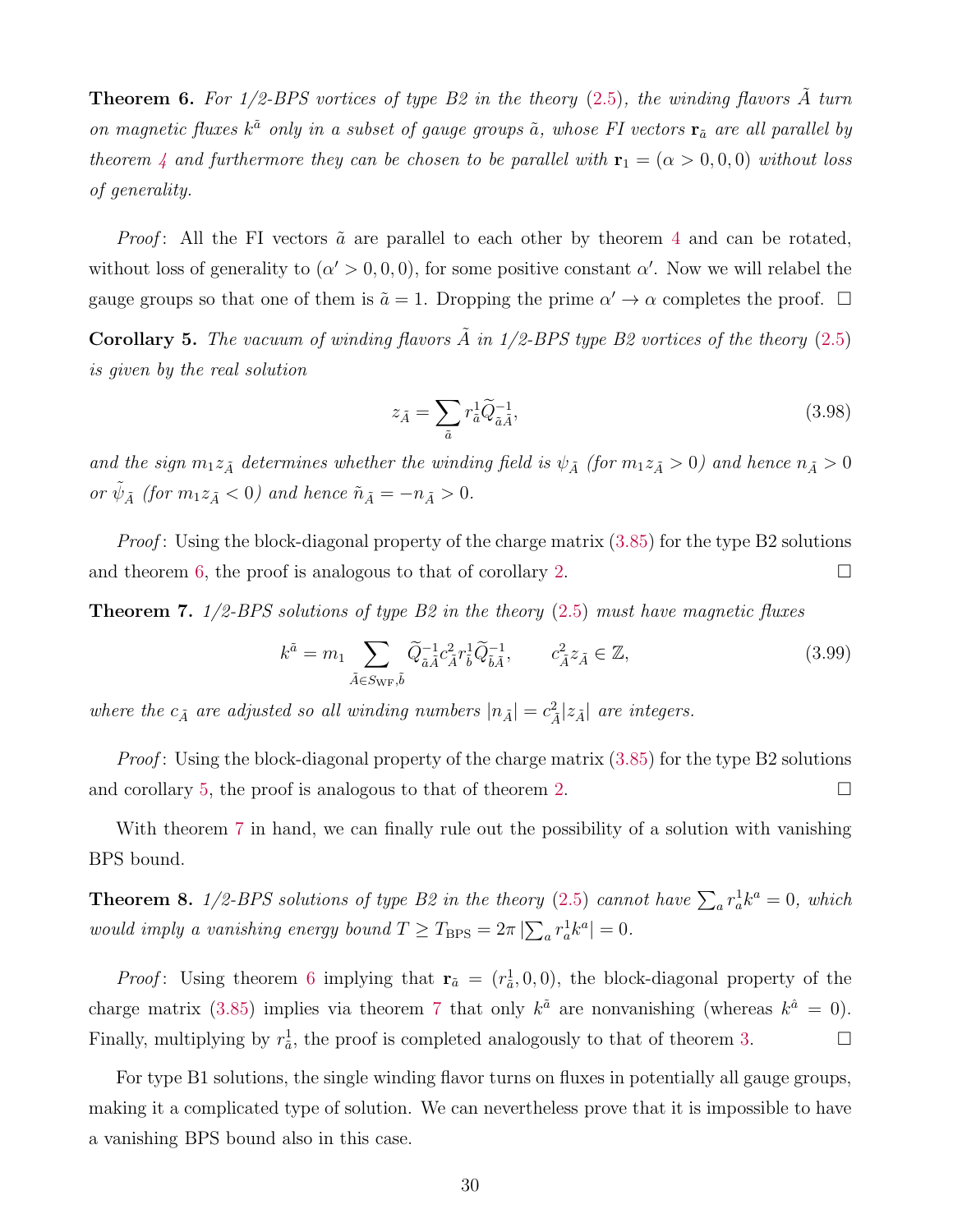<span id="page-31-1"></span>**Theorem 9.**  $1/2$ -BPS solutions of type B1 in the theory [\(2.5\)](#page-6-1) cannot have  $\sum_a \mathbf{r}_a k^a = 0$ , which *would imply a vanishing energy bound*  $T \geq T_{\text{BPS}} = 2\pi \sqrt{\sum_{a,b} \mathbf{r}_a \cdot \mathbf{r}_b k^a k^b} = 0$ .

*Proof*: By the definition of the type B1 solution according to theorem [4,](#page-26-0) only a single flavor possesses nonvanishing winding number  $n_{\tilde{A}} \neq 0$  and therefore the magnetic fluxes are given by

$$
k^a = Q_{a\tilde{A}}^{-1} n_{\tilde{A}},\tag{3.100}
$$

where there is no sum over  $\tilde{A}$  since it is just a single flavor. We can thus write

$$
\sum_{a} \mathbf{r}_{a} k^{a} = \sum_{a} \mathbf{r}_{a} Q_{a\tilde{A}}^{-1} n_{\tilde{A}} = \Omega_{\tilde{A}} n_{\tilde{A}} \neq 0, \qquad (3.101)
$$

where we have used Eq. [\(3.34\)](#page-18-2) and the fact that neither  $n_{\tilde{A}}$  can vanish nor can  $\Omega_{\tilde{A}}$ . The latter follows from Eq. [\(3.49\)](#page-19-2), which states that  $|\Omega_{\tilde{A}}| = 0$  corresponds to  $|\langle \psi_{\tilde{A}} \rangle|^2 + |\langle \tilde{\psi}_{\tilde{A}} \rangle|^2 = 0$ , which in turn implies unbroken gauge symmetry which we cannot allow.  $\square$ 

In the type B1 solution, it remains whether there is any restriction on the sign of the (only nonvanishing) winding number  $n_{\tilde{A}}$  with regards to the vacuum solution. This leads us to the following lemma.

<span id="page-31-2"></span>**Lemma 4.** *The sign of the only nonvanishing winding number*  $n_{\tilde{A}} \neq 0$ *, in 1/2-BPS solutions of type B1 in the theory* [\(2.5\)](#page-6-1)*, is not restricted by the vacuum solution.*

*Proof*: The unit vector **m** is directed as

$$
\mathbf{m} \propto \sum_{a} \mathbf{r}_{a} k^{a} = \sum_{a} \mathbf{r}_{a} Q_{a\tilde{A}}^{-1} n_{\tilde{A}}, \qquad (3.102)
$$

and the sign of  $n_{\tilde{A}}$  thus determines whether **m** is parallel  $(n_{\tilde{A}} > 0)$  or anti-parallel  $(n_{\tilde{A}} < 0)$  with  $\Omega_{\tilde{A}}$  as

$$
\Omega_{\tilde{A}} \equiv \sum_{a} \mathbf{r}_a Q_{a\tilde{A}}^{-1}.
$$
\n(3.103)

Thus, if they are parallel  $(n_{\tilde{A}} > 0)$  then by Eq. [\(3.48\)](#page-19-1),  $\tilde{\psi}_{\tilde{A}} \equiv 0$  and *vice versa* if they are antiparallel  $(n_{\tilde{A}} < 0)$  then  $\psi_{\tilde{A}} \equiv 0$ . Since, there is only a single winding field, no incompatibility can arise and the lemma follows.

## <span id="page-31-0"></span>3.5 Master equations

For supersymmetric (BPS) solitons, it is often the case that there is a selfdual equation of the form  $D_{\bar{z}}\Phi = 0$  and another BPS equation of the form  $F_{12} = \cdots$ , which generically can be combined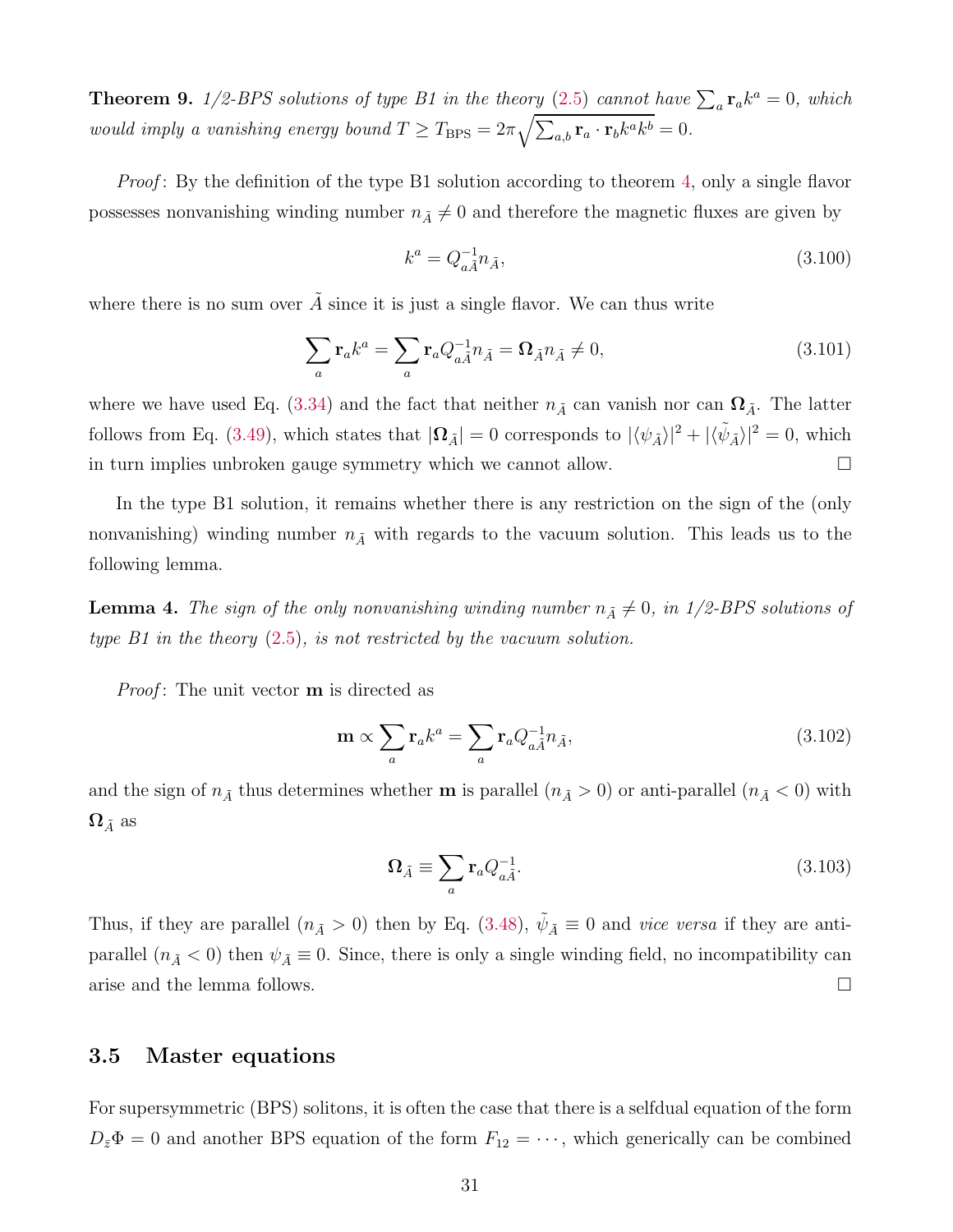into a resulting gauge-invariant equation in terms of a non-holomorphic field, independent of the number of codimensions (i.e. whether the system contains domain walls, vortices, etc.) or of the gauge symmetry (Abelian or non-Abelian) or other specifics of the system, see Refs. [\[11](#page-52-6)[–13\]](#page-52-7). In our case, that field is  $\varsigma_A(z,\bar{z})$  and the master equation is the governing equation for that field.

<span id="page-32-0"></span>We will now write down the master equations for the different types of solution in turn, starting with type A.

#### 3.5.1 Type A solutions

By proposition [1,](#page-21-0) type A solutions solve the constraint equation [\(3.32\)](#page-18-6) by having  $\psi_A \tilde{\psi}_A = 0$  for all flavors throughout  $\mathbb{R}^2$ , which means either  $\psi_A$  or  $\tilde{\psi}_A$  can be a winding field and the other vanishes everywhere. By theorem [1,](#page-22-1)  $\mathbf{r}_a \propto \mathbf{r}_1$  for all gauge groups a and thus without loss of generality  $\mathbf{r}_a = (r_a^1, 0, 0)$  and in turn  $\mathbf{m} = (\pm 1, 0, 0)$ . The sign  $m_1$  is given by the sign of  $\sum_a r_a^1 k^a$ , which cannot have vanishing length by theorem [3](#page-24-1) and the magnetic fluxes take the form

$$
k^{a} = m_{1} \sum_{A,b} Q_{aA}^{-1} c_{A}^{2} r_{b}^{1} Q_{bA}^{-1}, \qquad c_{A}^{2} z_{A} \in \mathbb{Z}, \qquad (3.104)
$$

where  $c_A \in \mathbb{R}$  are constants adjusted so the winding numbers  $|n_A| = c_A^2 |z_A|$  are all integers, by theorem [2.](#page-24-0) Therefore the BPS tension is always nonvanishing for all existing solutions of type A and the vortex equations can be written in the form of the following master equations.

<span id="page-32-1"></span>Theorem 10. *1/2-BPS solutions of type A in the theory* [\(2.5\)](#page-6-1)*, with the above described properties, are governed by the master equations*

$$
-2\operatorname{sign}(z_A)\partial_{\bar{z}}\partial_z \log|\varsigma_A(z,\bar{z})|^2 = \sum_{a,B} Q_{Aa}e_a^2(Q^{\mathrm{T}})_{aB}z_B\left(\left|\frac{h_B(z)}{\varsigma_B(z,\bar{z})}\right|^2 - 1\right),\tag{3.105}
$$

with  $z_A = \sum_a r_a^1 Q_{aA}^{-1}$  and  $h_B(z)$  a holomorphic polynomial of degree  $|n_B|$  of the form

<span id="page-32-2"></span>
$$
h_B(z) = \prod_{i=1}^{|n_B|} (z - Z_i^B),
$$
\n(3.106)

 $with Z_i^B \in \mathbb{C}$  *being position moduli and if*  $n_B = 0$ *,*  $h_B = 1$  *can be chosen without loss of generality. Finally, the boundary condition on*  $\zeta_A(z,\bar{z})$  *is given by*  $\lim_{|z|\to\infty} |\zeta_A(z,\bar{z})| = |z|^{2|n_A|}$ *.* 

*Proof*: We start by multiplying both sides of the vortex equation  $(3.37)$  by  $Q_{Aa}$  (and sum over the gauge index  $a$ )

<span id="page-32-3"></span>
$$
\sum_{a} Q_{Aa} F_{12}^{a} = \sum_{a} Q_{Aa} e_{a}^{2} \left( \sum_{B} Q_{aB}^{T} \left( |\psi_{B}|^{2} - |\tilde{\psi}_{B}|^{2} \right) - m_{1} r_{a}^{1} \right), \tag{3.107}
$$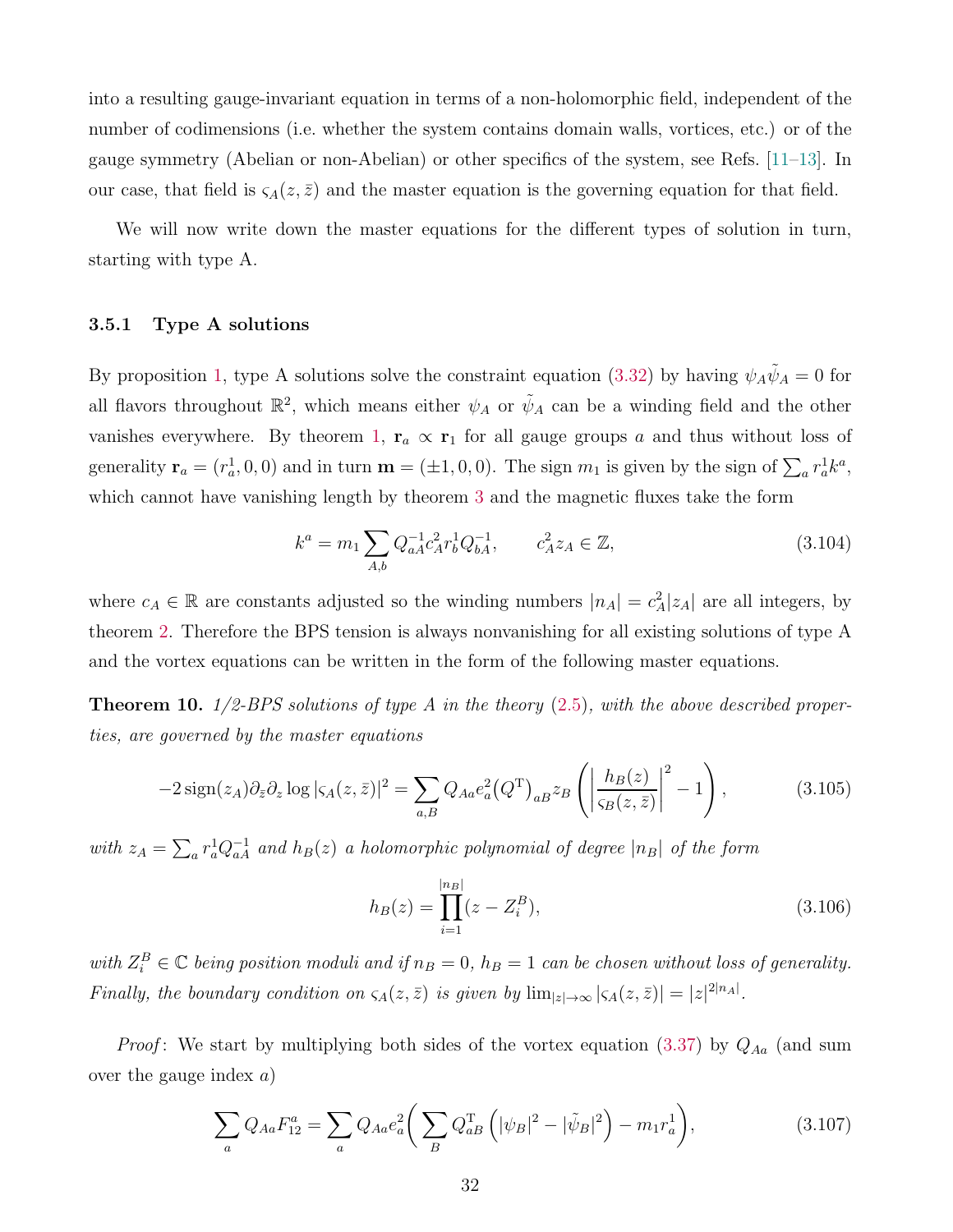where we have used that only  $r_a^1$  is nonvanishing (of the FI vector components). For each flavor we will switch variables into the moduli functions  $h_A(z)$  and auxiliary fields  $\varsigma_A(z, \bar{z})$ , according to which field is the winding field:

$$
\psi_A = \sqrt{|z_A|} \frac{h_A(z)}{\varsigma_A(z,\bar{z})}, \qquad \text{or} \qquad \tilde{\psi}_A = \sqrt{|z_A|} \frac{h_A(z)}{\varsigma_A(z,\bar{z})}.
$$
\n(3.108)

That in turn is decided by the sign of  $m_1z_A = m_1\sum_a r_a^1Q_{aA}^{-1}$ , which when nonvanishing has the same sign as  $n_A$  according to corollary [2](#page-23-0) and we have multiplied by the norm of the field's VEV  $\sqrt{|z_A|}$ . According to lemma [1](#page-20-0) and proposition [1,](#page-21-0) this sign determines whether  $\psi_A$  or  $\tilde{\psi}_A$  is the nonvanishing flavor: for  $n_A > 0$  we have  $\tilde{\psi}_A \equiv 0$  and  $\psi_A$  is the winding fields and *vice versa* for negative  $n_A$ . When  $n_A = 0$ , the nonvanishing field is still determined by the sign of  $m_1z_A$  and its would-be vortex equation is the same master equation as that of a winding flavor. We therefore have

$$
-2\operatorname{sign}(m_1 z_A)\partial_{\bar{z}}\partial_z \log|\varsigma_A(z,\bar{z})|^2 = \sum_{a,B} Q_{Aa} e_a^2 (Q^{\mathrm{T}})_{aB} \operatorname{sign}(m_1 z_B)|z_B|\left|\frac{h_B(z)}{\varsigma(z,\bar{z})}\right|^2 - \sum_a Q_{Aa} e_a^2 m_1 r_a^1.
$$
\n(3.109)

Now, since  $sign(AB) = sign(A) sign(B)$  and  $sign(m_1) = m_1 = \pm 1$ ,  $m_1$  drops out of the entire master equation,  $\text{sign}(z_B)|z_B| = z_B$ , and only the sign of the vacuum solution  $z_A$  determines the sign of the kinetic term. The constant (last) term can be rewritten as follows

$$
-\sum_{a} Q_{Aa} e_a^2 r_a^1 = -\sum_{a,b,B} Q_{Aa} e_a^2 Q_{Ba} r_b^1 Q_{Bb}^{-1} = -\sum_{a,b,B} Q_{Aa} e_a^2 (Q^T)_{aB} z_B. \tag{3.110}
$$

We are thus left with Eq. [\(3.105\)](#page-32-2). Finally, the degree of the polynomial  $h_A(z)$  for  $n_A > 0$  must be  $n_A$ , however, since we have given the same name to the moduli function of the anti-fundamental field, the degree in the case that  $\tilde{\psi}_A$  is nonvanishing must have  $h_A(z)$  of degree  $\tilde{n}_A = -n_A$ . In all cases, the degree of the polynomial is thus given by  $|n_A|$  and the theorem follows.

### <span id="page-33-0"></span>3.5.2 Type B2 solutions

By proposition [1,](#page-21-0) the type B solutions are characterized by having  $\bar{\ell} \cdot \mathbf{r}_a \neq 0$  for some gauge group indices  $a$  and therefore not all FI vectors are parallel. For convenience, we split the flavors into winding flavors  $\tilde{A} \in S_{\text{WF}}$  and non-winding flavors  $\hat{A} \notin S_{\text{WF}}$ . For type B2 solutions according to theorem [4](#page-26-0) and by lemma [2](#page-25-1) all winding flavors  $\tilde{A}$  are via the charge matrix coupled only to parallel FI vectors  $\tilde{a}$  due to the block-diagonal property  $(3.85)$  of the charge matrix and by theorem [6,](#page-30-0) those FI vectors can all be taken to be proportional to  $r_1 = (\alpha > 0, 0, 0)$  without loss of generality. The block-diagonal property [\(3.85\)](#page-27-1) of the charge matrix further implies that magnetic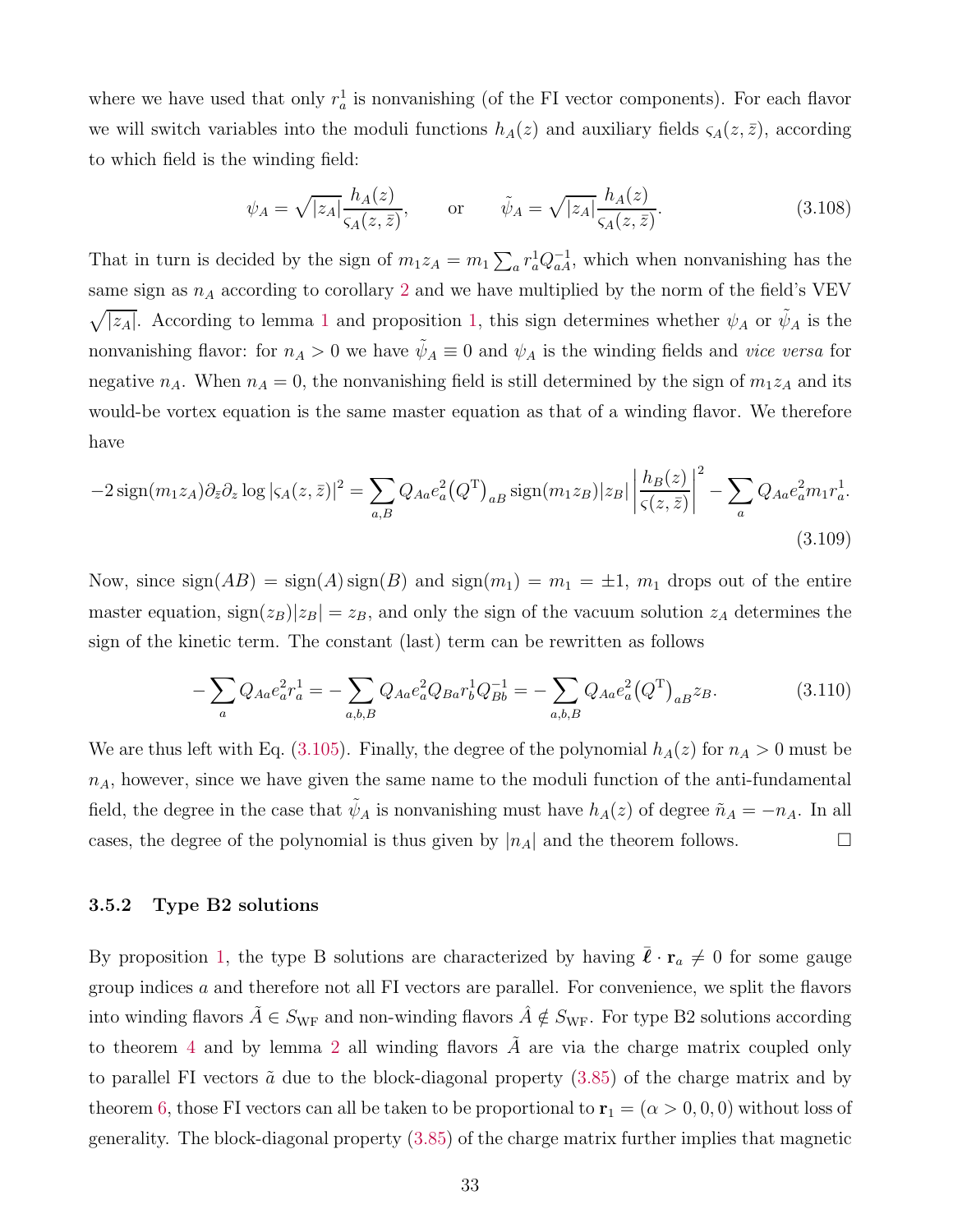fluxes are only turned on in gauge groups with parallel FI vectors and therefore  $\mathbf{m} = (\pm 1, 0, 0)$ . Furthermore, the non-winding flavors satisfy – by means of their vacuum solution – the constraint equations according to lemma [3](#page-27-0) and the would-be vortex equations according to theorem [5.](#page-28-0) For the winding flavors  $\tilde{A}$ , either  $\psi_{\tilde{A}} \equiv 0$  or  $\tilde{\psi}_{\tilde{A}} \equiv 0$  by corollary [4](#page-28-1) and lemma [2](#page-25-1) and by corollary [5](#page-30-1) if  $m_1z_{\tilde{A}}>0$  then  $\tilde{\psi}_{\tilde{A}}\equiv 0$  and  $\psi_{\tilde{A}}$  is the winding field with winding number  $n_{\tilde{A}}\geq 0$ , whereas if  $m_1z_{\tilde{A}} < 0$  then  $\psi_{\tilde{A}} \equiv 0$  and  $\tilde{\psi}_{\tilde{A}}$  is the winding field with winding number  $\tilde{n}_{\tilde{A}} = -n_{\tilde{A}} \ge 0$ . By theorem [7](#page-30-2) the magnetic fluxes are given by

$$
k^{\tilde{a}} = m_1 \sum_{\tilde{A} \in S_{\text{WF}}, \tilde{b}} \tilde{Q}_{\tilde{a}\tilde{A}}^{-1} c_{\tilde{A}}^2 r_{\tilde{b}}^1 \tilde{Q}_{\tilde{b}\tilde{A}}^{-1}, \qquad c_{\tilde{A}}^2 z_{\tilde{A}} \in \mathbb{Z}, \tag{3.111}
$$

where the  $c_{\tilde{A}}$  are adjusted so all winding numbers  $|n_{\tilde{A}}| = c_{\tilde{A}}^2 |z_{\tilde{A}}|$  are integers and  $m_1$  is given by the sign of  $\sum_{\tilde{a}} r_{\tilde{a}}^1 k^{\tilde{a}}$ , which in turn cannot vanish by theorem [8.](#page-30-3) Therefore the BPS tension is always nonvanishing for all existing solutions of type B2 and the vortex equations can be written in the form of the following master equations.

<span id="page-34-1"></span>**Theorem 11.** All winding flavors  $\tilde{A}$  in 1/2-BPS solutions of type B2 in the theory [\(2.5\)](#page-6-1), with *the above described properties, are governed by the master equations*

$$
-2\operatorname{sign}(z_{\tilde{A}})\partial_{\bar{z}}\partial_z \log|\varsigma_{\tilde{A}}(z,\bar{z})|^2 = \sum_{\tilde{a},\tilde{B}} \widetilde{Q}_{\tilde{A}\tilde{a}} e_{\tilde{a}}^2 (\widetilde{Q}^{\mathrm{T}})_{\tilde{a}\tilde{B}} z_{\tilde{B}} \left( \left| \frac{h_{\tilde{B}}(z)}{\varsigma_{\tilde{B}}(z,\bar{z})} \right|^2 - 1 \right), \tag{3.112}
$$

with  $z_{\tilde{A}} = \sum_{\tilde{a}} r_{\tilde{a}}^1 \widetilde{Q}_{\tilde{a}\tilde{A}}^{-1}$  and  $h_{\tilde{B}}(z)$  a holomorphic polynomial of degree  $|n_{\tilde{B}}|$  of the form

$$
h_{\tilde{B}}(z) = \prod_{i=1}^{|n_{\tilde{B}}|} (z - Z_i^B),
$$
\n(3.113)

 $with Z_i^B \in \mathbb{C}$  *being position moduli and if*  $n_{\tilde{B}} = 0$  *(which we shall allow to cover all solution types),*  $h_{\tilde{B}} = 1$  *can be chosen without loss of generality. Finally, the boundary condition on*  $\varsigma_{\tilde{A}}(z,\bar{z})$  *is given by*  $\lim_{|z|\to\infty} |\varsigma_{\tilde{A}}(z,\bar{z})| = |z|^{2|n_{\tilde{A}}|}.$ 

*Proof* : Using the block-diagonal property [\(3.85\)](#page-27-1) of the charge matrix and the above mentioned properties of type B2 solutions, the proof is analogous to that of theorem [10.](#page-32-1)

### <span id="page-34-0"></span>3.5.3 Type B1 solutions

By proposition [1,](#page-21-0) the type B solutions have  $\bar{\ell} \cdot \mathbf{r}_a \neq 0$  for some gauge group indices a and therefore the FI vectors are not all parallel. The type B1 solution, by theorem [4](#page-26-0) is defined by having only a single winding flavor  $\tilde{A}$  for which we must have  $n_{\tilde{A}} \neq 0$ . The unit vector  $\mathbf{m} \propto \sum_a \mathbf{r}_a k^a$  and the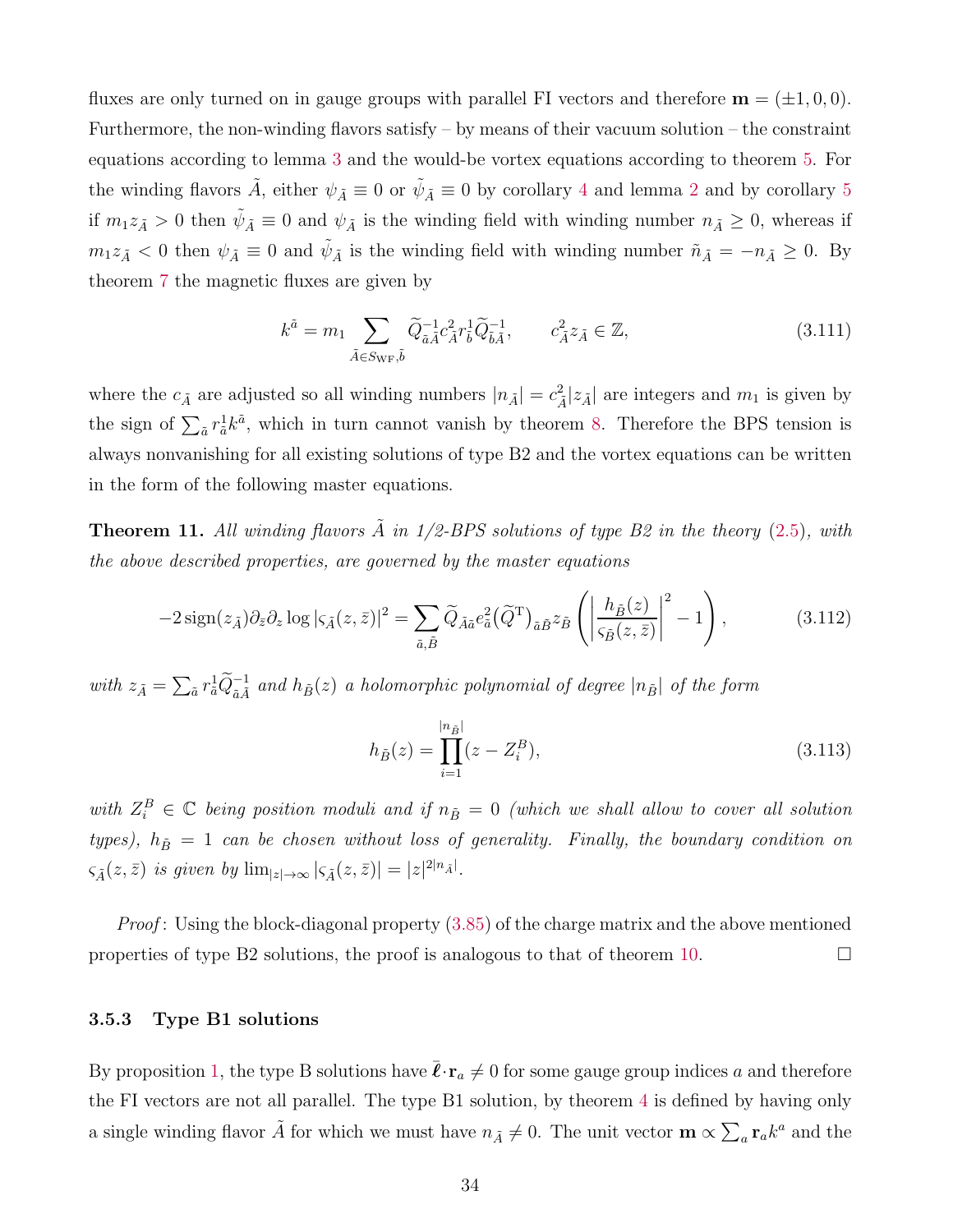latter cannot be vanishing by theorem [9.](#page-31-1) Either  $\psi_{\tilde{A}}$  is winding (for  $n_{\tilde{A}} > 0$ ) and  $\tilde{\psi}_{\tilde{A}} \equiv 0$  or  $\tilde{\psi}_{\tilde{A}}$  is winding (for  $\tilde{n}_{\tilde{A}} = -n_{\tilde{A}} > 0$ ) and  $\psi_{\tilde{A}} \equiv 0$ . By lemma [4](#page-31-2) there is no restriction on the sign of  $n_{\tilde{A}}$ . Since there is no restriction on the charge matrix (other than  $\det Q \neq 0$ ), the master equations change to the following form.

<span id="page-35-0"></span>Theorem 12. *1/2-BPS solutions of type B1 in the theory* [\(2.5\)](#page-6-1)*, with the above described properties, are governed by the master equations*

$$
-2\Upsilon_A \partial_{\bar{z}} \partial_z \log |\varsigma_A(z,\bar{z})|^2 = \sum_a Q_{Aa} e_a^2 (Q^{\mathrm{T}})_{a\tilde{A}} \operatorname{sign}(n_{\tilde{A}}) |\Omega_{\tilde{A}}| \left( \left| \frac{h_{\tilde{A}}(z)}{\varsigma_{\tilde{A}}(z,\bar{z})} \right|^2 - 1 \right) \qquad (3.114)
$$
  
+ 
$$
\frac{1}{2} \sum_{a,\hat{B} \notin S_{\mathrm{WF}}} Q_{Aa} e_a^2 (Q^{\mathrm{T}})_{a\hat{B}} (|\Omega_{\hat{B}}| + \mathbf{m} \cdot \Omega_{\hat{B}}) \left( \frac{1}{|\varsigma_{\hat{B}}(z,\bar{z})|^2} - 1 \right)
$$

$$
- \frac{1}{2} \sum_{a,\hat{B} \notin S_{\mathrm{WF}}} Q_{Aa} e_a^2 (Q^{\mathrm{T}})_{a\hat{B}} (|\Omega_{\hat{B}}| - \mathbf{m} \cdot \Omega_{\hat{B}}) (|\varsigma_{\hat{B}}(z,\bar{z})|^2 - 1),
$$

*with*

$$
\Upsilon_A = \begin{cases} \text{sign}(n_{\tilde{A}}), & A = \tilde{A}, \\ 1, & otherwise, \end{cases} \qquad \Omega_A = \sum_a \mathbf{r}_a Q_{aA}^{-1}, \qquad \mathbf{m} = \frac{\sum_a \mathbf{r}_a k^a}{\sqrt{\sum_{b,c} \mathbf{r}_b \cdot \mathbf{r}_c k^b k^c}}, \quad (3.115)
$$

and  $h_{\tilde{A}}(z)$  *a holomorphic polynomial of degree*  $|n_{\tilde{A}}|$  *of the form* 

<span id="page-35-2"></span>
$$
h_{\tilde{A}}(z) = \prod_{i=1}^{|n_{\tilde{A}}|} (z - Z_i),
$$
\n(3.116)

with  $Z_i \in \mathbb{C}$  being position moduli. Finally, the boundary condition for the (only) winding aux*iliary field*  $\varsigma_{\tilde{A}}(z,\bar{z})$  *is*  $\lim_{|z|\to\infty} \varsigma_{\tilde{A}}(z,\bar{z}) = |z|^{2|n_{\tilde{A}}|}$  *and for the non-winding auxiliary fields*  $\varsigma_{\hat{A}}(z,\bar{z})$ *it is*  $\lim_{|z| \to \infty} \varsigma_{\hat{A}}(z, \bar{z}) = 1$ .

*Proof*: Using the vortex equation [\(3.37\)](#page-18-5) multiplied by  $Q_{Aa}$  (and summed over a), we have Eq. [\(3.107\)](#page-32-3). Now for the winding flavor  $\tilde{A}$ , we will switch variables into the moduli function  $h_{\tilde{A}}(z)$  and the auxiliary field  $\varsigma_{\tilde{A}}(z,\bar{z})$ , according to which fields is the winding field:

<span id="page-35-1"></span>
$$
\psi_{\tilde{A}} = \sqrt{|\Omega_{\tilde{A}}|} \frac{h_{\tilde{A}}(z)}{\varsigma_{\tilde{A}}(z,\bar{z})}, \quad \text{or} \quad \tilde{\psi}_{\tilde{A}} = \sqrt{|\Omega_{\tilde{A}}|} \frac{h_{\tilde{A}}(z)}{\varsigma_{\tilde{A}}(z,\bar{z})}, \tag{3.117}
$$

where we have used that the vacuum of the nonvanishing (and hence winding) field is  $\sqrt{|\Omega_{\tilde{A}}|}$ and which field is winding is determined by  $sign(n_{\tilde{A}})$ . We thus have

$$
\sum_{a} Q_{Aa} F_{12}^{a} = -2 \operatorname{sign}(n_{\tilde{A}}) \partial_{\tilde{z}} \partial_{z} \log |\varsigma_{\tilde{A}}(z, \bar{z})|^{2}.
$$
 (3.118)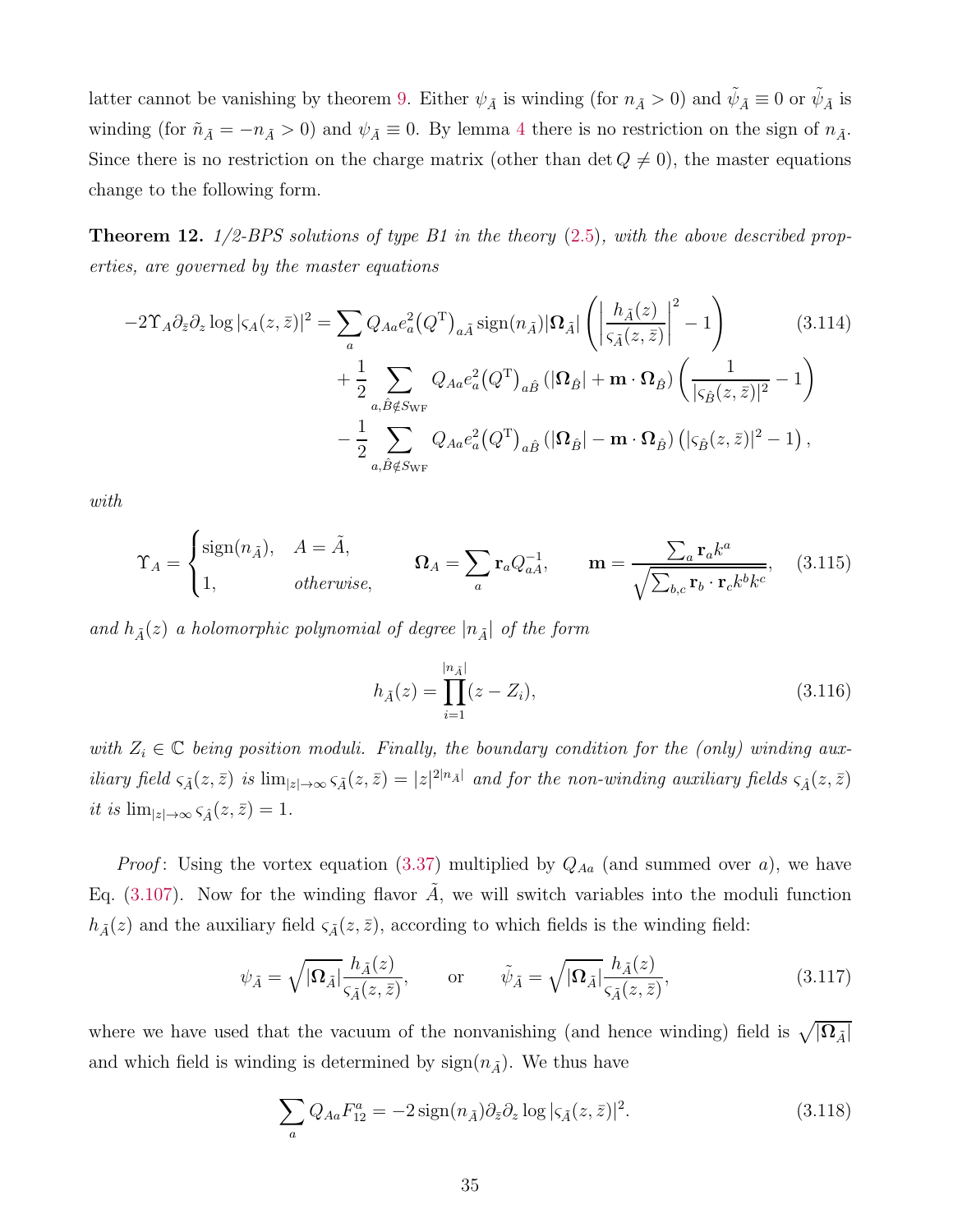Solving the self-dual equations  $D_{\bar{z}}\psi_A = D_{\bar{z}}\tilde{\psi}_A = 0$ , works by picking the nonvanishing field and determining  $A_{\bar{z}}$  from that field  $(\psi_A \text{ or } \tilde{\psi}_A)$  and it is consistent, because the other field being everywhere zero solves the other self-dual equation. For the non-winding flavors, the product  $\psi_{\hat{A}}\tilde{\psi}_{\hat{A}}$  may not vanish, but is everywhere constant and equal to its VEV  $\langle\psi_{\hat{A}}\tilde{\psi}_{\hat{A}}\rangle$ , according to lemma [3.](#page-27-0) Therefore, in order to solve both self-dual equations, we set

<span id="page-36-1"></span>
$$
\psi_{\hat{A}} = \frac{\sqrt{|\Omega_{\hat{A}}| + \mathbf{m} \cdot \Omega_{\hat{A}}}}{\sqrt{2}\varsigma_{\hat{A}}(z,\bar{z})}, \qquad \tilde{\psi}_{\hat{A}} = \sqrt{|\Omega_{\hat{A}}| - \mathbf{m} \cdot \Omega_{\hat{A}}}\frac{\varsigma_{\hat{A}}(z,\bar{z})}{\sqrt{2}},
$$
\n(3.119)

which is consistent with

$$
\sum_{a} Q_{Aa} F_{12}^{a} = 2 \partial_{\bar{z}} \partial_{z} \log |\psi_{\hat{A}}|^{2} = -2 \partial_{\bar{z}} \partial_{z} \log |\tilde{\psi}_{\hat{A}}|^{2} = -2 \partial_{\bar{z}} \partial_{z} \log |\varsigma_{\hat{A}}(z, \bar{z})|^{2}, \tag{3.120}
$$

and the sign is fixed by the Ansatz (definition) [\(3.119\)](#page-36-1). Inserting the fields of Eqs. [\(3.117\)](#page-35-1) and  $(3.119)$  into the right-hand side of Eq.  $(3.107)$ , we obtain the result  $(3.114)$  apart from the constant term, which needs a bit more massage

$$
- \sum_{a} Q_{Aa} e_{a}^{2} \mathbf{m} \cdot \mathbf{r}_{a} = - \sum_{a,B,b} Q_{Aa} e_{a}^{2} (Q^{T})_{aB} Q_{bB}^{-1} \mathbf{m} \cdot \mathbf{r}_{b}
$$
  
\n
$$
= - \sum_{a,B} Q_{Aa} e_{a}^{2} (Q^{T})_{aB} \mathbf{m} \cdot \mathbf{\Omega}_{B}
$$
  
\n
$$
= - \sum_{a} Q_{Aa} e_{a}^{2} (Q^{T})_{a\tilde{A}} \mathbf{m} \cdot \mathbf{\Omega}_{\tilde{A}} - \sum_{a,\tilde{B} \notin S_{\text{WF}}} Q_{Aa} e_{a}^{2} (Q^{T})_{a\hat{B}} \mathbf{m} \cdot \mathbf{\Omega}_{\hat{B}}
$$
  
\n
$$
= - \sum_{a} Q_{Aa} e_{a}^{2} (Q^{T})_{a\tilde{A}} \text{sign}(n_{\tilde{A}}) |\mathbf{\Omega}_{\tilde{A}}| - \sum_{a,\tilde{B} \notin S_{\text{WF}}} Q_{Aa} e_{a}^{2} (Q^{T})_{a\hat{B}} \mathbf{m} \cdot \mathbf{\Omega}_{\hat{B}}, \quad (3.121)
$$

where we have used the definition  $(3.34)$ , split the sum over the flavor index B into the (single) winding index  $\tilde{A}$  and the non-winding flavors  $\hat{B}$ , and finally used that  $\Omega_{\tilde{A}}$  must be parallel or anti-parallel with  $m$  (which is a unit vector) by corollary [4](#page-28-1) and Eq.  $(3.48)$ ; the sign of whether the vectors are parallel or anti-parallel is that of  $n_{\tilde{A}}$  by definition. We thus arrive at the result in Eq.  $(3.114)$ . The proof of the moduli function is analogous to that of theorem [10.](#page-32-1)

## <span id="page-36-0"></span>3.6 Vortex equations in standard form

It will prove convenient to rewrite the master equations of the last subsection to a more commonly used form, i.e. like the Taubes equation.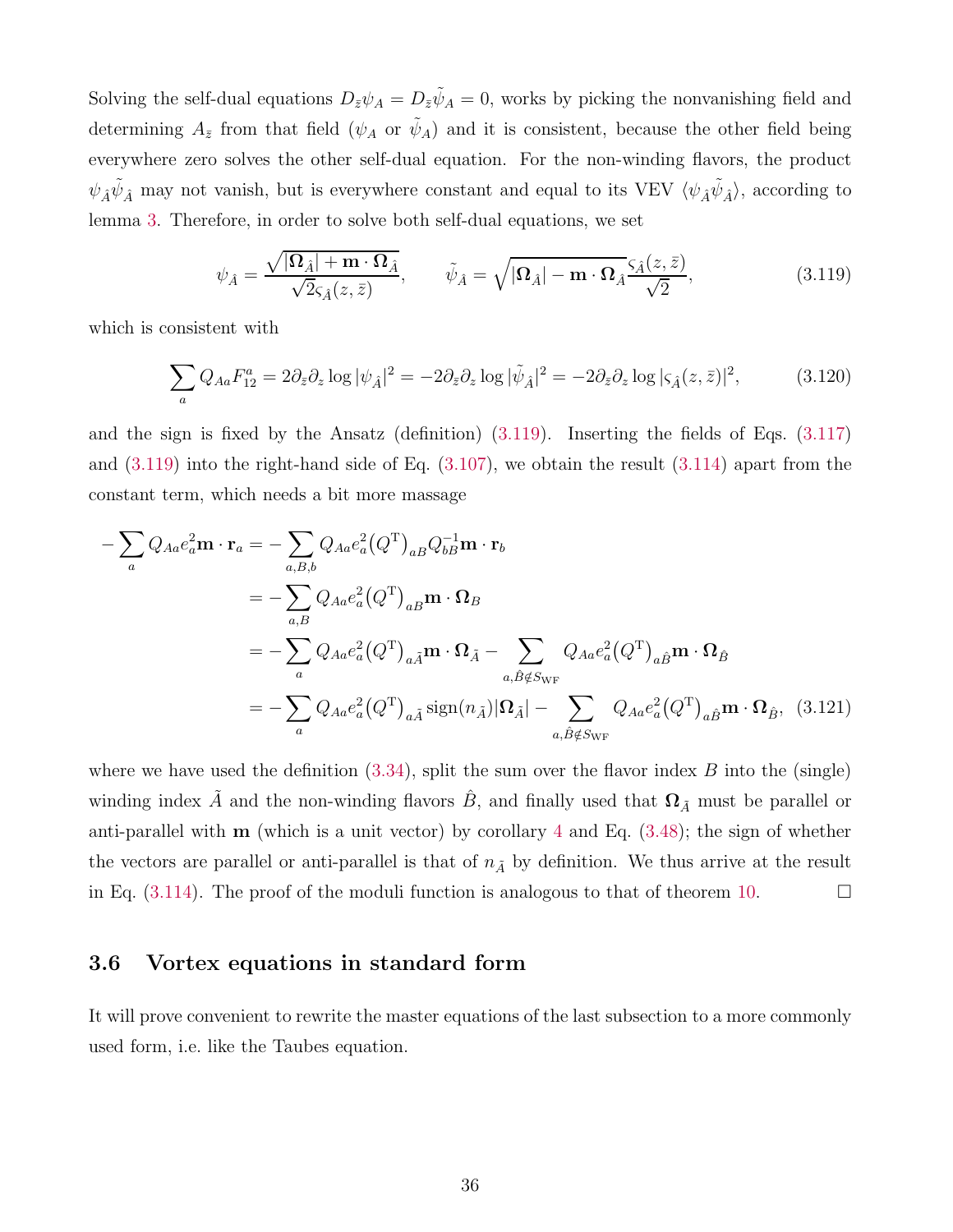#### <span id="page-37-0"></span>3.6.1 Type A solutions

Starting with type A solutions, we make the change of variables  $u_A \equiv -2 \log |$  $h_A(z)$  $\varsigma_A(z,\bar{z})$  $\Big\vert,$  and obtain from theorem [10,](#page-32-1)

<span id="page-37-2"></span>
$$
\nabla^2 u_A = \sum_B \mathcal{A}_{AB} \left( e^{u_B} - 1 \right) + 4\pi \sum_{i=1}^{|n_A|} \delta(z - Z_i^A), \tag{3.122}
$$

where we have defined the matrix

$$
\mathcal{A}_{AB} \equiv 2 \sum_{a} Q_{Aa} e_a^2 Q_{Ba} \operatorname{sign}(z_A) z_B, \tag{3.123}
$$

which is real and positive definite, but not symmetric. The boundary conditions on  $u_A$  are  $\lim_{|z|\to\infty} u_A = 0, \forall A.$ 

In the special case where the matrix  $A$  is symmetric, the existence and uniqueness (as well as sharp decay estimates) have been proven by Yang in Ref. [\[14](#page-52-8)]. The matrix can be made symmetric, by setting the same size for all the VEVs as

$$
z_B = \pm \alpha,\tag{3.124}
$$

with a sign that can be chosen arbitrarily for each flavor.

In the general case, where the matrix is only positive definite, but not symmetric, we can use the proof of existence in Yang's book [\[15](#page-52-9), Chapter 4.7]. In order to use this existence proof, we must have that

<span id="page-37-1"></span>
$$
\sum_{A} \mathcal{A}_{BA}^{-1} g_A > 0,\tag{3.125}
$$

for the equation

$$
\nabla^2 u_A = \sum_B \mathcal{A}_{AB} e^{u_B} - g_A. \tag{3.126}
$$

Since  $A$  is invertible (it is not possessing any vanishing eigenvalues), we can readily calculate the condition [\(3.125\)](#page-37-1) for our case:

$$
\sum_{A,C} \left(\mathcal{A}^{-1}\right)_{BA} \mathcal{A}_{AC} = \sum_{C} \delta_{BC} = 1 > 0, \qquad \forall B,
$$
\n(3.127)

which indeed is positive. We do not know of any uniqueness results in this case.

As mentioned in the introduction, the vortex equations found here are identical to those of Ref. [\[8](#page-52-3)], which is a similar model, but with only  $\mathcal{N} = 1$  supersymmetry and hence no  $SU(2)_R$ symmetry. Therefore, solving the constraint equations in the  $\mathcal{N}=2$  theory basically reduce the vortex equations to those of an  $\mathcal{N}=1$  theory.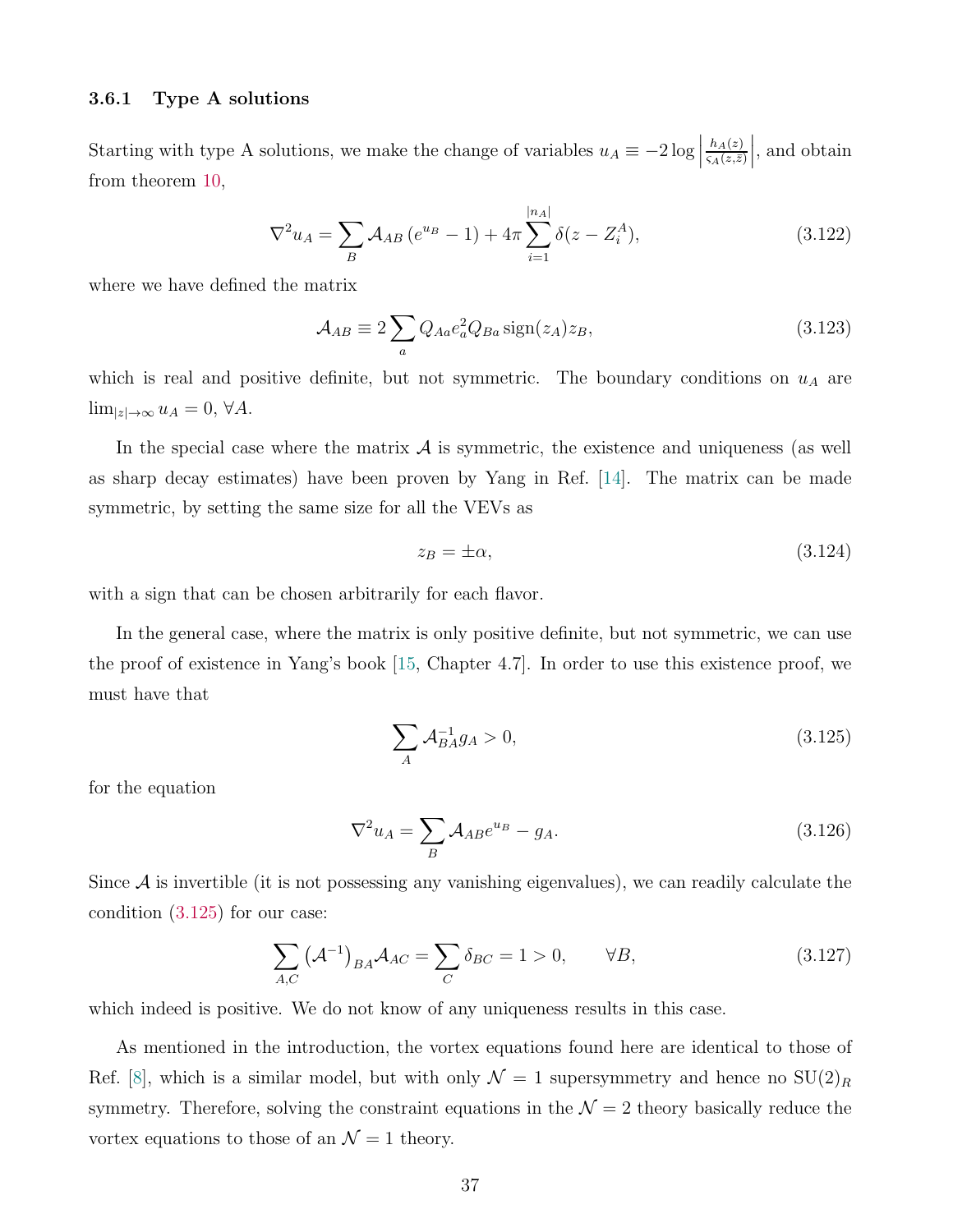#### <span id="page-38-0"></span>3.6.2 Type B2 solutions

Clearly, the same equation is obtained for type B2 solutions, from theorem [11,](#page-34-1) for the winding flavors

$$
\nabla^2 u_{\tilde{A}} = \sum_{\tilde{B}} \mathcal{A}_{\tilde{A}\tilde{B}} \left( e^{u_{\tilde{B}}} - 1 \right) + 4\pi \sum_{i=1}^{|n_{\tilde{A}}|} \delta(z - Z_i^{\tilde{A}}), \tag{3.128}
$$

and the matrix is now

$$
\mathcal{A}_{\tilde{A}\tilde{B}} \equiv 2 \sum_{\tilde{a}} \tilde{Q}_{\tilde{A}\tilde{a}} e_{\tilde{a}}^2 \tilde{Q}_{\tilde{B}\tilde{a}} \operatorname{sign}(z_{\tilde{A}}) z_{\tilde{B}},
$$
\n(3.129)

which is still real and positive definite, but not symmetric. Clearly the same results of existence and uniqueness applies to this case as to the case of type A solutions, see the previous subsubsection. The boundary conditions on  $u_{\tilde{A}}$  are  $\lim_{|z|\to\infty} u_{\tilde{A}} = 0$ ,  $\forall A$ .

## <span id="page-38-1"></span>3.6.3 Type B1 solutions

Finally, for the type B1 solutions a new type of vortex equation is found in theorem [12,](#page-35-0) and in standard form it reads

<span id="page-38-3"></span>
$$
\nabla^2 u_A = \mathcal{A}_A (e^{u_N} - 1) + \sum_{B=1}^{N-1} \mathcal{B}_{AB} (e^{u_B} - 1) - \sum_{B=1}^{N-1} \mathcal{C}_{AB} (e^{-u_B} - 1) + 4\pi \delta^{AN} \sum_{i=1}^{|n_N|} \delta(z - Z_i), \tag{3.130}
$$

where we have selected the last flavor as the winding flavor and defined the vector

$$
\mathcal{A}_A \equiv 2 \sum_a Q_{Aa} e_a^2 Q_{Na} \operatorname{sign}(n_N) |\mathbf{\Omega}_N|, \tag{3.131}
$$

as well as the  $N$ -by- $(N-1)$  matrices

$$
\mathcal{B}_{AB} \equiv \sum_{a} \sum_{B \neq N} Q_{Aa} e_a^2 Q_{Ba} \left( |\Omega_B| + \mathbf{m} \cdot \Omega_B \right), \tag{3.132}
$$

$$
\mathcal{C}_{AB} \equiv -\sum_{a} \sum_{B \neq N} Q_{Aa} e_a^2 Q_{Ba} \left( |\mathbf{\Omega}_B| - \mathbf{m} \cdot \mathbf{\Omega}_B \right). \tag{3.133}
$$

The boundary conditions on  $u_A$  are  $\lim_{|z|\to\infty} u_A = 0$ ,  $\forall A$  as well as for  $A = N$ . We do not know of any existence or uniqueness results for this case, which is to the best of our knowledge a new type of vortex equation.

## <span id="page-38-2"></span>3.7 Explicit examples

We will now flesh out explicit examples of  $1/2$ -BPS solutions to the constraint equation [\(3.33\)](#page-18-3) and display the corresponding master equations obtained by theorems [10-](#page-32-1)[12](#page-35-0) as well as vortex equations in the standard form, found in the previous subsection.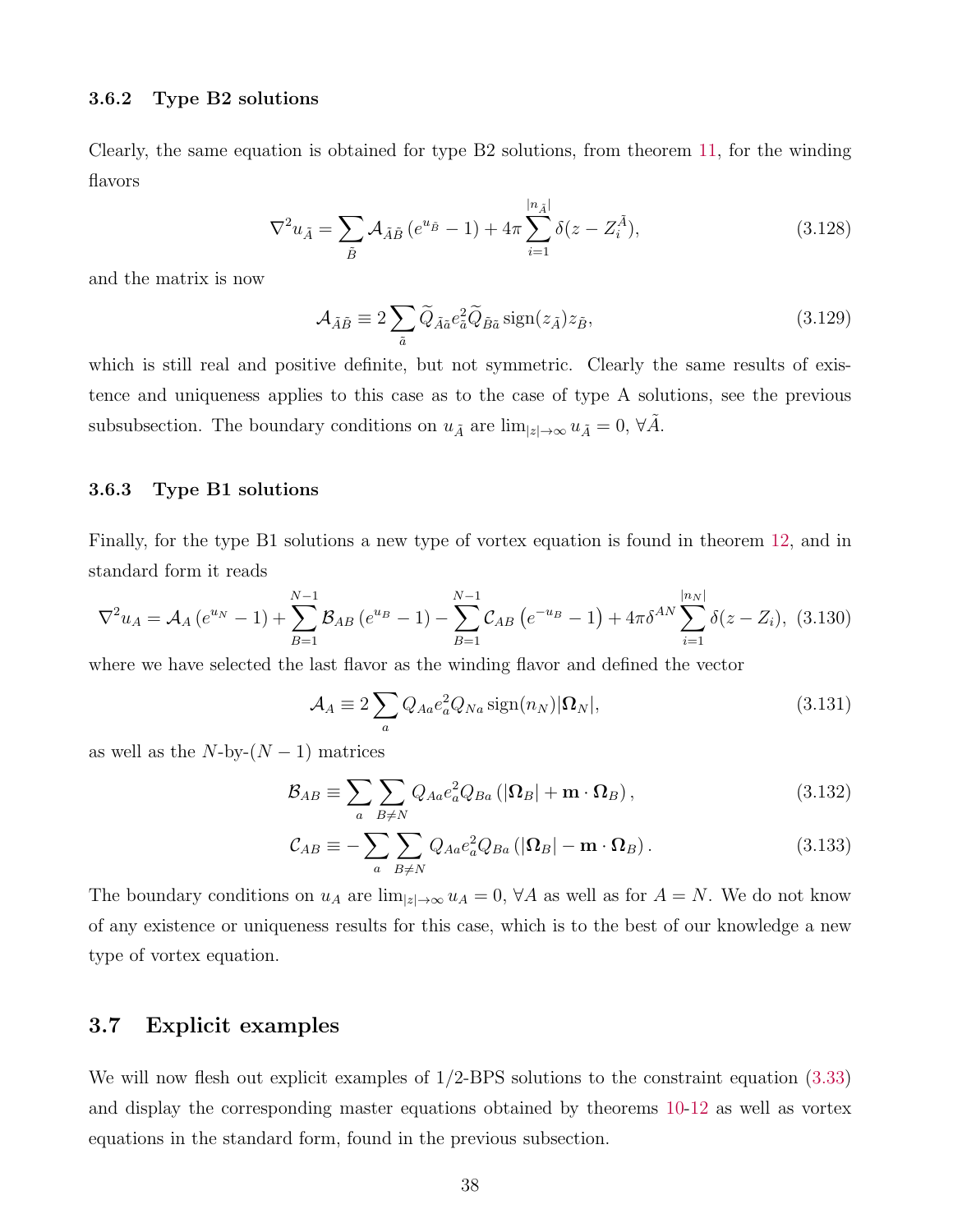#### <span id="page-39-0"></span>3.7.1  $N = M = 1$

For one gauge group  $(N = 1)$  and one flavor  $(M = 1)$ , the indices are just cluttering, so we will suppress them here. The vacuum solution is given by Eq. [\(2.28\)](#page-10-5), the FI vector is  $\mathbf{r} = (\alpha > 0, 0, 0)$ , and the solution is always of type A and either fully fundamental or fully anti-fundamental<sup>[5](#page-39-2)</sup>, with string tension

$$
T_{\rm BPS} = 2\pi |k|\alpha. \tag{3.134}
$$

The master equation is thus given by theorem [10](#page-32-1) and reads

<span id="page-39-3"></span>
$$
-2\partial_{\bar{z}}\partial_z \log |\varsigma(z,\bar{z})|^2 = |Q|e^{2}\alpha \left( \left| \frac{h(z)}{\varsigma(z,\bar{z})} \right|^2 - 1 \right),\tag{3.135}
$$

which holds for any combination of signs of Q and k (and in turn of  $n = Qk$ ). It will prove instructive to see explicitly how the constraint equations are solved in this simple situation. The  $SU(2)_R$  vectors read

$$
\mathbf{m} = (\text{sign}(k), 0, 0), \qquad \bar{\boldsymbol{\ell}} = -\frac{1}{\sqrt{2}}(0, \mathbf{i}, \text{sign}(k)), \tag{3.136}
$$

by theorem [1](#page-22-1) so it is manifest that  $\bar{\ell}$  and  $\bf{r}$  are orthogonal; on the other hand it is obvious that the constraint  $(3.61)$  is always satisfied. The constraint  $(3.60)$  is more nontrivial and becomes

$$
\text{sign}(n) = \begin{cases}\n-1, & \Rightarrow \qquad \psi(z, \bar{z}) \equiv 0, \\
+1, & \Rightarrow \qquad \tilde{\psi}(z, \bar{z}) \equiv 0, \\
\end{cases} \qquad \tilde{\psi}(z, \bar{z}) = \varsigma^{-1}(z, \bar{z})h(z),
$$
\n
$$
(3.137)
$$

By rescaling the lengths  $z \to \sqrt{2|Q| \alpha} e z$  and defining a field  $u \equiv 2 \log |\alpha|$  $h(z)$  $\varsigma(z,\bar{z})$  $\Big\vert$ , we can write the master equation in the form

$$
\nabla^2 u = e^u - 1 + 4\pi \sum_{i=1}^{|n|} \delta(z - Z_i), \tag{3.138}
$$

which is Taubes equation  $(Eq. (3.122))$  $(Eq. (3.122))$  $(Eq. (3.122))$ . The existence and uniqueness has been proved by Taubes in Ref. [\[16](#page-52-10)].

## <span id="page-39-1"></span>3.7.2  $N = M = 2$

We now turn to the case of two gauge groups with two flavors  $(N = M = 2)$  in which case there are solutions of all types.

<span id="page-39-2"></span><sup>&</sup>lt;sup>5</sup>We do not allow  $n = 0$ ,  $Q = 0$  and therefore neither  $k = 0$ , since that is the (trivial) vacuum solution.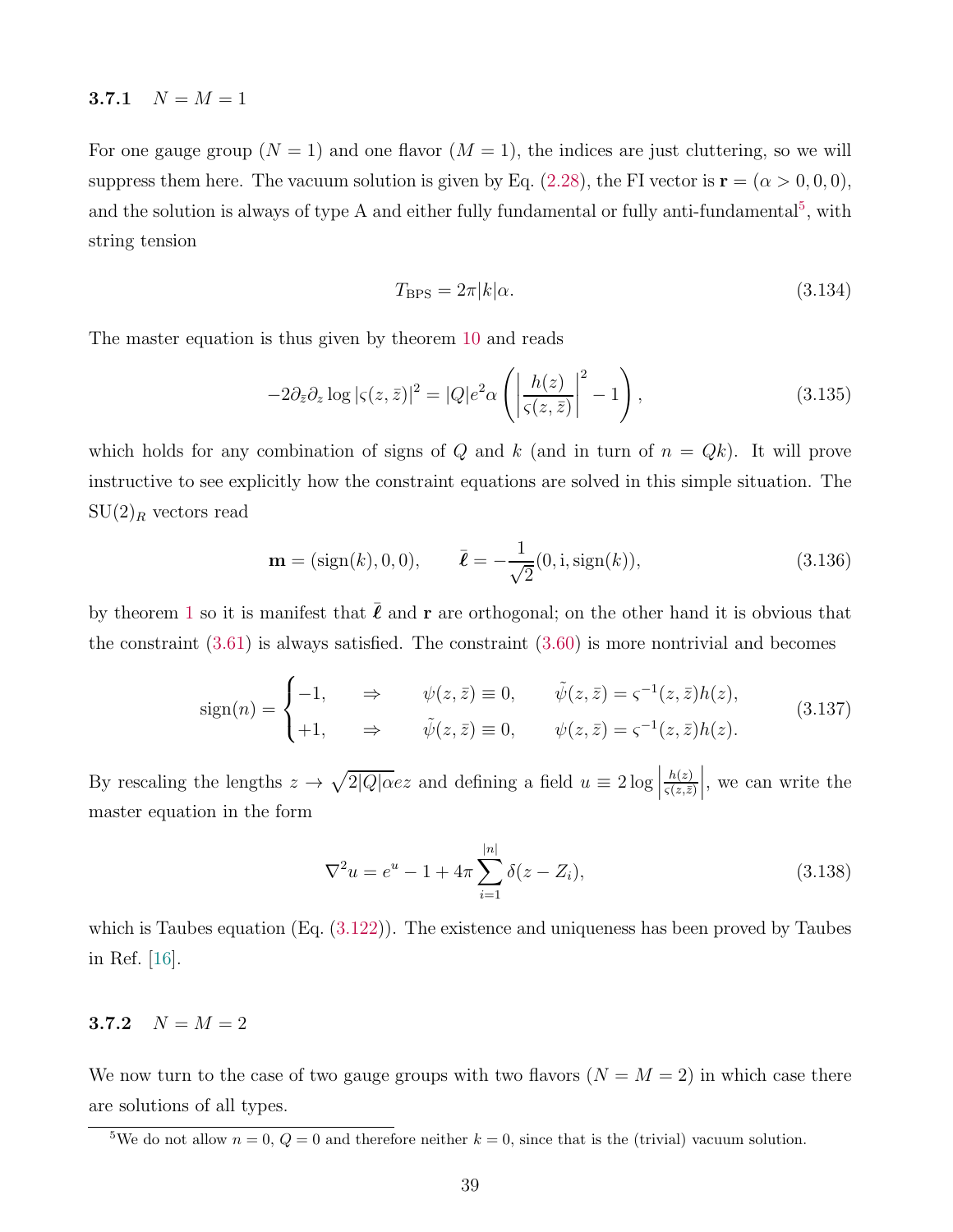<span id="page-40-0"></span>**3.7.2.[1](#page-22-1) Type A solution.** By theorem 1 the FI vectors are parallel and hence read  $\mathbf{r}_1$  =  $(\alpha, 0, 0)$  and  $\mathbf{r}_2 = (\beta, 0, 0)$  with  $\alpha > 0$  and  $\beta \neq 0$  and in turn  $\mathbf{m} = (\pm 1, 0, 0)$  (by theorem [1\)](#page-22-1). The vacuum solution is given by  $z_A = \sum_a r_a^1 Q_{aA}^{-1}$  (corollary [2\)](#page-23-0) and the string tension reads

$$
T_{\rm BPS} = 2\pi |\alpha k^1 + \beta k^2| > 0. \tag{3.139}
$$

We will now select an explicit example for the charge matrix with nonvanishing determinant

$$
Q = \begin{pmatrix} 1 & q \\ 0 & 1 \end{pmatrix}, \qquad q \in \mathbb{Z}, \tag{3.140}
$$

for which the vacuum solution is given by

<span id="page-40-1"></span>
$$
z_A = (\alpha, \beta - q\alpha), \tag{3.141}
$$

and the master equations by theorem [10](#page-32-1) read

$$
-2\partial_{\bar{z}}\partial_z \log |\varsigma_1(z,\bar{z})|^2 = (e_1^2 + q^2 e_2^2) \alpha \left( \left| \frac{h_1(z)}{\varsigma_1(z,\bar{z})} \right|^2 - 1 \right) + qe_2^2 (\beta - q\alpha) \left( \left| \frac{h_2(z)}{\varsigma_2(z,\bar{z})} \right|^2 - 1 \right),
$$
\n(3.142)

$$
-2\partial_{\bar{z}}\partial_z \log |\varsigma_2(z,\bar{z})|^2 = \text{sign}(\beta - q\alpha)qe_2^2\alpha \left( \left| \frac{h_1(z)}{\varsigma_1(z,\bar{z})} \right|^2 - 1 \right) + e_2^2|\beta - q\alpha| \left( \left| \frac{h_2(z)}{\varsigma_2(z,\bar{z})} \right|^2 - 1 \right).
$$
\n(3.143)

Note that  $\beta - q\alpha \neq 0$  cannot vanish as that would make the theory touch the Coulomb branch on the second flavor, or in other words, the gauge symmetry would be unbroken.

By theorem [2,](#page-24-0) the magnetic fluxes are given by

<span id="page-40-2"></span>
$$
\begin{pmatrix} k^1 \\ k^2 \end{pmatrix} = \begin{pmatrix} n_1 - qn_2 \\ n_2 \end{pmatrix},
$$
\n(3.144)

and the signs of  $(n_1, n_2)$  (when nonvanishing) must obey

$$
\text{sign}(n_1) = \text{sign}(\alpha k^1 + \beta k^2), \qquad \text{sign}(n_2) = \text{sign}(\alpha k^1 + \beta k^2) \text{sign}(\beta - q\alpha), \tag{3.145}
$$

and finally by theorem [3,](#page-24-1)  $\alpha k^1 + \beta k^2 \neq 0$  cannot vanish.

We can now make a change of variables:  $u_A = 2 \log |$  $h_A(z)$  $\varsigma_A(z,\bar{z})$ , for which we can write the system of PDEs as Eq. [\(3.122\)](#page-37-2):

$$
\nabla^2 u_A = \sum_B \mathcal{A}_{AB} \left( e^{u_B} - 1 \right) + 4\pi \sum_{i=1}^{|n_A|} \delta(z - Z_i^A), \tag{3.146}
$$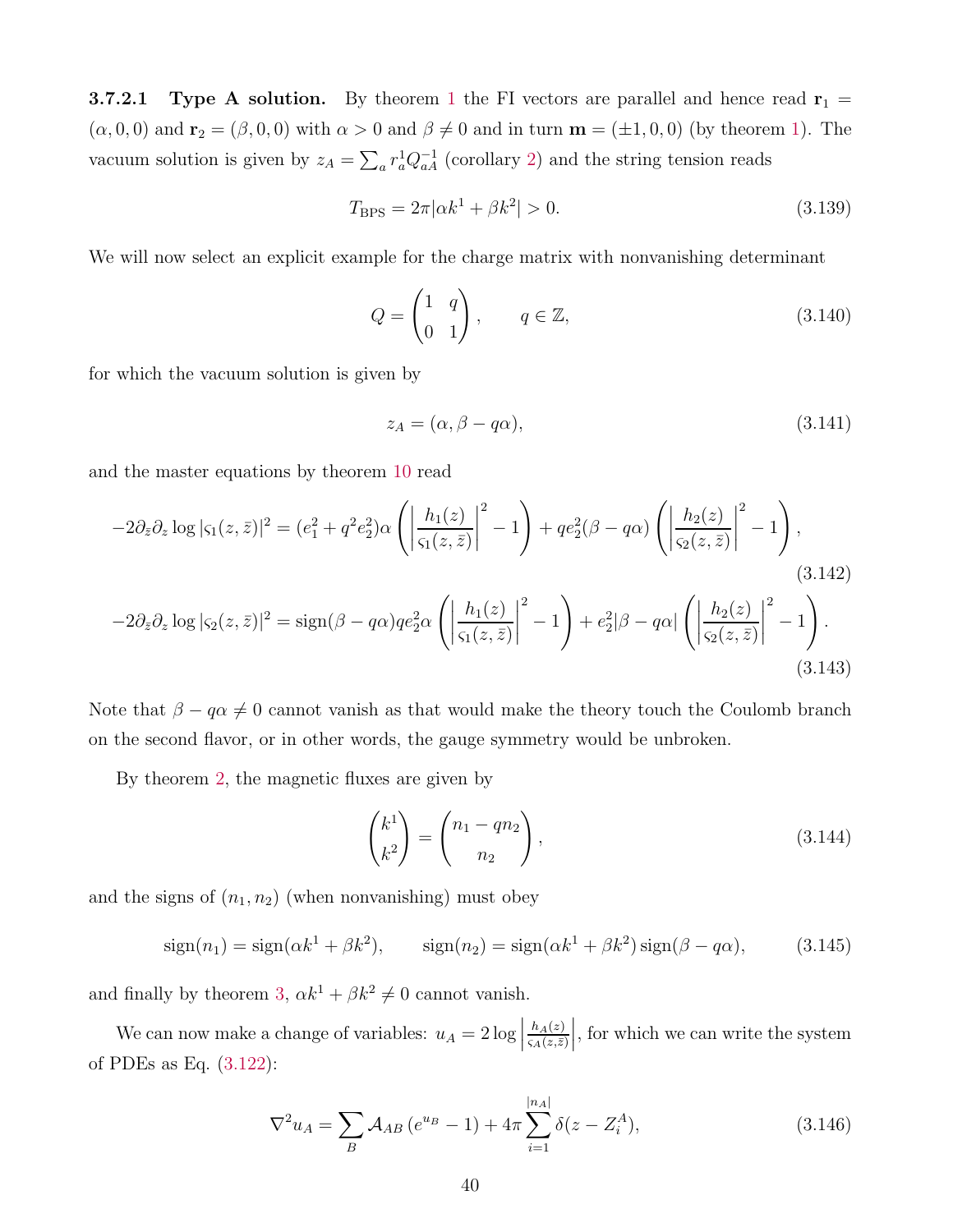where we have defined the real matrix

$$
\mathcal{A}_{AB} \equiv 2 \begin{pmatrix} (e_1^2 + q^2 e_2^2) \alpha & q e_2^2 (\beta - q \alpha) \\ \text{sign}(\beta - q \alpha) q e_2^2 \alpha & e_2^2 |\beta - q \alpha| \end{pmatrix} . \tag{3.147}
$$

Note that although the diagonal entries are all positive definite, the matrix  $A$  is not symmetric, but always positive definite. We can see this from the determinant

$$
\det \mathcal{A} = 4e_1^2 e_2^2 \alpha |\beta - q\alpha| > 0, \tag{3.148}
$$

which can never switch sign or vanish as  $\beta - q\alpha \neq 0$  and  $\alpha > 0$ . This is also (1/4 times) the determinant of the photon mass-squared matrix in Eq. [\(2.33\)](#page-11-2) and the nonvanishing of that matrix is guaranteed by requiring completely broken gauge symmetry.

In the special case where the matrix  $A$  is symmetric, the existence and uniqueness (as well as sharp decay estimates) have been proved by Yang in Ref. [\[14\]](#page-52-8). Such a symmetric case corresponds (for this specific example) to:

$$
\alpha = |\beta - q\alpha|,\tag{3.149}
$$

which has several solutions

$$
\beta = 0, \quad q = \pm 1,\tag{3.150}
$$

$$
\beta = (q+1)\alpha, \tag{3.151}
$$

etc. The origin of this criterion of symmetricity is that  $\sum_a Q_{Aa}e_a^2Q_{Ba}$  of theorem [10](#page-32-1) is always a real symmetric matrix, but with the addendum of the factor of  $z_B$ , this no longer holds true.

<span id="page-41-0"></span>**3.7.2.2** Type B2 solution. By theorem [4,](#page-26-0) the B2 solution has a block diagonal charge matrix, which for  $N = M = 2$  means diagonal

<span id="page-41-1"></span>
$$
Q = \begin{pmatrix} p & 0 \\ 0 & q \end{pmatrix}, \qquad p, q \in \mathbb{Z} \setminus \{0\}, \tag{3.152}
$$

and the FI vectors cannot all be parallel and since there are only two of them  $(N = 2)$ , we take the most generic case of FI vectors (after the  $SU(2)_R$  symmetry simplification):  $\mathbf{r}_1 = (\alpha, 0, 0)$ and  $\mathbf{r}_2 = (\beta, \gamma, 0)$  with  $\alpha > 0$ ,  $\beta \in \mathbb{R}$  and  $\gamma \neq 0$ . By theorem [6,](#page-30-0) the winding flavor is coupled to  $r_1$ , without loss of generality, which in our case means that the winding flavor is  $\tilde{A} = 1$ . By corollary [5,](#page-30-1) the vacuum of the winding flavor is

$$
z_1 = \frac{\alpha}{p},\tag{3.153}
$$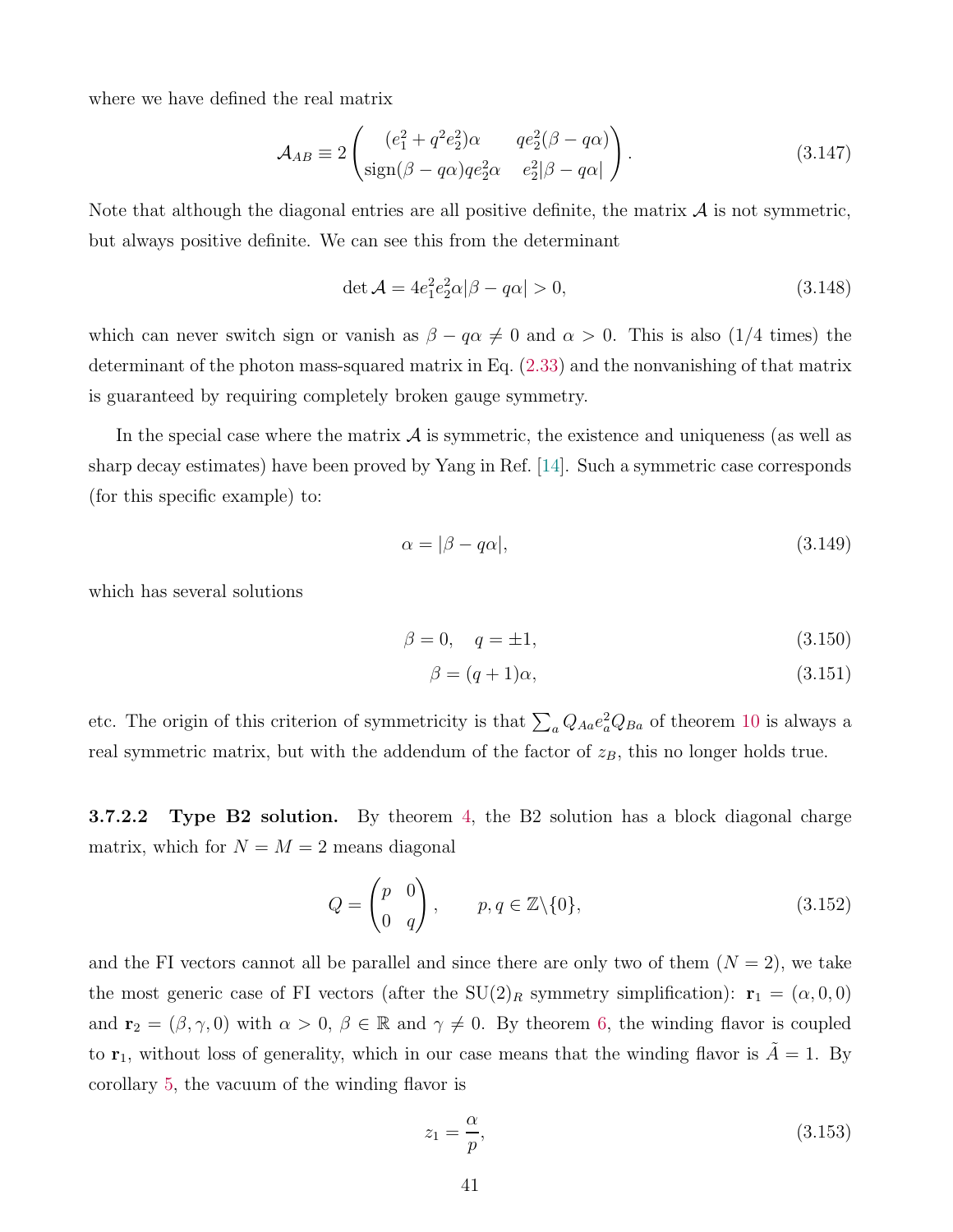and the magnetic flux is given by

$$
k^1 = \frac{n_1}{p},\tag{3.154}
$$

so the sign  $m_1 = \text{sign}(\alpha k^1)$  and the sign determining which field is winding is  $\text{sign}(m_1z_1) =$  $sign(n_1)$ , which is unconstrained (because it is only a single winding flavor in this case). By theorem [8,](#page-30-3)  $\alpha k^1 \neq 0$  cannot vanish and that is certainly true as we must have  $n_1 \neq 0$ . The nonwinding flavors obey the constraint equations by lemma [3](#page-27-0) and the vortex equation by theorem [5.](#page-28-0) The non-winding of the second flavor,  $n_2 = 0$ , implies that  $k^2 = 0$  and hence the string tension reads

$$
T = T_{\rm BPS} = 2\pi\alpha |k^1|.
$$
\n
$$
(3.155)
$$

Finally, by theorem [11,](#page-34-1) we have the master equation

$$
-2\partial_{\bar{z}}\partial_z \log |\varsigma_1(z,\bar{z})|^2 = |p|e_1^2 \alpha \left( \left| \frac{h_1(z)}{\varsigma_1(z,\bar{z})} \right|^2 - 1 \right). \tag{3.156}
$$

Comparing with the master equation [\(3.135\)](#page-39-3), this case reduces to the standard Taubes equation and the details are identical to the case discussed in Sec. [3.7.1.](#page-39-0)

It will prove instructive to see explicitly how the constraint equations are solved in this simple case. The  $SU(2)_R$  vectors read

$$
\mathbf{m} = (\text{sign}(k^1), 0, 0), \qquad \bar{\boldsymbol{\ell}} = -\frac{1}{\sqrt{2}}(0, \mathbf{i}, \text{sign}(k^1)), \qquad \mathbf{\Omega}_1 = \left(\frac{\alpha}{p}, 0, 0\right), \qquad \mathbf{\Omega}_2 = \left(\frac{\beta}{q}, \frac{\gamma}{q}, 0\right),\tag{3.157}
$$

so by the fact that the FI vectors are not parallel and by theorem [4](#page-26-0) this solution type solves the constraint equation [\(3.33\)](#page-18-3) nontrivially. As promised by corollary [4,](#page-28-1) the winding flavor must have a vanishing product  $\psi_1 \tilde{\psi}_1 = 0$  as

$$
\psi_1 \tilde{\psi}_1 = \frac{1}{\sqrt{2}} \bar{\boldsymbol{\ell}} \cdot \boldsymbol{\Omega}_1 = 0. \tag{3.158}
$$

As a requirement of theorem [4,](#page-26-0) for the non-winding flavor, the inner product of  $\bar{\ell}$  and  $\Omega_{\hat{A}}$  does not vanish

$$
\psi_2 \tilde{\psi}_2 = \frac{1}{\sqrt{2}} \bar{\ell} \cdot \Omega_2 = -\frac{i\gamma}{2q}.\tag{3.159}
$$

Calculating now the VEV  $\langle \psi_2 \tilde{\psi}_2 \rangle$ , we have

$$
\langle \psi_2 \tilde{\psi}_2 \rangle = \frac{1}{2} \left[ \phi_2 \tilde{\phi}_2 - \phi_2^* \tilde{\phi}_2^* - \text{sign}(k^1) \left( |\phi_2|^2 - |\tilde{\phi}_2|^2 \right) \right] = -\frac{1}{2} \left[ i \Im(z_2) + \text{sign}(k^1) y_2 \right] = -\frac{i\gamma}{2q},\tag{3.160}
$$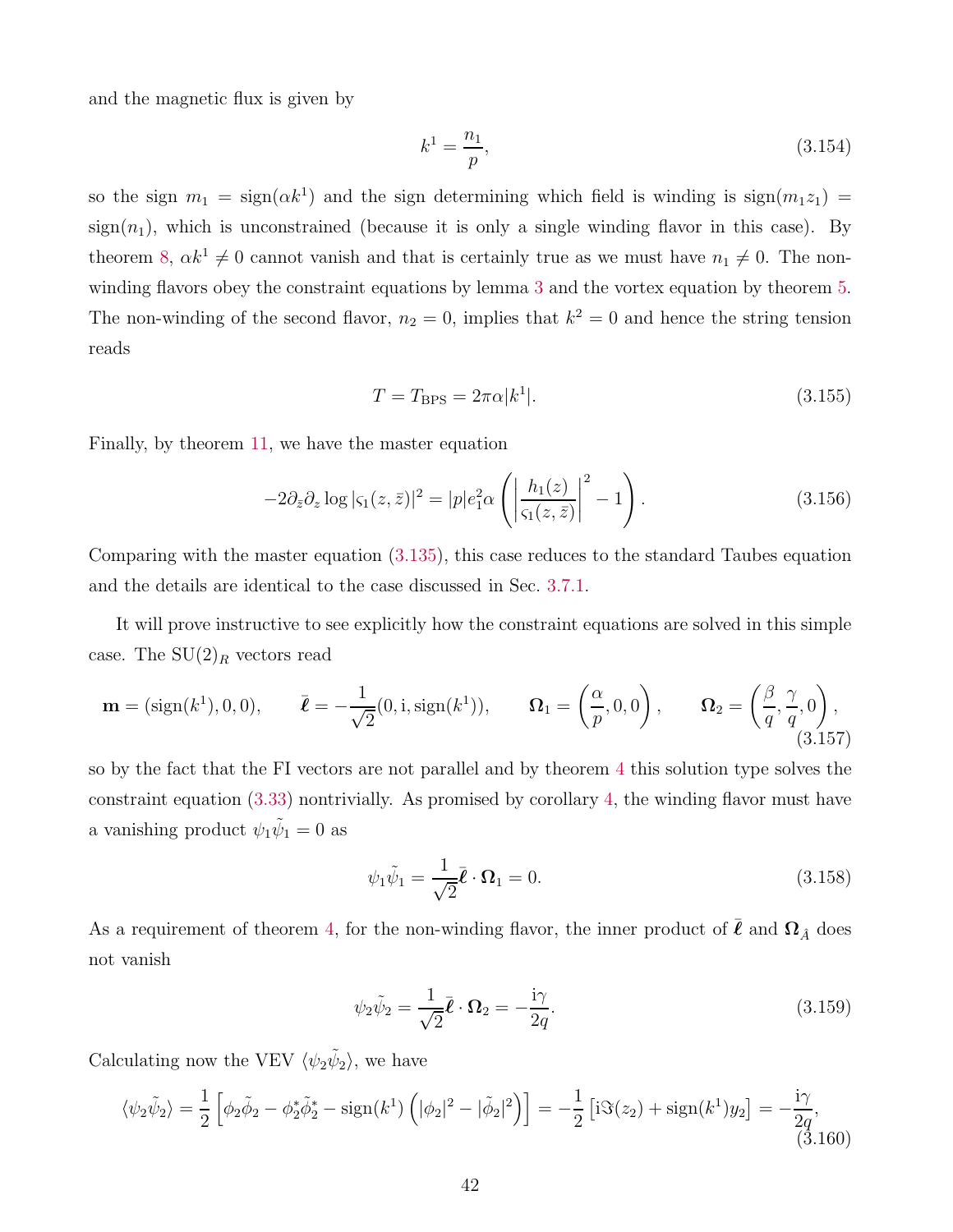where we have used the useful relations [\(2.27\)](#page-10-4) and the vacuum solution for the non-winding flavor

$$
z_2 = \frac{\beta + i\gamma}{q}, \qquad y_2 = 0. \tag{3.161}
$$

This solution remains a solution throughout  $\mathbb{R}^2$ , because the magnetic flux  $k^2$  is not turned on and the vortex equation for the winding field decouples due to the diagonality of the charge matrix [\(3.152\)](#page-41-1).

<span id="page-43-0"></span>**3.7.2.3** Type B1 solution. By theorem [4,](#page-26-0) the B1 solution can have an arbitrary charge matrix with integer elements and nonvanishing determinant, but only a single winding flavor. We take the charge matrix to be

$$
Q = \begin{pmatrix} 1 & q \\ 0 & 1 \end{pmatrix}, \qquad q \in \mathbb{Z}, \tag{3.162}
$$

and the winding flavor to be  $\tilde{A} = 2$ . Also by theorem [4](#page-26-0) there is no restriction on the FI vectors, so we will take the most general case  $\mathbf{r}_1 = (\alpha, 0, 0)$  and  $\mathbf{r}_2 = (\beta, \gamma, 0)$ , with  $\alpha > 0$  and  $|\mathbf{r}_2| \neq 0$ . The vacuum solution is given by

$$
z_A = (\alpha, \beta - q\alpha), \tag{3.163}
$$

and the magnetic fluxes by

$$
k^a = (-qn_2, n_2). \tag{3.164}
$$

The string tension reads

$$
T = T_{\rm BPS} = 2\pi \sqrt{(\alpha k^1 + \beta k^2)^2 + (\gamma k^2)^2} = 2\pi \sqrt{(\beta - q\alpha)^2 + \gamma^2} |n_2|,
$$
\n(3.165)

which is linear in the (only) winding number  $n_2$ , but has a square-root form of the FI parameters. By theorem [9,](#page-31-1) the vector

$$
\sum_{a} \mathbf{r}_{a} k^{a} = (\beta - q\alpha, \gamma, 0) n_{2}, \qquad (3.166)
$$

cannot have a vanishing length, i.e.

$$
\sqrt{(\beta - q\alpha)^2 + \gamma^2}|n_2| \neq 0,
$$
\n(3.167)

and therefore the BPS bound cannot vanish as stated in the theorem. The **m** vector is thus

$$
\mathbf{m} = \frac{(\beta - q\alpha, \gamma, 0)}{\sqrt{(\beta - q\alpha)^2 + \gamma^2}} \operatorname{sign}(n_2).
$$
 (3.168)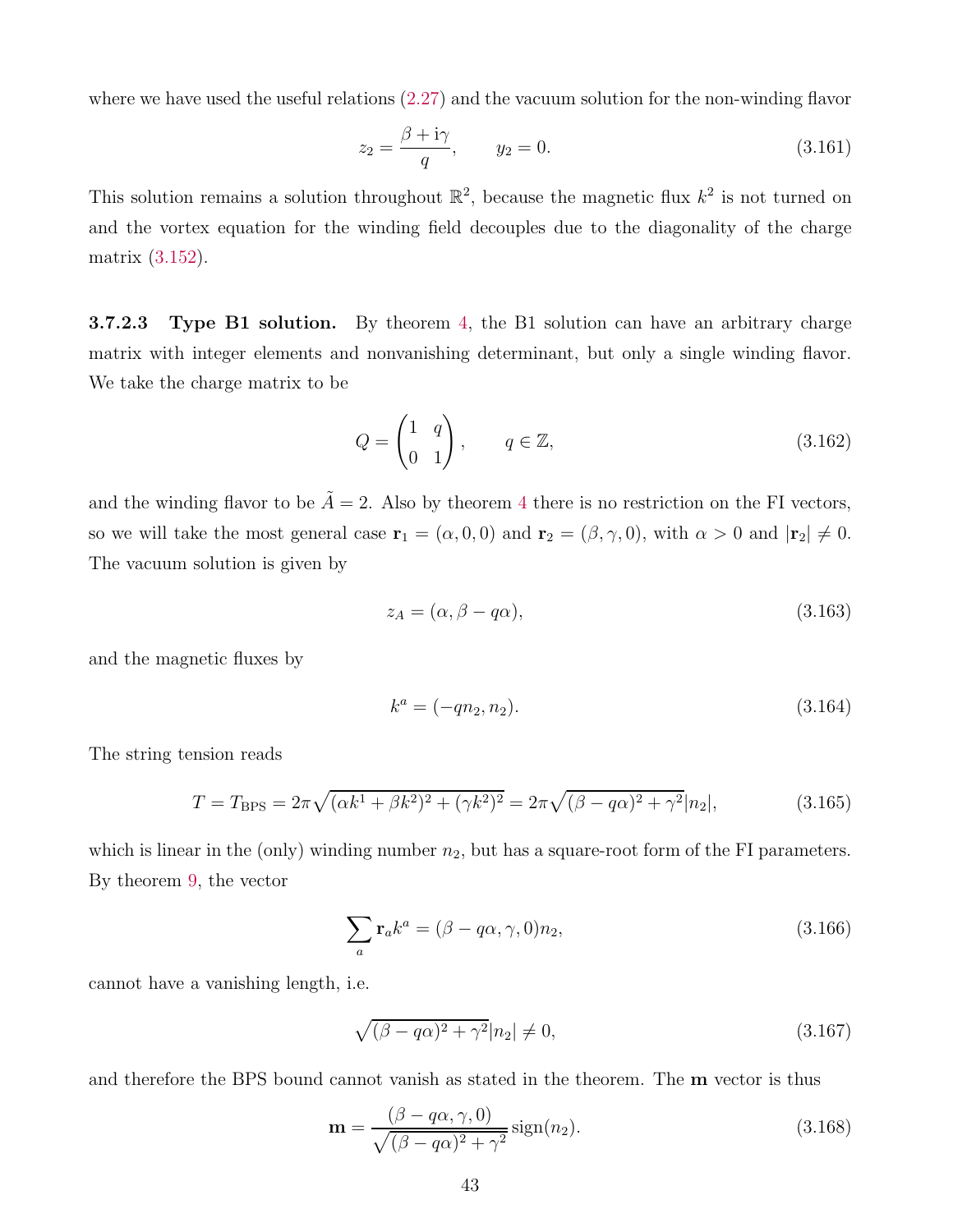Finally, by theorem [12,](#page-35-0) the master equations read

$$
-2\partial_{\bar{z}}\partial_{z}\log|\varsigma_{1}(z,\bar{z})|^{2} = \text{sign}(\beta - q\alpha)qe_{2}^{2}\sqrt{(\beta - q\alpha)^{2} + \gamma^{2}}\left(\left|\frac{h_{2}(z)}{\varsigma_{2}(z,\bar{z})}\right|^{2} - 1\right)
$$

$$
+ \frac{e_{1}^{2} + q^{2}e_{2}^{2}}{2}\left[\left(\alpha + \frac{\alpha|\beta - q\alpha|}{\sqrt{(\beta - q\alpha)^{2} + \gamma^{2}}}\right)\left(\frac{1}{|\varsigma_{1}(z,\bar{z})|^{2}} - 1\right)\right]
$$

$$
- \left(\alpha - \frac{\alpha|\beta - q\alpha|}{\sqrt{(\beta - q\alpha)^{2} + \gamma^{2}}}\right)(|\varsigma_{1}(z,\bar{z})|^{2} - 1)\right], \qquad (3.169)
$$

$$
-2\partial_{\bar{z}}\partial_{z}\log|\varsigma_{2}(z,\bar{z})|^{2} = e_{2}^{2}\sqrt{(\beta - q\alpha)^{2} + \gamma^{2}}\left(\left|\frac{h_{2}(z)}{\varsigma_{2}(z,\bar{z})}\right|^{2} - 1\right)
$$

$$
+ \frac{qe_{2}^{2}}{2}\left[\left(\text{sign}(\beta - q\alpha)\alpha + \frac{\alpha(\beta - q\alpha)}{\sqrt{(\beta - q\alpha)^{2} + \gamma^{2}}}\right)\left(\frac{1}{|\varsigma_{1}(z,\bar{z})|^{2}} - 1\right)\right]
$$

$$
- \left(\text{sign}(\beta - q\alpha)\alpha - \frac{\alpha(\beta - q\alpha)}{\sqrt{(\beta - q\alpha)^{2} + \gamma^{2}}}\right)(|\varsigma_{1}(z,\bar{z})|^{2} - 1)\right], \qquad (3.170)
$$

where  $\beta - q\alpha \neq 0$  cannot vanish as that would imply unbroken gauge symmetry.

We can now make a change of variables:  $u_1 = -2 \log |\varsigma_1(z, \bar{z})|, u_2 = 2 \log |\varsigma_2(z, \bar{z})|$  $h_2(z)$  $\varsigma_2(z,\bar{z})$  $\Big\vert,$  for which we can write the system of PDEs as Eq. [\(3.130\)](#page-38-3):

$$
\nabla^2 u_A = \mathcal{A}_A(e^{u_2} - 1) + \sum_{B \neq 2} \mathcal{B}_{AB}(e^{u_B} - 1) - \sum_{B \neq 2} \mathcal{C}_{AB}(e^{-n_B} - 1) + 4\pi \delta^{A2} \sum_{i=1}^{|n_2|} \delta(z - Z_i), \quad (3.171)
$$

where we have defined

<span id="page-44-1"></span>
$$
\mathcal{A}_A \equiv 2 \begin{pmatrix} \text{sign}(\beta - q\alpha)q e_2^2 \sqrt{(\beta - q\alpha)^2 + \gamma^2} \\ e_2^2 \sqrt{(\beta - q\alpha)^2 + \gamma^2} \end{pmatrix},
$$
\n(3.172)

$$
\mathcal{B}_{AB} \equiv \begin{pmatrix} (e_1^2 + q^2 e_2^2) \left( \alpha + \frac{\alpha |\beta - q\alpha|}{\sqrt{(\beta - q\alpha)^2 + \gamma^2}} \right) \\ q e_2^2 \left( \text{sign}(\beta - q\alpha)\alpha + \frac{\alpha(\beta - q\alpha)}{\sqrt{(\beta - q\alpha)^2 + \gamma^2}} \right) \end{pmatrix},
$$
(3.173)

$$
\mathcal{C}_{AB} \equiv \begin{pmatrix} (e_1^2 + q^2 e_2^2) \left( \alpha - \frac{\alpha |\beta - q\alpha|}{\sqrt{(\beta - q\alpha)^2 + \gamma^2}} \right) \\ q e_2^2 \left( \text{sign}(\beta - q\alpha) \alpha - \frac{\alpha (\beta - q\alpha)}{\sqrt{(\beta - q\alpha)^2 + \gamma^2}} \right) \end{pmatrix},
$$
(3.174)

with A an N-vector and B and C are N-by- $(N-1)$  matrices (and  $N=2$ ). We do not know of any existence or uniqueness results for the equation [\(3.171\)](#page-44-1).

### <span id="page-44-0"></span>3.7.3  $N = M = 3$

We now turn to the case of three gauge groups with three flavors  $(N = M = 3)$ .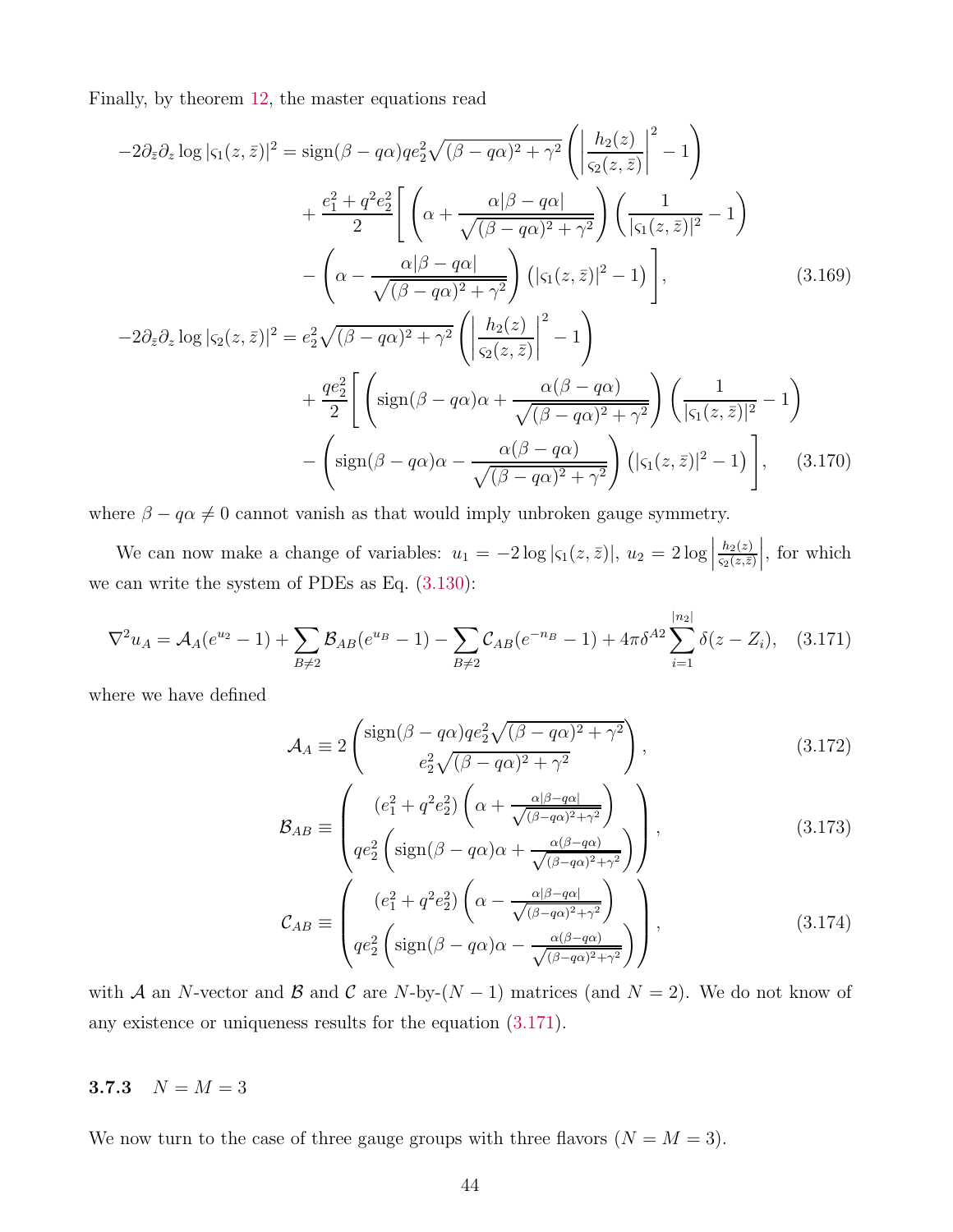<span id="page-45-0"></span>**3.7.3.1 Type A solution.** By theorem [1,](#page-22-1) the FI vectors are parallel and hence read  $\mathbf{r}_1 =$  $(\alpha, 0, 0)$ ,  $\mathbf{r}_2 = (\beta, 0, 0)$  and  $\mathbf{r}_3 = (\delta, 0, 0)$  with  $\alpha > 0$ , and  $\beta, \delta \neq 0$  and in turn  $\mathbf{m} = (\pm 1, 0, 0)$  (by theorem [1\)](#page-22-1). The vacuum solution is given by  $z_A = \sum_a r_a^1 Q_{aA}^{-1}$  (corollary [2\)](#page-23-0) and the string tension reads

$$
T_{\rm BPS} = 2\pi |\alpha k^1 + \beta k^2 + \delta k^3| > 0. \tag{3.175}
$$

We will now select an explicit example for the charge matrix with nonvanishing determinant

$$
Q = \begin{pmatrix} 1 & p & q \\ 0 & 1 & r \\ 0 & 0 & 1 \end{pmatrix}, \qquad p, q, r \in \mathbb{Z}, \tag{3.176}
$$

for which the vacuum solution is given by

$$
z_A = (\alpha, \beta - p\alpha, (pr - q)\alpha - r\beta + \delta), \qquad (3.177)
$$

and the master equations by theorem [10](#page-32-1) read

$$
-2\partial_{\bar{z}}\partial_{z}\log|\varsigma_{1}(z,\bar{z})|^{2} = (e_{1}^{2} + p^{2}e_{2}^{2} + q^{2}e_{3}^{2})\alpha \left( \left| \frac{h_{1}(z)}{\varsigma_{1}(z,\bar{z})} \right|^{2} - 1 \right)
$$
  
+  $(pe_{2}^{2} + qre_{3}^{2})(\beta - p\alpha) \left( \left| \frac{h_{2}(z)}{\varsigma_{2}(z,\bar{z})} \right|^{2} - 1 \right)$   
+  $qe_{3}^{2}((pr - q)\alpha - r\beta + \delta) \left( \left| \frac{h_{3}(z)}{\varsigma_{3}(z,\bar{z})} \right|^{2} - 1 \right)$ , (3.178)  
-  $2\partial_{\bar{z}}\partial_{z}\log|\varsigma_{2}(z,\bar{z})|^{2} = \text{sign}(\beta - p\alpha)(pe_{2}^{2} + qre_{3}^{2})\alpha \left( \left| \frac{h_{1}(z)}{\varsigma_{1}(z,\bar{z})} \right|^{2} - 1 \right)$   
+  $(e_{2}^{2} + r^{2}e_{3}^{2})|\beta - p\alpha| \left( \left| \frac{h_{2}(z)}{\varsigma_{2}(z,\bar{z})} \right|^{2} - 1 \right)$   
+  $\text{sign}(\beta - p\alpha)re_{3}^{2}((pr - q)\alpha - r\beta + \delta) \left( \left| \frac{h_{3}(z)}{\varsigma_{3}(z,\bar{z})} \right|^{2} - 1 \right)$ , (3.179)  
-  $2\partial_{\bar{z}}\partial_{z}\log|\varsigma_{3}(z,\bar{z})|^{2} = \text{sign}((pr - q)\alpha - r\beta + \delta)qe_{3}^{2}\alpha \left( \left| \frac{h_{1}(z)}{\varsigma_{1}(z,\bar{z})} \right|^{2} - 1 \right)$   
+  $\text{sign}((pr - q)\alpha - r\beta + \delta)re_{3}^{2}(\beta - p\alpha) \left( \left| \frac{h_{2}(z)}{\varsigma_{2}(z,\bar{z})} \right|^{2} - 1 \right)$   
+  $e_{3}^{2}|(pr - q)\alpha - r\beta + \delta| \left( \left| \frac{h_{3}(z)}{\varsigma_{3}(z,\bar{z})$ 

Note that  $\beta - p\alpha \neq 0$  and  $(pr - q)\alpha - r\beta + \delta \neq 0$  cannot vanish as that would make the theory touch the Coulomb branch on the second and third flavors, respectively, or in other words, the gauge symmetry would be unbroken.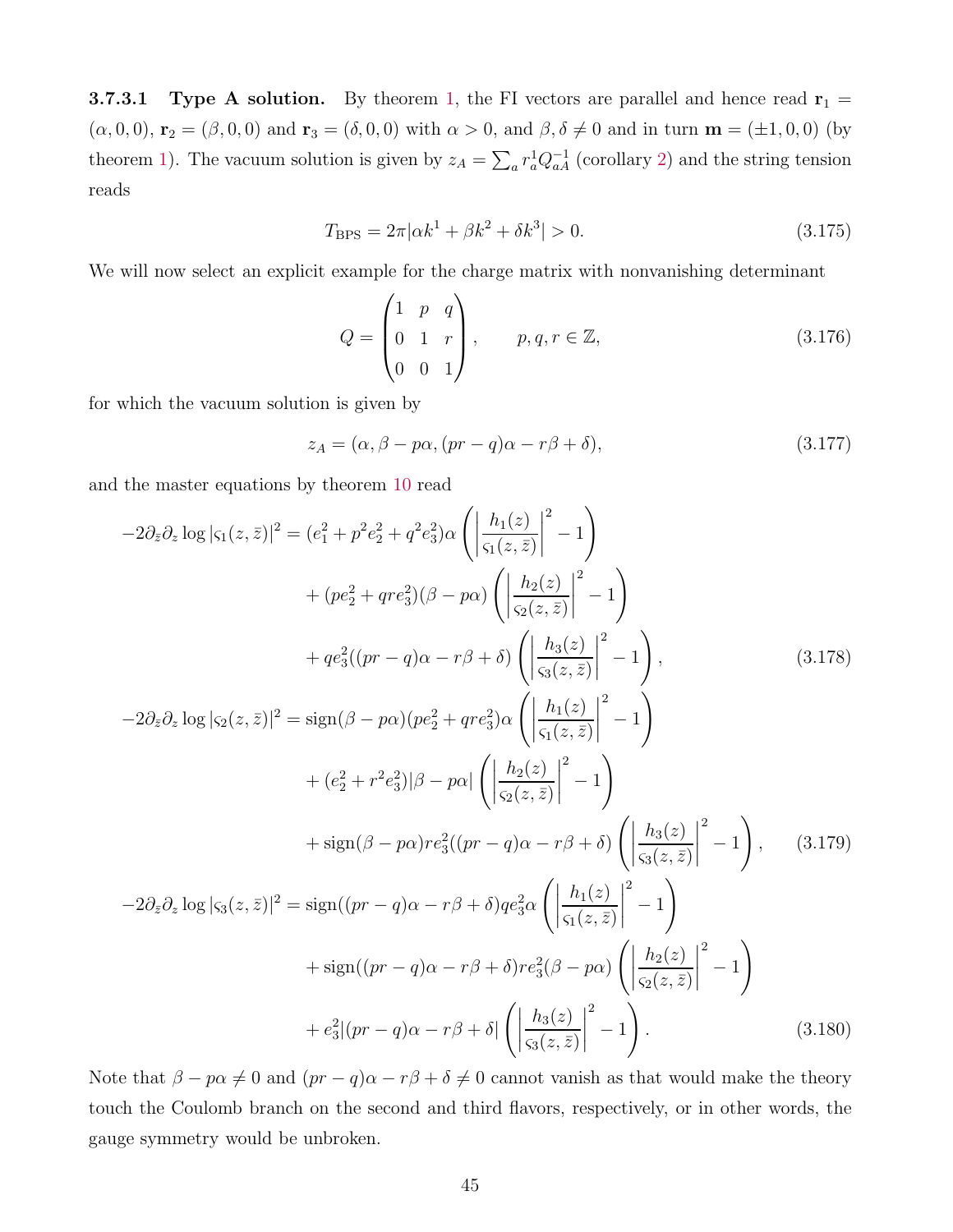By theorem [2,](#page-24-0) the magnetic fluxes are given by

$$
\begin{pmatrix} k^1 \\ k^2 \\ k^3 \end{pmatrix} = \begin{pmatrix} n_1 - pn_2 + (pr - q)n_3 \\ n_2 - rn_3 \\ n_3 \end{pmatrix},
$$
\n(3.181)

and the signs of  $(n_1, n_2, n_3)$  when nonvanishing must obey

$$
\text{sign}(n_1) = \text{sign}(\alpha k^1 + \beta k^2 + \delta k^3),\tag{3.182}
$$

$$
sign(n_2) = sign(\alpha k^1 + \beta k^2 + \delta k^3) sign(\beta - p\alpha),
$$
\n(3.183)

$$
\text{sign}(n_3) = \text{sign}(\alpha k^1 + \beta k^2 + \delta k^3) \text{sign}((pr - q)\alpha - r\beta + \delta), \tag{3.184}
$$

and finally by theorem [3,](#page-24-1)  $\alpha k^1 + \beta k^2 + \delta k^3 \neq 0$  cannot vanish.

We can now make a change of variables:  $u_A = 2 \log |$  $h_A(z)$  $\varsigma_A(z,\bar{z})$ , for which we can write the system of PDEs as Eq. [\(3.122\)](#page-37-2):

$$
\nabla^2 u_A = \sum_B \mathcal{A}_{AB} \left( e^{u_B} - 1 \right) + 4\pi \sum_{i=1}^{|n_A|} \delta(z - Z_i^A), \tag{3.185}
$$

where we have defined the real matrix

$$
\mathcal{A}_{AB} \equiv 2 \begin{pmatrix} (e_1^2 + p^2 e_2^2 + q^2 e_3^2) \alpha & (pe_2^2 + q r e_3^2) (\beta - p \alpha) & q e_3^2 ((pr - q) \alpha - r \beta + \delta) \\ S_2 (pe_2^2 + q r e_3^2) \alpha & (e_2^2 + r^2 e_3^2) |\beta - p \alpha| & S_2 r e_3^2 ((pr - q) \alpha - r \beta + \delta) \\ S_3 q e_3^2 \alpha & S_3 r e_3^2 (\beta - p \alpha) & e_3^2 |(pr - q) \alpha - r \beta + \delta| \end{pmatrix}, (3.186)
$$

with

$$
S_2 \equiv \text{sign}(\beta - p\alpha), \qquad S_3 \equiv \text{sign}((pr - q)\alpha - r\beta + \delta). \tag{3.187}
$$

Note that although the diagonal entries are all positive definite, the matrix  $\mathcal A$  is not symmetric, but always positive definite. We can see this from the determinant

$$
\det \mathcal{A} = 8e_1^2 e_2^2 e_3^2 \alpha |(\beta - p\alpha)((pr - q)\alpha - r\beta + \delta)| > 0,
$$
\n(3.188)

which can never switch sign or vanish as  $\beta - p\alpha \neq 0$ ,  $(pr - q)\alpha - r\beta + \delta \neq 0$  and  $\alpha > 0$ . This is also  $(1/8 \text{ times})$  the determinant of the mass-squared matrix  $(2.41)$  for the photons, which must be positive definite in order to ensure broken gauge symmetry.

Similarly to the  $N = M = 2$  example, in the special case where the matrix A is symmetric, the existence and uniqueness (as well as sharp decay estimates) have been proven by Yang in Ref. [\[14\]](#page-52-8) (same system). Such a symmetric case corresponds (for this specific example) to:

$$
\alpha = |\beta - p\alpha|, \qquad \alpha = |(pr - q)\alpha - r\beta + \delta|.
$$
\n(3.189)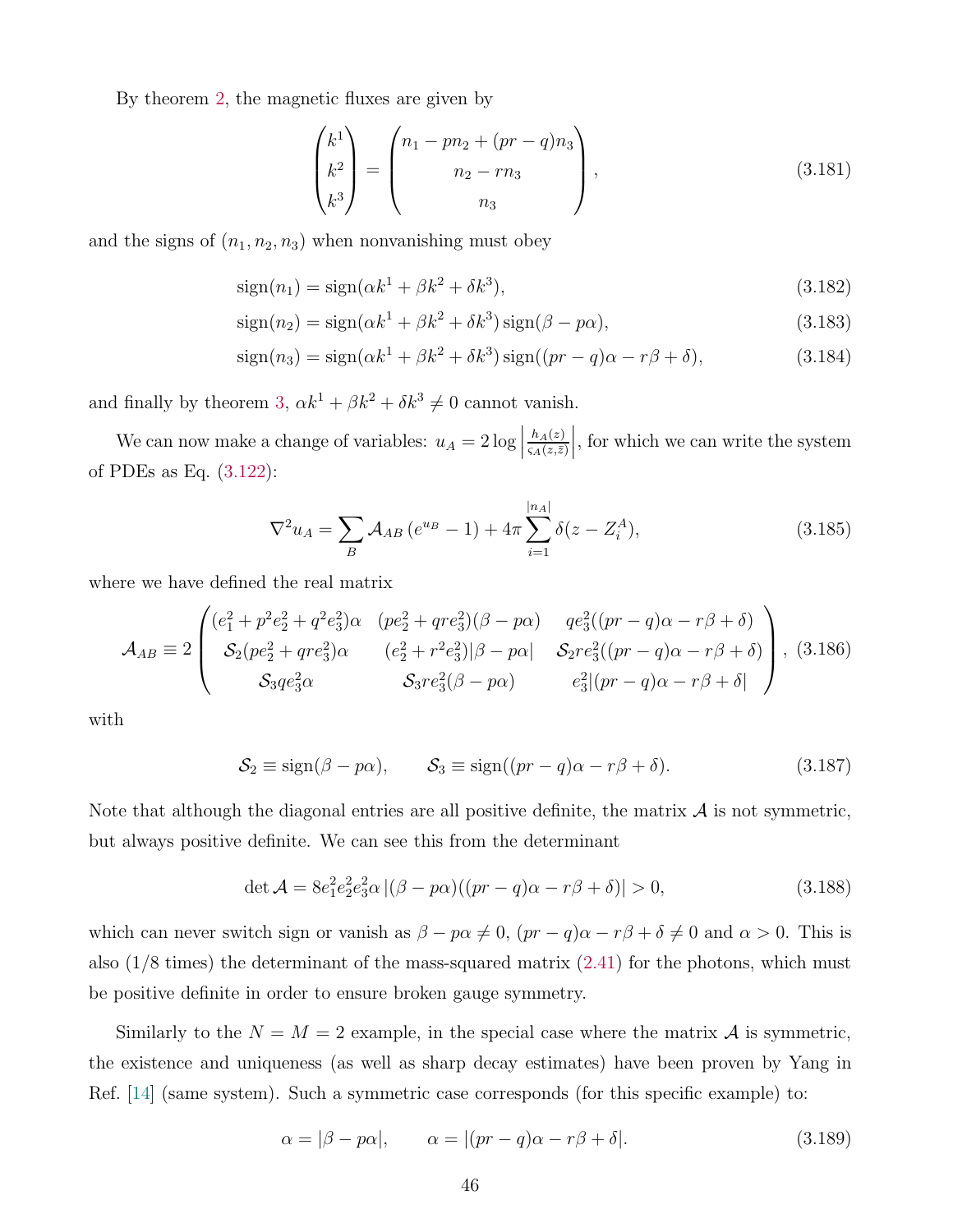<span id="page-47-0"></span>3.7.3.2 Type B2 solution. By theorem [4,](#page-26-0) the B2 solution has a block diagonal charge matrix, which in this example we shall choose in the form

$$
Q = \begin{pmatrix} 1 & q & 0 \\ 0 & 1 & 0 \\ 0 & 0 & 1 \end{pmatrix}, \qquad q \in \mathbb{Z} \setminus \{0\}, \tag{3.190}
$$

and the FI vectors cannot all be parallel by theorem [4,](#page-26-0) but by theorem [6,](#page-30-0) the first two FI vectors (due to the winding block of the above matrix being 2-by-2) must be parallel. We thus set the FI vectors to be :  $\mathbf{r}_1 = (\alpha, 0, 0), \mathbf{r}_2 = (\beta, 0, 0)$  and  $\mathbf{r}_3 = (\delta, \kappa, \eta)$  with  $\alpha > 0, \beta \neq 0$  and  $|\mathbf{r}_3| \neq 0$ . The winding flavors are  $\tilde{A} = 1, 2$ . By corollary [5,](#page-30-1) the vacuum of the winding flavors is

$$
z_{1,2} = (\alpha, \beta - q\alpha), \tag{3.191}
$$

and the magnetic flux is given by

$$
k^{1,2} = (n_1 - qn_2, n_2), \tag{3.192}
$$

so the sign

$$
m_1 = \text{sign}(\alpha k^1 + \beta k^2). \tag{3.193}
$$

By theorem [8,](#page-30-3)  $\alpha k^1 + \beta k^2 \neq 0$  cannot vanish. The non-winding flavors obey the constraint equations by lemma [3](#page-27-0) and the vortex equations by theorem [5.](#page-28-0) The non-winding of the third flavor,  $n_3 = 0$ , implies that  $k^3 = 0$  and hence the string tension reads

$$
T = T_{\rm BPS} = 2\pi |\alpha k^1 + \beta k^2|.
$$
\n(3.194)

Finally, by theorem [11,](#page-34-1) we have the master equations

$$
-2\partial_{\bar{z}}\partial_z \log|\varsigma_1(z,\bar{z})|^2 = (e_1^2 + q^2 e_2^2)\alpha \left( \left| \frac{h_1(z)}{\varsigma_1(z,\bar{z})} \right|^2 - 1 \right) + qe_2^2(\beta - q\alpha) \left( \left| \frac{h_2(z)}{\varsigma_2(z,\bar{z})} \right|^2 - 1 \right),
$$
\n
$$
-2\partial_{\bar{z}}\partial_z \log|\varsigma_2(z,\bar{z})|^2 = \text{sign}(\beta - q\alpha)qe_2^2\alpha \left( \left| \frac{h_1(z)}{\varsigma_1(z,\bar{z})} \right|^2 - 1 \right) + e_2^2|\beta - q\alpha| \left( \left| \frac{h_2(z)}{\varsigma_2(z,\bar{z})} \right|^2 - 1 \right).
$$
\n(3.196)

Comparing with the master equations  $(3.142)$  and  $(3.143)$ , this case reduces to the equations found in Sec. [3.7.2.1.](#page-40-0)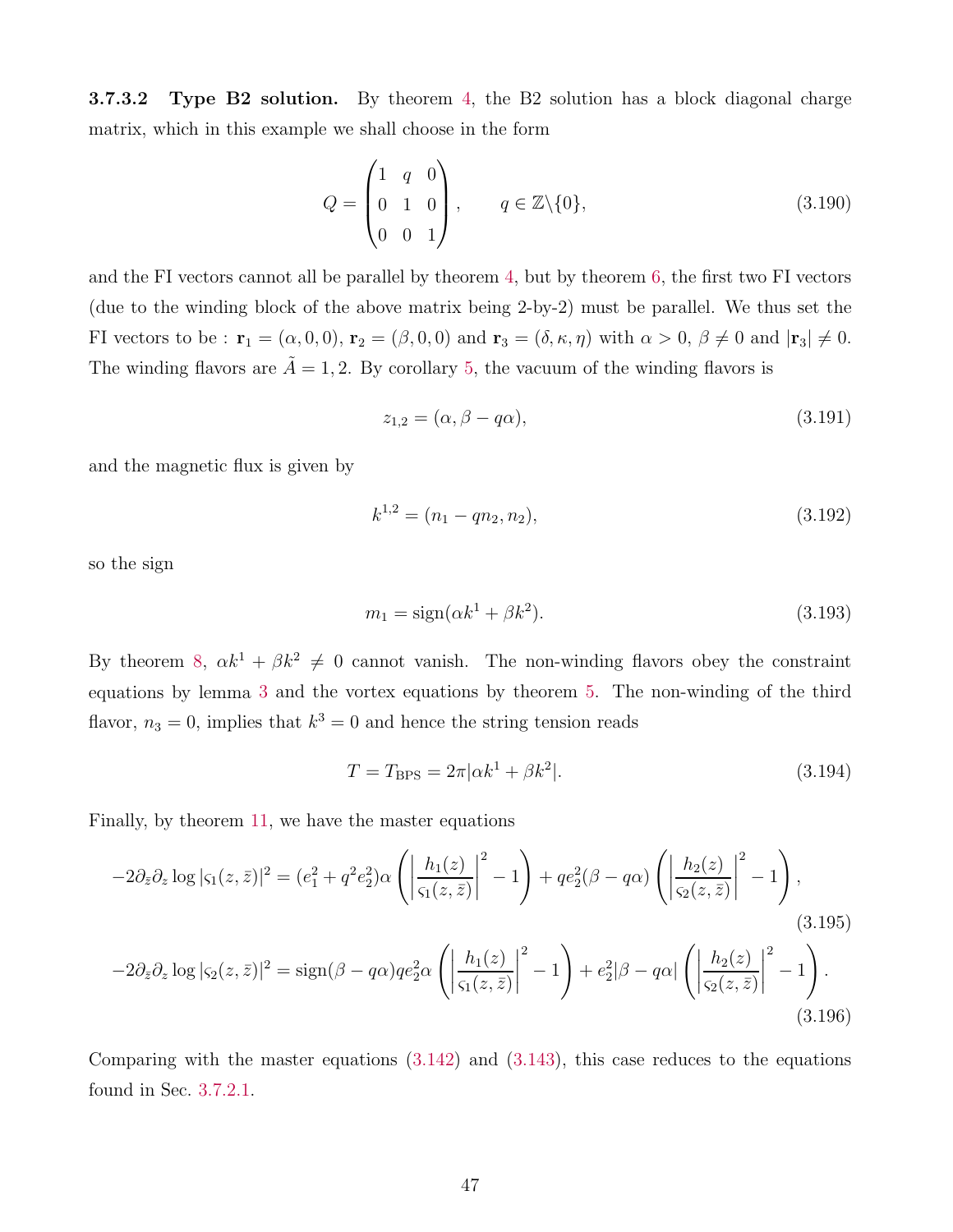<span id="page-48-0"></span>3.7.3.3 Type B1 solution. By theorem [4,](#page-26-0) the B1 solution can have an arbitrary charge matrix with integer elements and nonvanishing determinant, but only a single winding flavor. We take the charge matrix to be

$$
Q = \begin{pmatrix} 1 & p & q \\ 0 & 1 & r \\ 0 & 0 & 1 \end{pmatrix}, \qquad p, q, r \in \mathbb{Z} \setminus \{0\}, \tag{3.197}
$$

and the winding flavor to be  $\tilde{A} = 3$ . Also by theorem [4,](#page-26-0) there is no restriction on the FI vectors, so we will take the most general case  $\mathbf{r}_1 = (\alpha, 0, 0)$ ,  $\mathbf{r}_2 = (\beta, \gamma, 0)$  and  $\mathbf{r}_3 = (\delta, \kappa, \eta)$ , with  $\alpha > 0$ ,  $|\mathbf{r}_2| \neq 0$  and  $|\mathbf{r}_3| \neq 0$ . The vacuum solution is given by

$$
z_A = \begin{pmatrix} \alpha \\ \beta - p\alpha + i\gamma \\ (pr - q)\alpha - r(\beta + i\gamma) + \delta + i\kappa \end{pmatrix}^{\mathrm{T}}, \qquad y_A = \begin{pmatrix} 0 \\ 0 \\ \eta \end{pmatrix}^{\mathrm{T}}, \qquad (3.198)
$$

and the magnetic fluxes by

$$
k^a = \begin{pmatrix} (pr - q)n_3 \\ -rn_3 \\ n_3 \end{pmatrix}.
$$
 (3.199)

The string tension reads

$$
T = T_{\rm BPS} = 2\pi \sqrt{(\alpha k^1 + \beta k^2 + \delta k^3)^2 + (\gamma k^2 + \kappa k^3)^2 + (\eta k^3)^2}
$$
  
=  $2\pi \sqrt{((pr - q)\alpha - r\beta + \delta)^2 + (\kappa - r\gamma)^2 + \eta^2} |n_3|,$  (3.200)

which is linear in the (only) winding number  $n_3$ , but has a square-root form of the FI parameters. By theorem [9,](#page-31-1) the vector

$$
\sum_{a} \mathbf{r}_{a} k^{a} = \begin{pmatrix} (pr - q)\alpha - r\beta + \delta \\ \kappa - r\gamma \\ \eta \end{pmatrix} n_{3}
$$
 (3.201)

cannot have a vanishing length, i.e.

$$
\sqrt{\left((pr-q)\alpha - r\beta + \delta\right)^2 + (\kappa - r\gamma)^2 + \eta^2}|n_3| \neq 0,
$$
\n(3.202)

and therefore the BPS bound cannot vanish as stated in the theorem. The m vector reads

$$
\mathbf{m} = \frac{1}{\sqrt{((pr-q)\alpha - r\beta + \delta)^2 + (\kappa - r\gamma)^2 + \eta^2}} \begin{pmatrix} (pr-q)\alpha - r\beta + \delta \\ \kappa - r\gamma \\ \eta \end{pmatrix} \text{sign}(n_3). \quad (3.203)
$$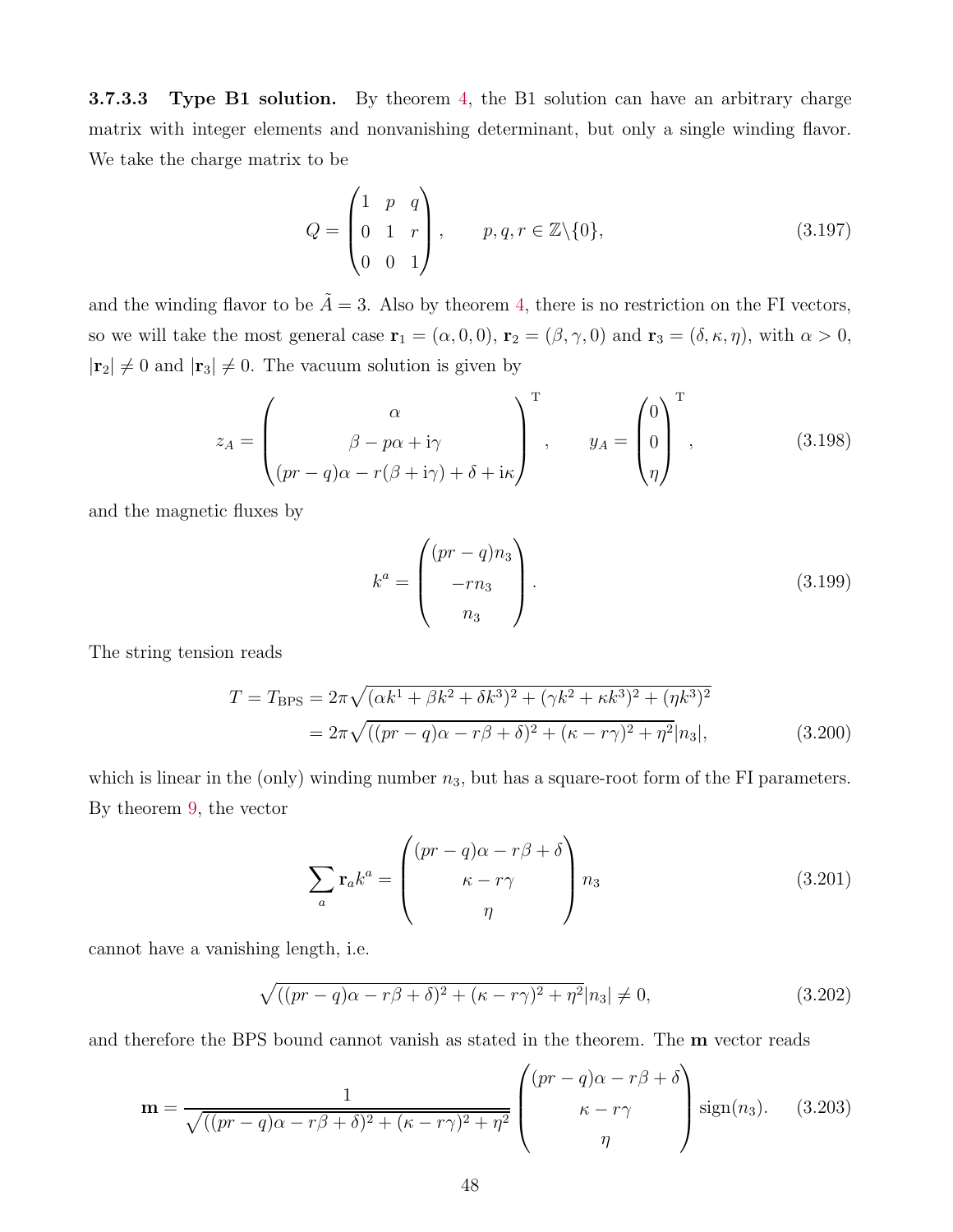Finally, by theorem [12,](#page-35-0) the master equations read

$$
-2\partial_{\bar{z}}\partial_{z}\log|\varsigma_{1}(z,\bar{z})|^{2} = \text{sign}(n_{3})qe_{3}^{2}\sqrt{((pr-q)\alpha - r\beta + \delta)^{2} + (\kappa - r\gamma)^{2} + \eta^{2}}\left(\left|\frac{h_{3}(z)}{\varsigma_{3}(z,\bar{z})}\right|^{2} - 1\right) + \frac{e_{1}^{2} + p^{2}e_{2}^{2} + q^{2}e_{3}^{2}}{2}\left[\left(\alpha + \frac{\text{sign}(n_{3})\alpha((pr-q)\alpha - r\beta + \delta)}{\sqrt{((pr-q)\alpha - r\beta + \delta)^{2} + (\kappa - r\gamma)^{2} + \eta^{2}}}\right)\left(\frac{1}{|\varsigma_{1}(z,\bar{z})|^{2}} - 1\right) - \left(\alpha - \frac{\text{sign}(n_{3})\alpha((pr-q)\alpha - r\beta + \delta)}{\sqrt{((pr-q)\alpha - r\beta + \delta)^{2} + (\kappa - r\gamma)^{2} + \eta^{2}}}\right)(|\varsigma_{1}(z,\bar{z})|^{2} - 1)\right] + \frac{pe_{2}^{2} + qre_{3}^{2}}{2}\left[\left(\sqrt{(\beta - p\alpha)^{2} + \gamma^{2}} + \frac{\sin(n_{3})\frac{(\beta - p\alpha)((pr-q)\alpha - r\beta + \delta) + \gamma(\kappa - r\gamma)}{\sqrt{((pr-q)\alpha - r\beta + \delta)^{2} + (\kappa - r\gamma)^{2} + \eta^{2}}}\right)\left(\frac{1}{|\varsigma_{2}(z,\bar{z})|^{2}} - 1\right) - \left(\sqrt{(\beta - p\alpha)^{2} + \gamma^{2}} - \text{sign}(n_{3})\frac{(\beta - p\alpha)((pr-q)\alpha - r\beta + \delta) + \gamma(\kappa - r\gamma)}{\sqrt{((pr-q)\alpha - r\beta + \delta)^{2} + (\kappa - r\gamma)^{2} + \eta^{2}}}\right)(|\varsigma_{2}(z,\bar{z})|^{2} - 1)\right],
$$
\n(3.204)

$$
-2\partial_{\bar{z}}\partial_{z}\log|\varsigma_{2}(z,\bar{z})|^{2} = \text{sign}(n_{3})re_{3}^{2}\sqrt{((pr-q)\alpha - r\beta + \delta)^{2} + (\kappa - r\gamma)^{2} + \eta^{2}}\left(\left|\frac{h_{3}(z)}{\varsigma_{3}(z,\bar{z})}\right|^{2} - 1\right) + \frac{pe_{2}^{2} + qre_{3}^{2}}{2}\left[\left(\alpha + \frac{\text{sign}(n_{3})\alpha((pr-q)\alpha - r\beta + \delta)}{\sqrt{((pr-q)\alpha - r\beta + \delta)^{2} + (\kappa - r\gamma)^{2} + \eta^{2}}}\right)\left(\frac{1}{|\varsigma_{1}(z,\bar{z})|^{2}} - 1\right) - \left(\alpha - \frac{\text{sign}(n_{3})\alpha((pr-q)\alpha - r\beta + \delta)}{\sqrt{((pr-q)\alpha - r\beta + \delta)^{2} + (\kappa - r\gamma)^{2} + \eta^{2}}}\right)\left(|\varsigma_{1}(z,\bar{z})|^{2} - 1\right)\right] + \frac{e_{2}^{2} + r^{2}e_{3}^{2}}{2}\left[\left(\sqrt{(\beta - p\alpha)^{2} + \gamma^{2}} + \frac{\sin(n_{3})\frac{(\beta - p\alpha)((pr-q)\alpha - r\beta + \delta) + \gamma(\kappa - r\gamma)}{\sqrt{((pr-q)\alpha - r\beta + \delta)^{2} + (\kappa - r\gamma)^{2} + \eta^{2}}}\right)\left(\frac{1}{|\varsigma_{2}(z,\bar{z})|^{2}} - 1\right) - \left(\sqrt{(\beta - p\alpha)^{2} + \gamma^{2}} - \text{sign}(n_{3})\frac{(\beta - p\alpha)((pr-q)\alpha - r\beta + \delta) + \gamma(\kappa - r\gamma)}{\sqrt{((pr-q)\alpha - r\beta + \delta)^{2} + (\kappa - r\gamma)^{2} + \eta^{2}}}\right)(|\varsigma_{2}(z,\bar{z})|^{2} - 1)\right],
$$
\n(3.205)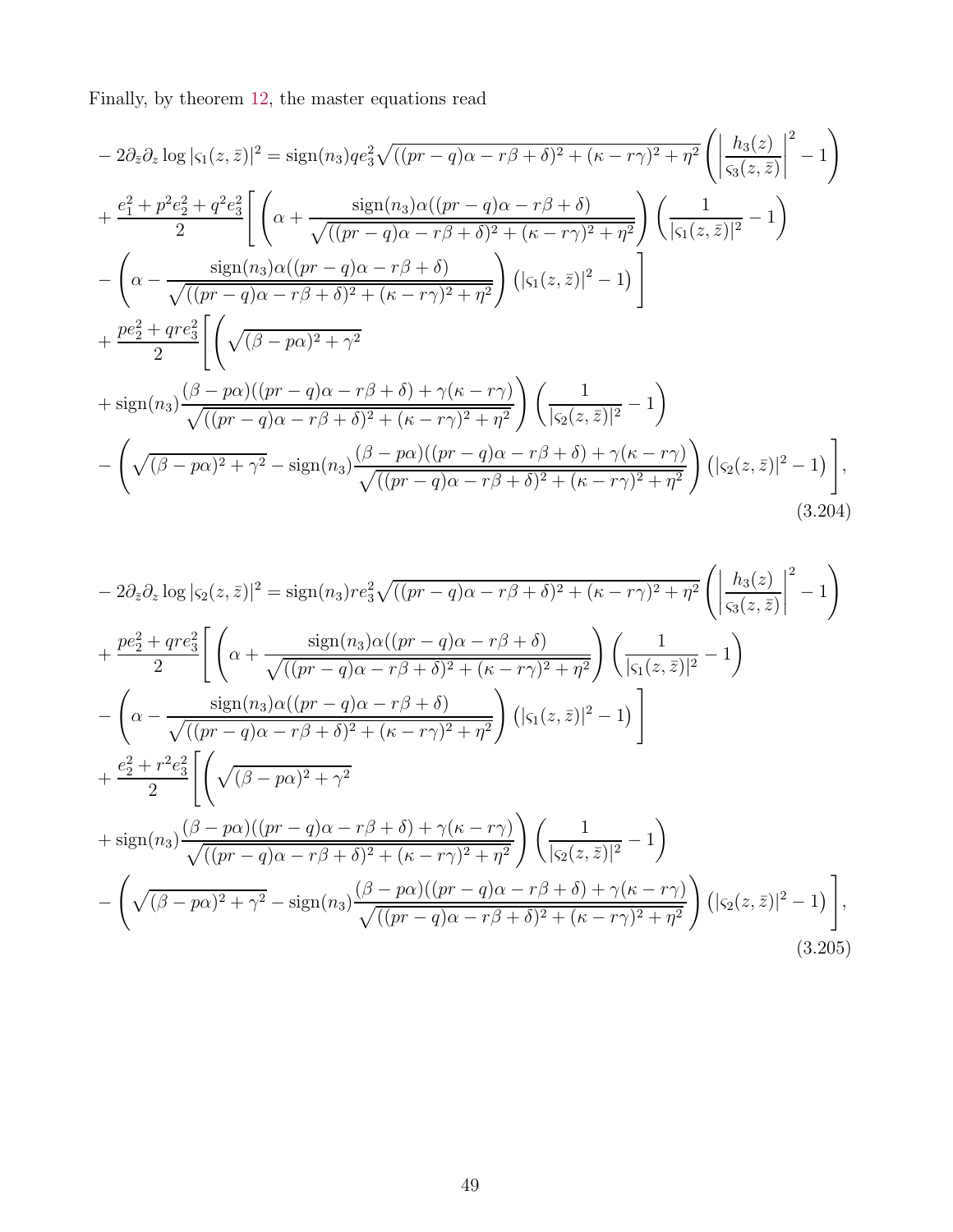$$
-2\partial_{\bar{z}}\partial_{z}\log|\varsigma_{3}(z,\bar{z})|^{2} = e_{3}^{2}\sqrt{((pr-q)\alpha - r\beta + \delta)^{2} + (\kappa - r\gamma)^{2} + \eta^{2}}\left(\left|\frac{h_{3}(z)}{\varsigma_{3}(z,\bar{z})}\right|^{2} - 1\right)
$$
  
+ 
$$
\frac{qe_{3}^{2}}{2}\left[\left(\text{sign}(n_{3})\alpha + \frac{\alpha((pr-q)\alpha - r\beta + \delta)}{\sqrt{((pr-q)\alpha - r\beta + \delta)^{2} + (\kappa - r\gamma)^{2} + \eta^{2}}}\right)\left(\frac{1}{|\varsigma_{1}(z,\bar{z})|^{2}} - 1\right)\right]
$$

$$
-\left(\text{sign}(n_{3})\alpha - \frac{\alpha((pr-q)\alpha - r\beta + \delta)}{\sqrt{((pr-q)\alpha - r\beta + \delta)^{2} + (\kappa - r\gamma)^{2} + \eta^{2}}}\right)\left(|\varsigma_{1}(z,\bar{z})|^{2} - 1\right)\right]
$$

$$
+\frac{re_{3}^{2}}{2}\left[\left(\text{sign}(n_{3})\sqrt{(\beta - p\alpha)^{2} + \gamma^{2}}\right)
$$

$$
+\frac{(\beta - p\alpha)((pr-q)\alpha - r\beta + \delta) + \gamma(\kappa - r\gamma)}{\sqrt{((pr-q)\alpha - r\beta + \delta)^{2} + (\kappa - r\gamma)^{2} + \eta^{2}}}\right)\left(\frac{1}{|\varsigma_{2}(z,\bar{z})|^{2}} - 1\right)
$$

$$
-\left(\text{sign}(n_{3})\sqrt{(\beta - p\alpha)^{2} + \gamma^{2}} - \frac{(\beta - p\alpha)((pr-q)\alpha - r\beta + \delta) + \gamma(\kappa - r\gamma)}{\sqrt{((pr-q)\alpha - r\beta + \delta)^{2} + (\kappa - r\gamma)^{2} + \eta^{2}}}\right)\left(|\varsigma_{2}(z,\bar{z})|^{2} - 1\right)\right],
$$
(3.206)

where  $(\beta - p\alpha)^2 + \gamma^2 \neq 0$  and  $((pr - q)\alpha - r\beta + \delta)^2 + (\kappa - r\gamma)^2 \neq 0$  cannot vanish as either would imply unbroken gauge symmetry.

We can now make a change of variables:  $u_1 = -2 \log |\varsigma_1(z, \bar{z})|$ ,  $u_2 = -2 \log |\varsigma_2(z, \bar{z})|$ ,  $u_3 =$  $2 \log |$  $h_3(z)$  $\varsigma_3(z,\bar{z})$ , for which we can write the system of PDEs as Eq.  $(3.130)$ :

$$
\nabla^2 u_A = \mathcal{A}_A(e^{u_3} - 1) + \sum_{B \neq 3} \mathcal{B}_{AB}(e^{u_B} - 1) - \sum_{B \neq 3} \mathcal{C}_{AB}(e^{-n_B} - 1) + 4\pi \delta^{A3} \sum_{i=1}^{|n_3|} \delta(z - Z_i), \quad (3.207)
$$

where we have defined

<span id="page-50-0"></span>
$$
\mathcal{A}_A \equiv 2 \begin{pmatrix} sign(n_3)q e_3^2 \\ sign(n_3)re_3^2 \\ e_3^2 \end{pmatrix} \sqrt{((pr - q)\alpha - r\beta + \delta)^2 + (\kappa - r\gamma)^2 + \eta^2},
$$
(3.208)

$$
\mathcal{B}_{A1} \equiv \begin{pmatrix} e_1^2 + p^2 e_2^2 + q^2 e_3^2 \\ p e_2^2 + q r e_3^2 \\ sign(n_3) q e_3^2 \end{pmatrix} \left( \alpha + \frac{\text{sign}(n_3) \alpha ((pr - q) \alpha - r \beta + \delta)}{\sqrt{((pr - q) \alpha - r \beta + \delta)^2 + (\kappa - r \gamma)^2 + \eta^2}} \right), \tag{3.209}
$$

$$
\mathcal{B}_{A2} \equiv \begin{pmatrix} pe_2^2 + qre_3^2 \ e_2^2 + r^2e_3^2 \ \text{sign}(n_3)re_3^2 \end{pmatrix} \left( \sqrt{(\beta - p\alpha)^2 + \gamma^2} + \text{sign}(n_3) \frac{(\beta - p\alpha)((pr - q)\alpha - r\beta + \delta) + \gamma(\kappa - r\gamma)}{\sqrt{((pr - q)\alpha - r\beta + \delta)^2 + (\kappa - r\gamma)^2 + \eta^2}} \right), \tag{3.210}
$$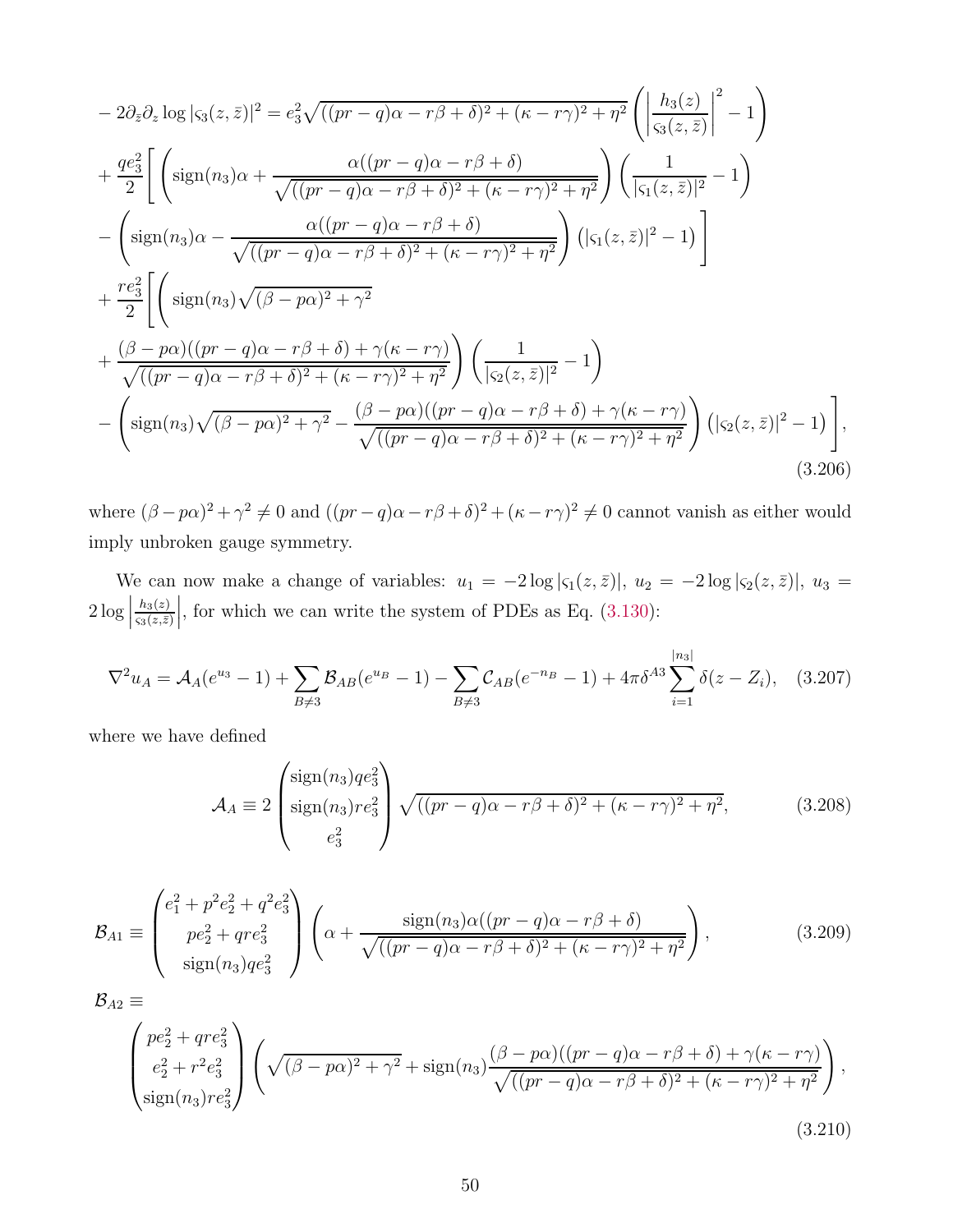$$
\mathcal{C}_{A1} \equiv -\begin{pmatrix} e_1^2 + p^2 e_2^2 + q^2 e_3^2 \\ p e_2^2 + q r e_3^2 \\ \text{sign}(n_3) q e_3^2 \end{pmatrix} \left( \alpha - \frac{\text{sign}(n_3) \alpha ((pr - q) \alpha - r \beta + \delta)}{\sqrt{((pr - q) \alpha - r \beta + \delta)^2 + (\kappa - r \gamma)^2 + \eta^2}} \right), \tag{3.211}
$$
\n
$$
\mathcal{C}_{A2} \equiv
$$
\n
$$
\begin{pmatrix} p e_2^2 + q r e_3^2 \\ e_2^2 + r^2 e_3^2 \\ \text{sign}(n_3) r e_3^2 \end{pmatrix} \left( \sqrt{(\beta - p \alpha)^2 + \gamma^2} - \text{sign}(n_3) \frac{(\beta - p \alpha)((pr - q) \alpha - r \beta + \delta) + \gamma(\kappa - r \gamma)}{\sqrt{((pr - q) \alpha - r \beta + \delta)^2 + (\kappa - r \gamma)^2 + \eta^2}} \right), \tag{3.212}
$$

with A an N-vector and B and C are N-by- $(N-1)$  matrices (and  $N=3$ ). We do not know of any existence or uniqueness results for the equation [\(3.207\)](#page-50-0).

## Acknowledgments

S. B. G. thanks Xiaosen Han, Keisuke Ohashi, Calum Ross and Yisong Yang for discussions and correspondence. S. B. G. thanks the Outstanding Talent Program of Henan University for partial support. The work of S. B. G. is supported by the National Natural Science Foundation of China (Grant No. 11675223 and 12071111). The work of M. E. is supported in part by JSPS Grant-in-Aid for Scientific Research (KAKENHI Grant No. JP19K03839, and also by MEXT KAKENHI Grant-in-Aid for Scientific Research on Innovative Areas, Discrete Geometric Analysis for Materials Design, No. JP17H06462 from the MEXT of Japan. The work of M.N. is supported in part by JSPS Grant-in-Aid for Scientific Research (KAKENHI Grant No. 18H01217).

## References

- <span id="page-51-0"></span>[1] J. Polchinski, "Dirichlet Branes and Ramond-Ramond charges," Phys. Rev. Lett. 75[, 4724-4727 \(1995\)](http://dx.doi.org/10.1103/PhysRevLett.75.4724) [\[arXiv:hep-th/9510017 \[hep-th\]\]](http://www.arxiv.org/abs/arXiv:hep-th/9510017).
- [2] E. Witten, "Bound states of strings and p-branes," Nucl. Phys. B 460[, 335-350 \(1996\)](http://dx.doi.org/10.1016/0550-3213(95)00610-9)  $[\text{arXiv:hep-th}/9510135$   $[\text{hep-th}].$
- [3] E. J. Copeland, R. C. Myers and J. Polchinski, "Cosmic F and D strings," JHEP 06[, 013 \(2004\)](http://dx.doi.org/10.1088/1126-6708/2004/06/013) [\[arXiv:hep-th/0312067 \[hep-th\]\]](http://www.arxiv.org/abs/arXiv:hep-th/0312067).
- [4] J. Polchinski, "Introduction to cosmic F- and D-strings," [\[arXiv:hep-th/0412244 \[hep-th\]\]](http://www.arxiv.org/abs/arXiv:hep-th/0412244).